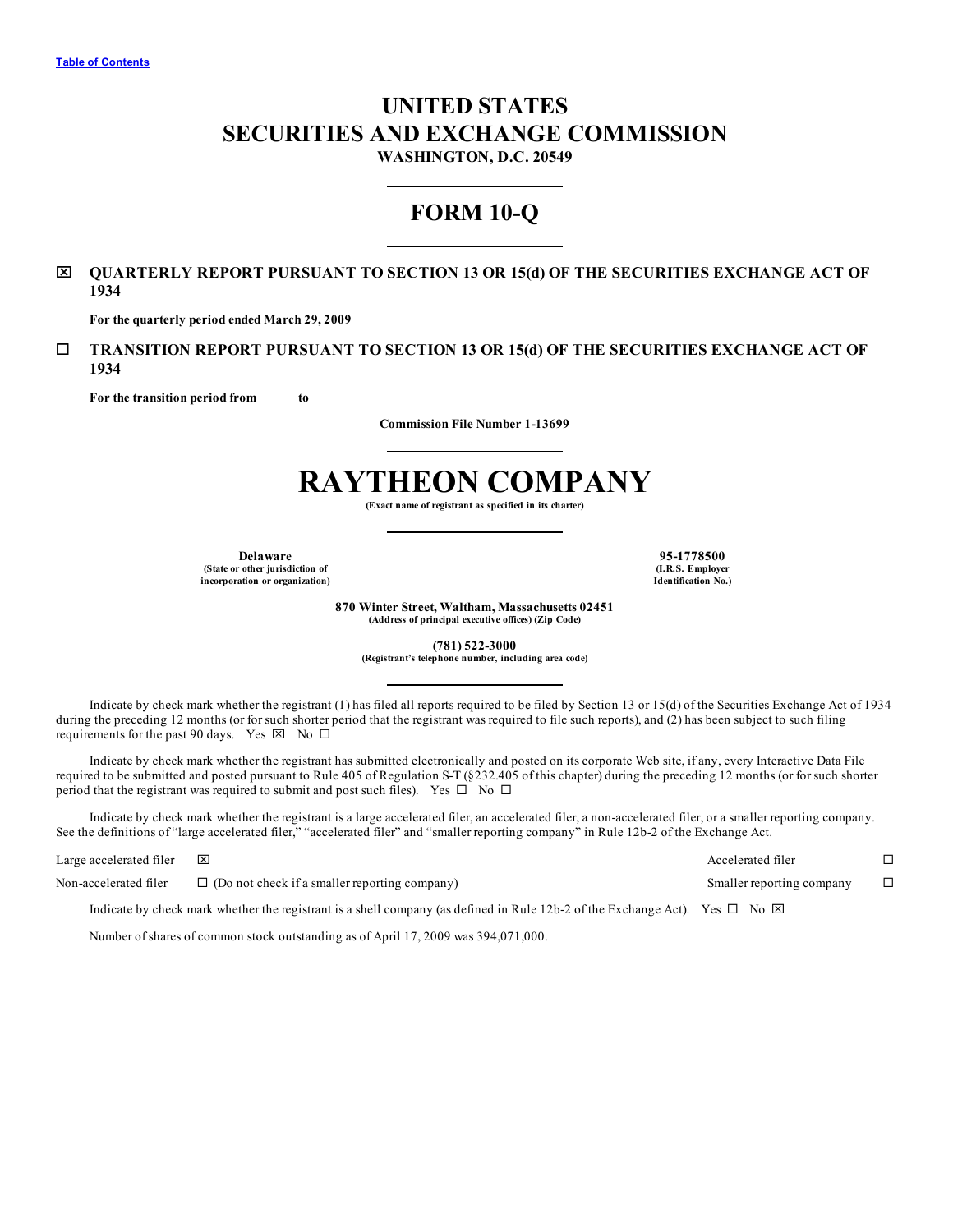### **RAYTHEON COMPANY**

### **TABLE OF CONTENTS**

<span id="page-1-0"></span>

| <b>PART I</b>     | <b>FINANCIAL INFORMATION</b>                                                                                   | Page           |
|-------------------|----------------------------------------------------------------------------------------------------------------|----------------|
| Item 1.           | <b>Consolidated Financial Statements</b>                                                                       |                |
|                   | Consolidated Balance Sheets (Unaudited) at March 29, 2009 and December 31, 2008                                | $\overline{4}$ |
|                   | Consolidated Statements of Operations (Unaudited) for the Three Months Ended March 29, 2009 and March 30, 2008 | 5              |
|                   | Consolidated Statements of Cash Flows (Unaudited) for the Three Months Ended March 29, 2009 and March 30, 2008 | 6              |
|                   | <b>Notes to Consolidated Financial Statements (Unaudited)</b>                                                  | $\tau$         |
|                   | Report of Independent Registered Public Accounting Firm                                                        | 22             |
| Item 2.           | Management's Discussion and Analysis of Financial Condition and Results of Operations                          | 23             |
| Item 3.           | <b>Quantitative and Qualitative Disclosures About Market Risk</b>                                              | 35             |
| Item 4.           | <b>Controls and Procedures</b>                                                                                 | 37             |
| <b>PART II</b>    | <b>OTHER INFORMATION</b>                                                                                       |                |
| Item 1.           | <b>Legal Proceedings</b>                                                                                       | 37             |
| Item 1A.          | <b>Risk Factors</b>                                                                                            | 38             |
| Item 2.           | Unregistered Sales of Equity Securities and Use of Proceeds                                                    | 38             |
| Item 6.           | Exhibits                                                                                                       | 38             |
| <b>Signatures</b> |                                                                                                                | 39             |
|                   | 2                                                                                                              |                |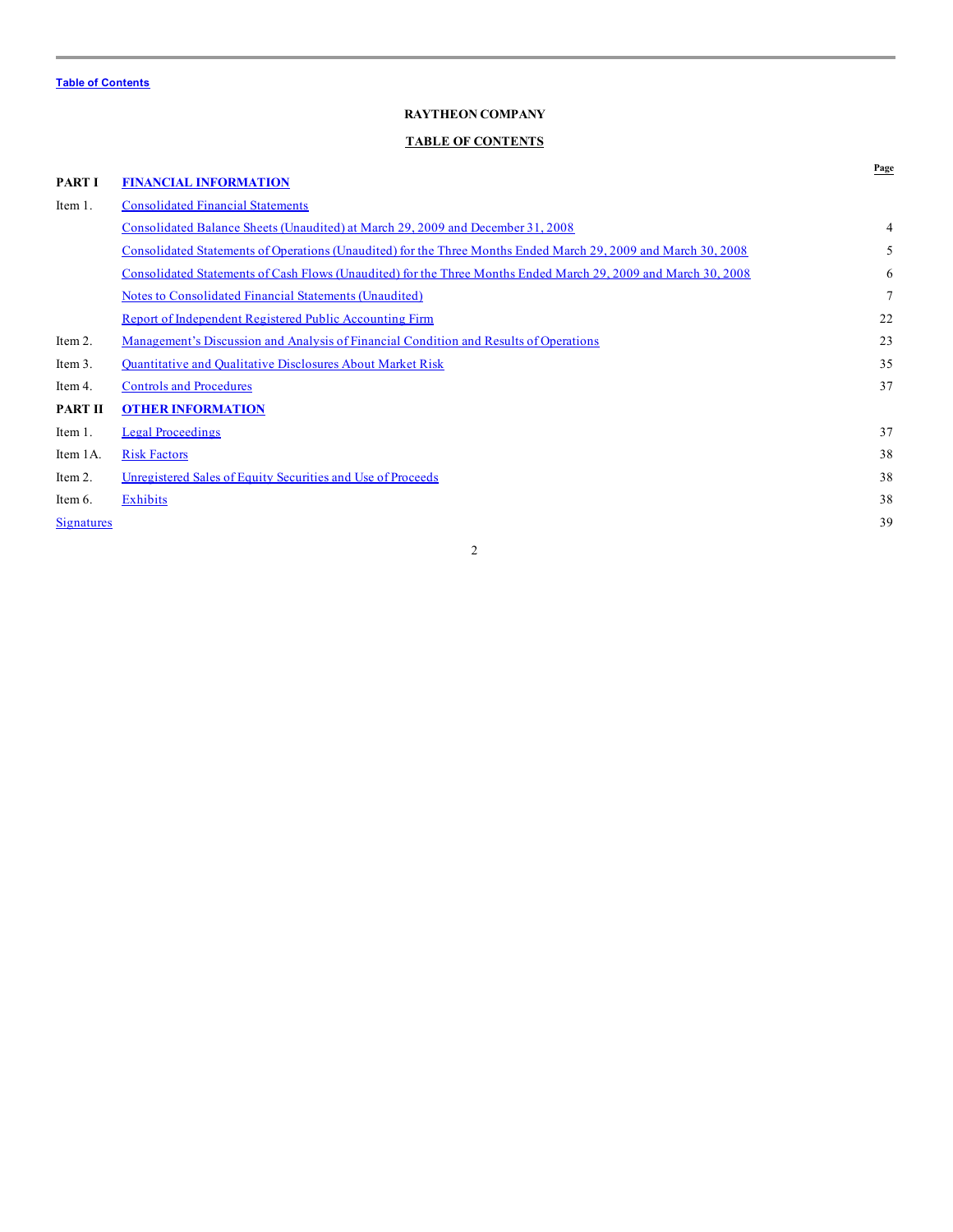#### **Cautionary Note Regarding Forward-Looking Statements**

This Form 10-Q contains forward-looking statements including information regarding our 2009 financial outlook, future plans, objectives, business prospects, the impact of certain liabilities and anticipated financial performance. You can identify these statements by the fact that they include words such as "will," "believe," "anticipate," "expect," "estimate," "intend," "plan," "outlook" or variations of these words or similar expressions. These forward-looking statements are not statements of historical facts and represent only our current expectations regarding such matters. These statements inherently involve a wide range of known and unknown uncertainties. Our actual actions and results could differ materially from what is expressed or implied by these statements. Factors that could cause such a difference include, but are not limited to, those set forth under Item 1A. "Risk Factors" in our Annual Report on Form 10-K for the year ended December 31, 2008 and other important factors disclosed previously and from time to time in our other filings with the Securities and Exchange Commission (SEC). Given these factors, as well as other variables that may affect our operating results, you should not rely on forward-looking statements, assume that past financial performance will be a reliable indicator of future performance nor use historical trends to anticipate results or trends in future periods. We expressly disclaim any obligation or intention to provide updates to the forward-looking statements and the estimates and assumptions associated with them.

| I      |
|--------|
| I<br>I |
| ×<br>v |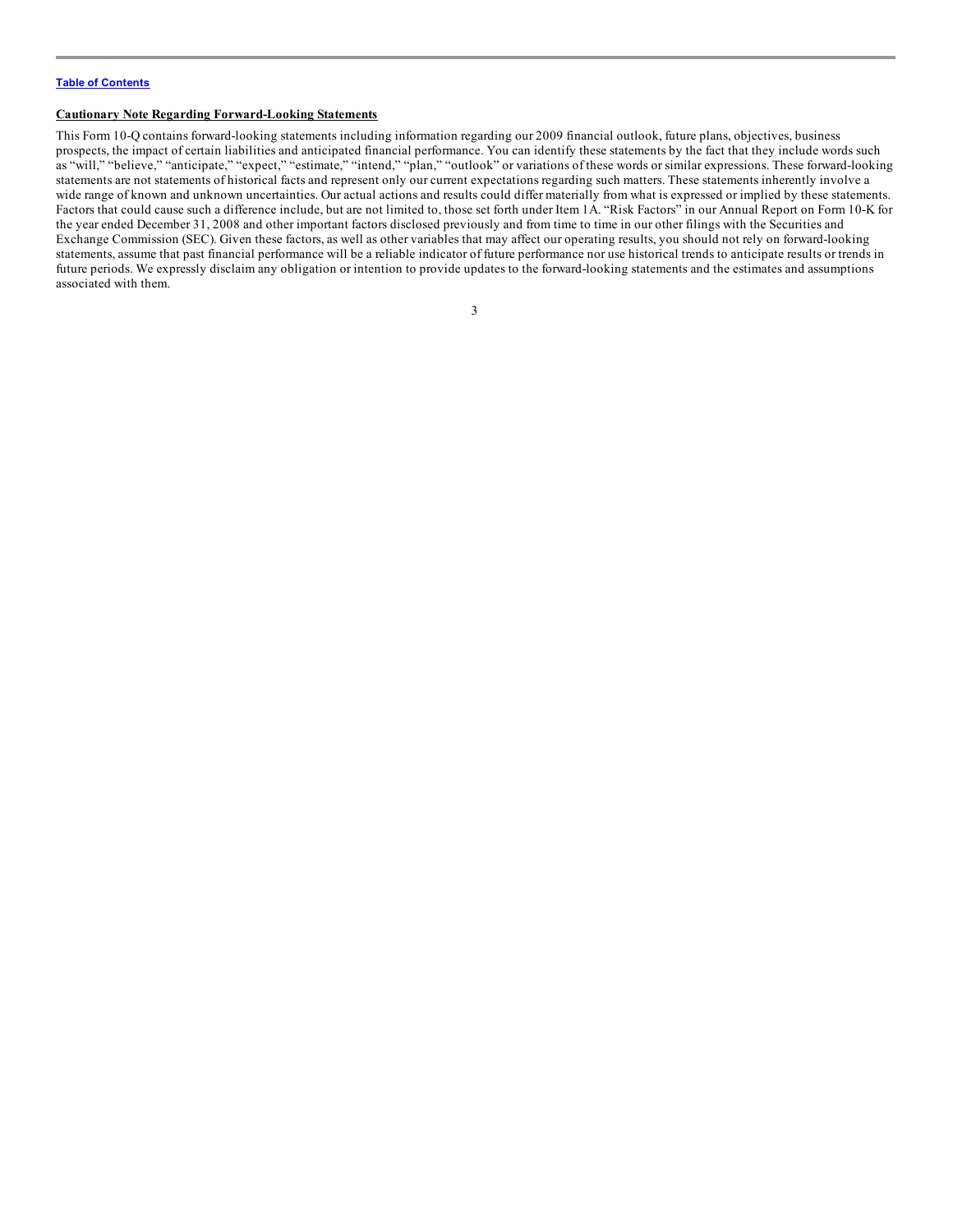<span id="page-3-0"></span>PART I. FINANCIAL INFORMATION

ITEM 1. CONSOLIDATED FINANCIAL STATEMENTS

RAYTHEON COMPANY

### CONSOLIDATED BALANCE SHEETS (UNAUDITED)

| (In millions, except per share amounts)                                                                                                                                                                                |              | March 29, 2009 |               | Dec. 31, 2008 |
|------------------------------------------------------------------------------------------------------------------------------------------------------------------------------------------------------------------------|--------------|----------------|---------------|---------------|
| <b>ASSETS</b>                                                                                                                                                                                                          |              |                |               |               |
| Current assets                                                                                                                                                                                                         |              |                |               |               |
| Cash and cash equivalents                                                                                                                                                                                              | $\mathbb{S}$ | 2,210          | <sup>\$</sup> | 2,259         |
| Accounts receivable, net                                                                                                                                                                                               |              | 106            |               | 105           |
| Contracts in process                                                                                                                                                                                                   |              | 4,257          |               | 3,793         |
| Inventories                                                                                                                                                                                                            |              | 275            |               | 325           |
| Current tax asset                                                                                                                                                                                                      |              | 13             |               | 441           |
| Deferred taxes                                                                                                                                                                                                         |              | 390            |               | 395           |
| Prepaid expenses and other current assets                                                                                                                                                                              |              | 88             |               | 99            |
| Total current assets                                                                                                                                                                                                   |              | 7,339          |               | 7,417         |
| Property, plant and equipment, net                                                                                                                                                                                     |              | 1,981          |               | 2,024         |
| Deferred taxes                                                                                                                                                                                                         |              | 704            |               | 735           |
| Prepaid retiree benefits                                                                                                                                                                                               |              | 64             |               | 56            |
| Goodwill                                                                                                                                                                                                               |              | 11,661         |               | 11,662        |
| Other assets, net                                                                                                                                                                                                      |              | 1.130          |               | 1,240         |
| Total assets                                                                                                                                                                                                           | \$           | 22,879         |               | \$23,134      |
| <b>LIABILITIES AND EQUITY</b>                                                                                                                                                                                          |              |                |               |               |
| Current liabilities                                                                                                                                                                                                    |              |                |               |               |
| Advance payments and billings in excess of costs incurred                                                                                                                                                              | $\mathbb{S}$ | 1,794          | $\mathbb{S}$  | 1,970         |
| Accounts payable                                                                                                                                                                                                       |              | 1,209          |               | 1,201         |
| Accrued employee compensation                                                                                                                                                                                          |              | 567            |               | 913           |
| Other accrued expenses                                                                                                                                                                                                 |              | 1,098          |               | 1,065         |
| Total current liabilities                                                                                                                                                                                              |              | 4,668          |               | 5,149         |
| Accrued retiree benefits and other long-term liabilities                                                                                                                                                               |              | 6,614          |               | 6,488         |
| Long-term debt                                                                                                                                                                                                         |              | 2,297          |               | 2,309         |
| Commitments and contingencies (Note 9)                                                                                                                                                                                 |              |                |               |               |
| Equity                                                                                                                                                                                                                 |              |                |               |               |
| Common stock, par value, \$0.01 per share, 1,450 shares authorized, 394 shares and 400 shares outstanding at<br>March 29, 2009 and December 31, 2008, respectively, after deducting 87 treasury shares and 81 treasury |              |                |               |               |
| shares at March 29, 2009 and December 31, 2008, respectively                                                                                                                                                           |              | $\overline{4}$ |               |               |
| Additional paid-in capital                                                                                                                                                                                             |              | 10,866         |               | 10,873        |
| Accumulated other comprehensive loss                                                                                                                                                                                   |              | (5,132)        |               | (5,182)       |
| Treasury stock, at cost                                                                                                                                                                                                |              | (4,523)        |               | (4,254)       |
| Retained earnings                                                                                                                                                                                                      |              | 7,976          |               | 7,646         |
| Total Raytheon Company stockholders' equity                                                                                                                                                                            |              | 9,191          |               | 9,087         |
| Noncontrolling interest in subsidiaries                                                                                                                                                                                |              | 109            |               | 101           |
| Total equity                                                                                                                                                                                                           |              | 9,300          |               | 9,188         |
| Total liabilities and equity                                                                                                                                                                                           | \$           | 22,879         |               | \$23.134      |

The accompanying notes are an integral part of the consolidated financial statements.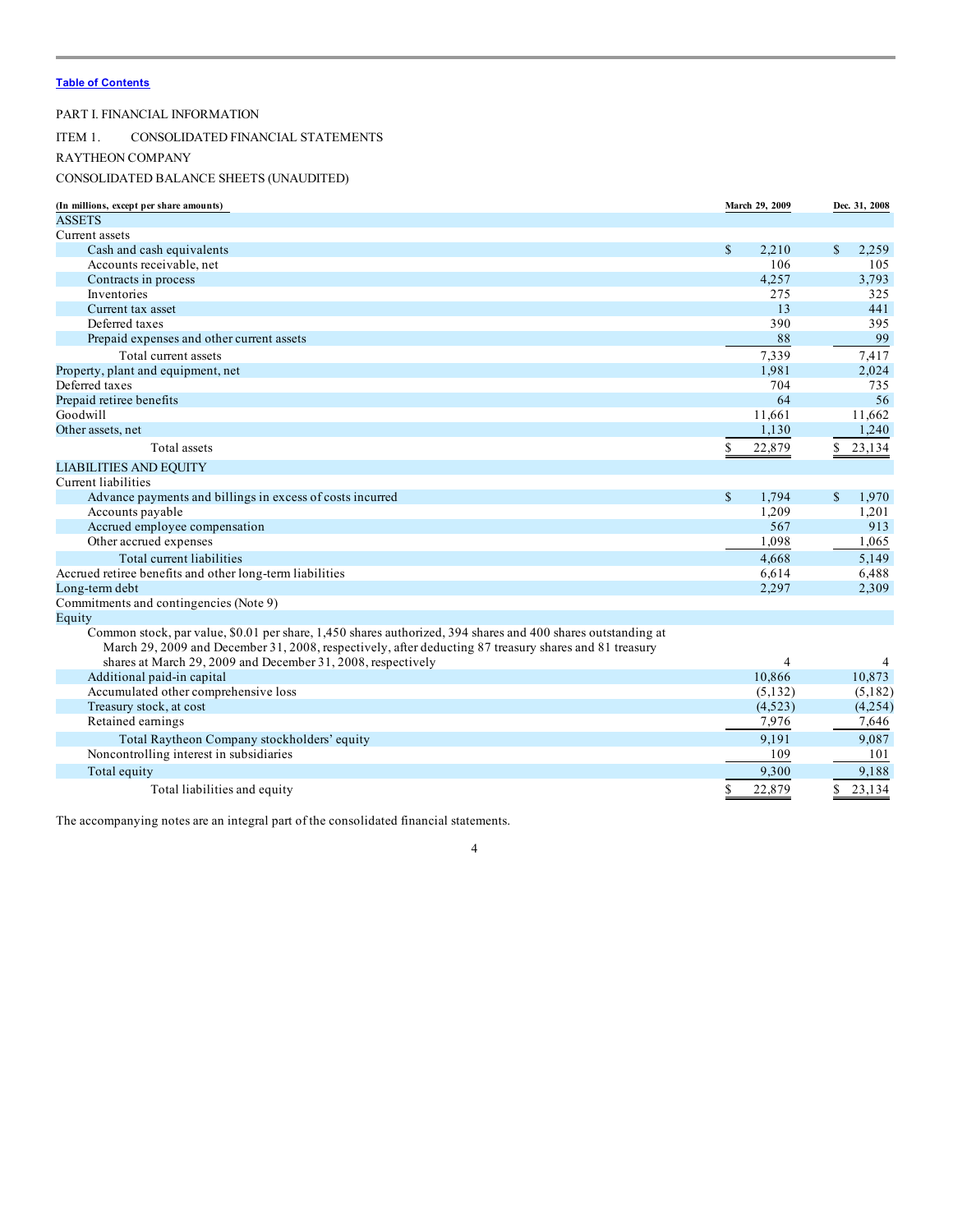### <span id="page-4-0"></span>RAYTHEON COMPANY

### CONSOLIDATED STATEMENTS OF OPERATIONS (UNAUDITED)

|                                                                                         |              | <b>Three Months Ended</b> |    |                |  |
|-----------------------------------------------------------------------------------------|--------------|---------------------------|----|----------------|--|
| (In millions, except per share amounts)                                                 |              | March 29, 2009            |    | March 30, 2008 |  |
| Net sales                                                                               | \$           | 5,884                     | \$ | 5,354          |  |
| Operating expenses                                                                      |              |                           |    |                |  |
| Cost of sales                                                                           |              | 4.697                     |    | 4,258          |  |
| Administrative and selling expenses                                                     |              | 364                       |    | 380            |  |
| Research and development expenses                                                       |              | 111                       |    | 107            |  |
| Total operating expenses                                                                |              | 5,172                     |    | 4,745          |  |
| Operating income                                                                        |              | 712                       |    | 609            |  |
| Interest expense                                                                        |              | 32                        |    | 34             |  |
| Interest income                                                                         |              | (4)                       |    | (23)           |  |
| Other expense, net                                                                      |              | 5                         |    | 5              |  |
| Non-operating expense, net                                                              |              | 33                        |    | 16             |  |
| Income from continuing operations before taxes                                          |              | 679                       |    | 593            |  |
| Federal and foreign income taxes                                                        |              | 222                       |    | 192            |  |
| Income from continuing operations                                                       |              | 457                       |    | 401            |  |
| Income (loss) from discontinued operations, net of tax                                  |              | 3                         |    | (2)            |  |
| Net income                                                                              |              | 460                       |    | 399            |  |
| Less: Net income attributable to noncontrolling interests                               |              | 8                         |    |                |  |
| Net income attributable to Raytheon Company                                             | \$           | 452                       | S  | 398            |  |
| Basic earnings (loss) per share attributable to Raytheon Company common stockholders:   |              |                           |    |                |  |
| Income from continuing operations                                                       | $\mathbb{S}$ | 1.12                      | \$ | 0.94           |  |
| Discontinued operations                                                                 |              | 0.01                      |    | (0.01)         |  |
| Net income                                                                              |              | 1.13                      |    | 0.94           |  |
| Diluted earnings (loss) per share attributable to Raytheon Company common stockholders: |              |                           |    |                |  |
| Income from continuing operations                                                       | \$           | 1.11                      | \$ | 0.92           |  |
| Discontinued operations                                                                 |              | 0.01                      |    | (0.01)         |  |
| Net income                                                                              |              | 1.12                      |    | 0.92           |  |
| Amounts attributable to Raytheon Company common stockholders:                           |              |                           |    |                |  |
| Income from continuing operations                                                       | \$           | 449                       | \$ | 400            |  |
| Income (loss) from discontinued operations                                              |              | 3                         |    | (2)            |  |
| Net income                                                                              | \$           | 452                       | \$ | 398            |  |

The accompanying notes are an integral part of the consolidated financial statements.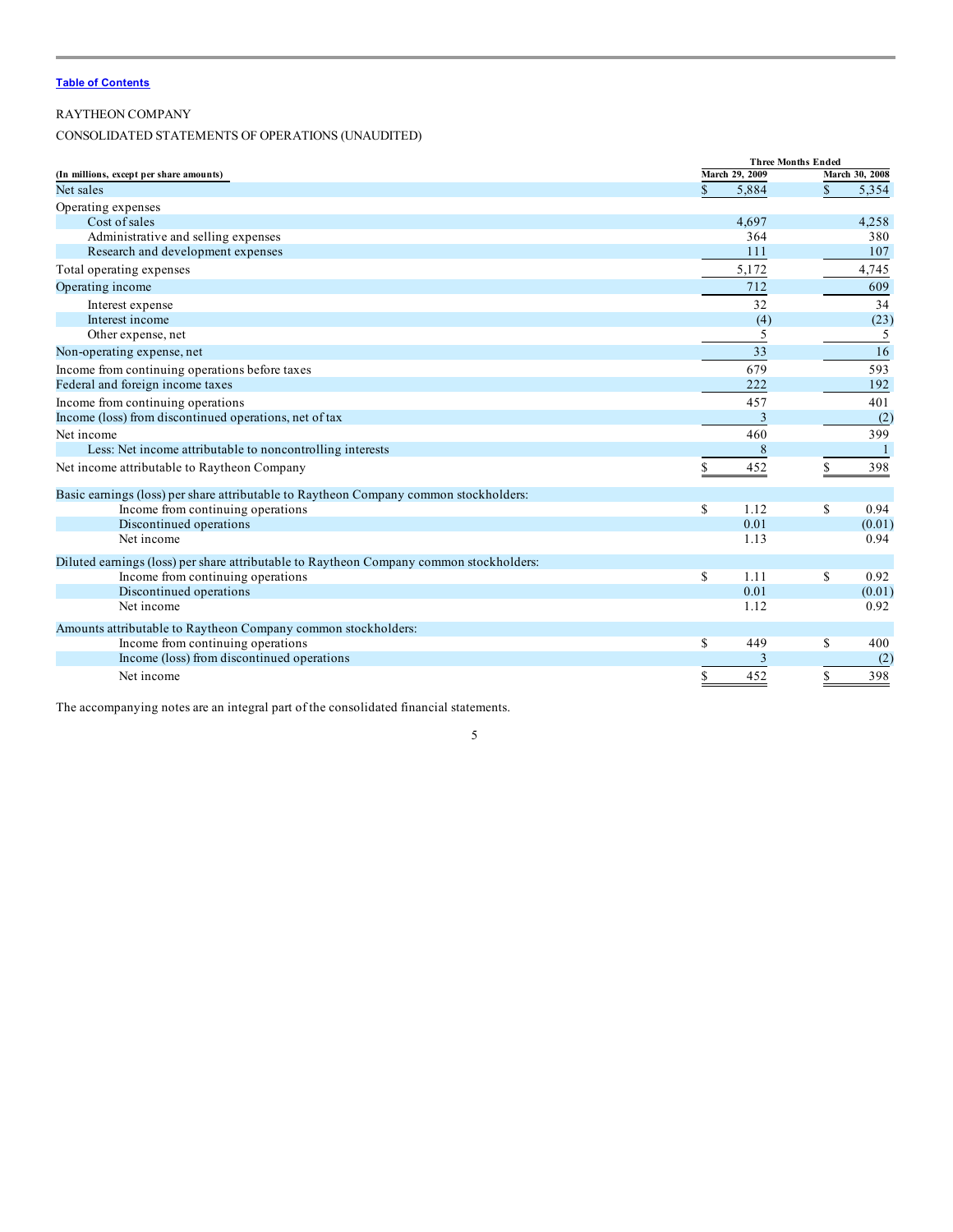### <span id="page-5-0"></span>RAYTHEON COMPANY

### CONSOLIDATED STATEMENTS OF CASH FLOWS (UNAUDITED)

|                                                                                                                                                         | <b>Three Months Ended</b> |                |                |                |  |  |
|---------------------------------------------------------------------------------------------------------------------------------------------------------|---------------------------|----------------|----------------|----------------|--|--|
| (In millions)                                                                                                                                           |                           | March 29, 2009 | March 30, 2008 |                |  |  |
| Cash flows from operating activities                                                                                                                    |                           |                |                |                |  |  |
| Net income                                                                                                                                              | \$                        | 460            | \$             | 399            |  |  |
| (Income) loss from discontinued operations, net of tax                                                                                                  |                           | (3)            |                | $\overline{c}$ |  |  |
| Income from continuing operations                                                                                                                       |                           | 457            |                | 401            |  |  |
| Adjustments to reconcile to net cash provided by operating activities from continuing operations, net of<br>the effect of acquisitions and divestitures |                           |                |                |                |  |  |
| Depreciation and amortization                                                                                                                           |                           | 97             |                | 92             |  |  |
| Deferred income taxes                                                                                                                                   |                           | 71             |                | 32             |  |  |
| Collection of financing receivables                                                                                                                     |                           | 9              |                | 20             |  |  |
| Tax benefit from stock-based awards                                                                                                                     |                           | (1)            |                | (18)           |  |  |
| Net income attributable to noncontrolling interests                                                                                                     |                           | (8)            |                | (1)            |  |  |
| Changes in assets and liabilities                                                                                                                       |                           |                |                |                |  |  |
| Accounts receivable, net                                                                                                                                |                           | (1)            |                | (2)            |  |  |
| Contracts in process and advance payments and billings in excess of costs incurred                                                                      |                           | (605)          |                | (194)          |  |  |
| Inventories                                                                                                                                             |                           | 48             |                | 2              |  |  |
| Prepaid expenses and other current assets                                                                                                               |                           | (11)           |                | (4)            |  |  |
| Accounts payable                                                                                                                                        |                           | 7              |                | (135)          |  |  |
| Income taxes receivable / payable                                                                                                                       |                           | 496            |                | 153            |  |  |
| Accrued employee compensation                                                                                                                           |                           | (347)          |                | (333)          |  |  |
| Other accrued expenses                                                                                                                                  |                           | (29)           |                | (37)           |  |  |
| Pension and other, net                                                                                                                                  |                           | 228            |                | 91             |  |  |
| Net cash provided by operating activities from continuing operations                                                                                    |                           | 411            |                | 67             |  |  |
| Net cash used in operating activities from discontinued operations                                                                                      |                           | (6)            |                | (10)           |  |  |
| Net cash provided by operating activities                                                                                                               |                           | 405            |                | 57             |  |  |
| Cash flows from investing activities                                                                                                                    |                           |                |                |                |  |  |
| Additions to property, plant and equipment                                                                                                              |                           | (33)           |                | (43)           |  |  |
| Additions to capitalized internal use software                                                                                                          |                           | (13)           |                | (17)           |  |  |
| Other, net                                                                                                                                              |                           |                |                | (1)            |  |  |
| Net cash used in investing activities                                                                                                                   |                           | (46)           |                | (61)           |  |  |
| Cash flows from financing activities                                                                                                                    |                           |                |                |                |  |  |
| Dividends paid                                                                                                                                          |                           | (112)          |                | (109)          |  |  |
| Repurchases of common stock                                                                                                                             |                           | (300)          |                | (340)          |  |  |
| Proceeds under common stock plans                                                                                                                       |                           | 3              |                | 67             |  |  |
| Tax benefit from stock-based awards                                                                                                                     |                           |                |                | 18             |  |  |
| Net cash used in financing activities                                                                                                                   |                           | (408)          |                | (364)          |  |  |
| Net decrease in cash and cash equivalents                                                                                                               |                           | (49)           |                | (368)          |  |  |
| Cash and cash equivalents at beginning of the year                                                                                                      |                           | 2,259          |                | 2,655          |  |  |
| Cash and cash equivalents at end of period                                                                                                              | \$                        | 2,210          | \$             | 2,287          |  |  |

6

The accompanying notes are an integral part of the consolidated financial statements.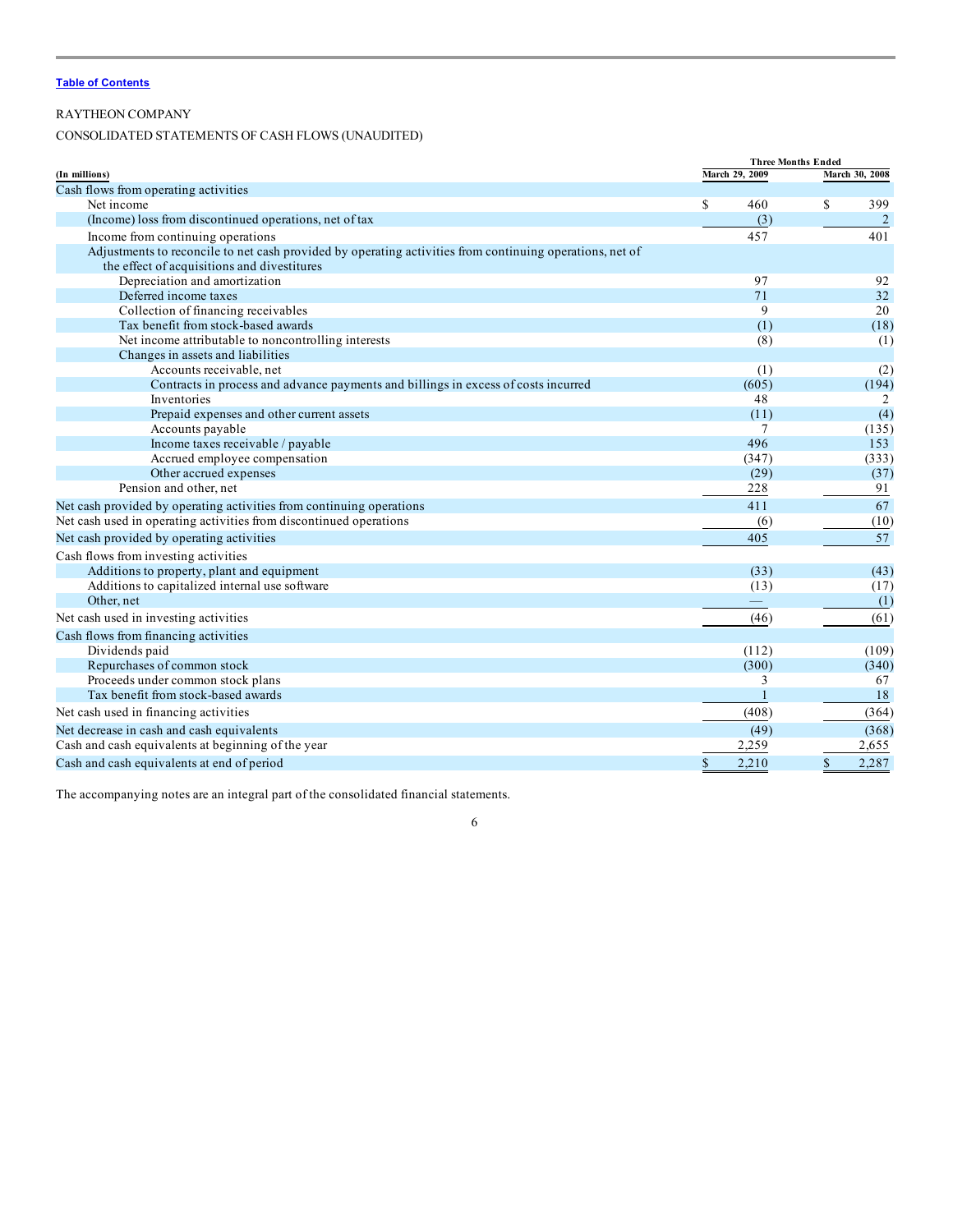### <span id="page-6-0"></span>RAYTHEON COMPANY NOTES TO CONSOLIDATED FINANCIAL STATEMENTS (UNAUDITED)

#### **1. Basis of Presentation**

We prepared the accompanying unaudited consolidated financial statements (Financial Statements) of Raytheon Company on the same basis as our annual consolidated financial statements, which included the adoption on January 1, 2008 of Emerging Issues Task Force (EITF) No. 06-4, Accounting for Deferred Compensation and Postretirement Benefit Aspects of Endorsement Split-Dollar Life Insurance Arrangements and EITF No. 06-10, Accounting for Collateral Assignment Split-Dollar Life Insurance Arrangements, except for the adoptions in the first quarter of 2009 of: Statement of Financial Accounting Standards (SFAS) No. 160, Noncontrolling Interests in Consolidated Financial Statements (SFAS No. 160); Financial Accounting Standards Board (FASB) Staff Position EITF No. 03-6-1, Determining Whether Instruments Granted in Share-Based Payment Transactions are Participating Securities (FSP EITF No. 03-6- 1); SFAS No. 161, Disclosures About Derivative Instruments and Hedging Activities, an amendment of FASB Statement No. 133 (SFAS No. 161); SFAS No. 141(R), Business Combinations, which will be applied prospectively to business combinations with acquisition dates on or after January 1, 2009; and SFAS No. 157, Fair Value Measurements (SFAS No. 157), for all nonfinancial assets and nonfinancial liabilities not recognized or disclosed at fair value in the consolidated financial statement on a recurring basis.

The impact of SFAS No. 160 is discussed in more detail in Note 6, Noncontrolling Interests. The impact of FSP EITF No. 03-6-1, is discussed in Note 10, Stockholders' Equity. The disclosures required by SFAS No. 161 are presented in Note 8, Derivative Financial Instruments.

In the opinion of management, our Financial Statements reflect all adjustments, which are of a normal recurring nature, necessary for presentation of financial statements for interim periods in accordance with U.S. Generally Accepted Accounting Principles (GAAP) and with the instructions to Form 10-Q in Article 10 of SEC Regulation S-X. The preparation of consolidated financial statements in conformity with GAAP requires management to make estimates and assumptions that affect the reported amounts of assets and liabilities, the disclosure of contingent assets and liabilities at the date of our Financial Statements, and the reported amounts of revenue and expenses during the reporting periods. Actual results could differ from those estimates. In addition, we reclassified certain prior year amounts to conform with our current year presentation. As used in this report, the terms "we," "us," "our," "Raytheon" and the "Company" mean Raytheon Company and its subsidiaries, unless the context indicates otherwise.

We condensed or omitted certain information and footnote disclosures normally included in our annual consolidated financial statements, which we prepared in accordance with GAAP. Our quarterly Financial Statements should be read in conjunction with our Annual Report on Form 10-K for the year ended December 31, 2008.

#### **2. Inventories**

Inventories consisted of the following at:

| (In millions)                 | March 29, 2009 |  | Dec. 31, 2008 |     |
|-------------------------------|----------------|--|---------------|-----|
| Materials and purchased parts | эb             |  |               | 56  |
| Work in process               | 181            |  |               | 224 |
| Finished goods                | 38             |  |               | 45  |
| Total                         | <u>_</u>       |  |               | 325 |

We capitalize costs incurred in advance of contract award or funding in Inventories if we determine the contract award or funding is probable. These precontract costs exclude any start-up costs. We included capitalized precontract and other deferred costs of \$56 million and \$85 million in Inventories as work in process at March 29, 2009 and December 31, 2008, respectively.

#### **3. Product Warranty**

We provide product warranties in conjunction with certain product sales where revenue is recognized upon delivery.

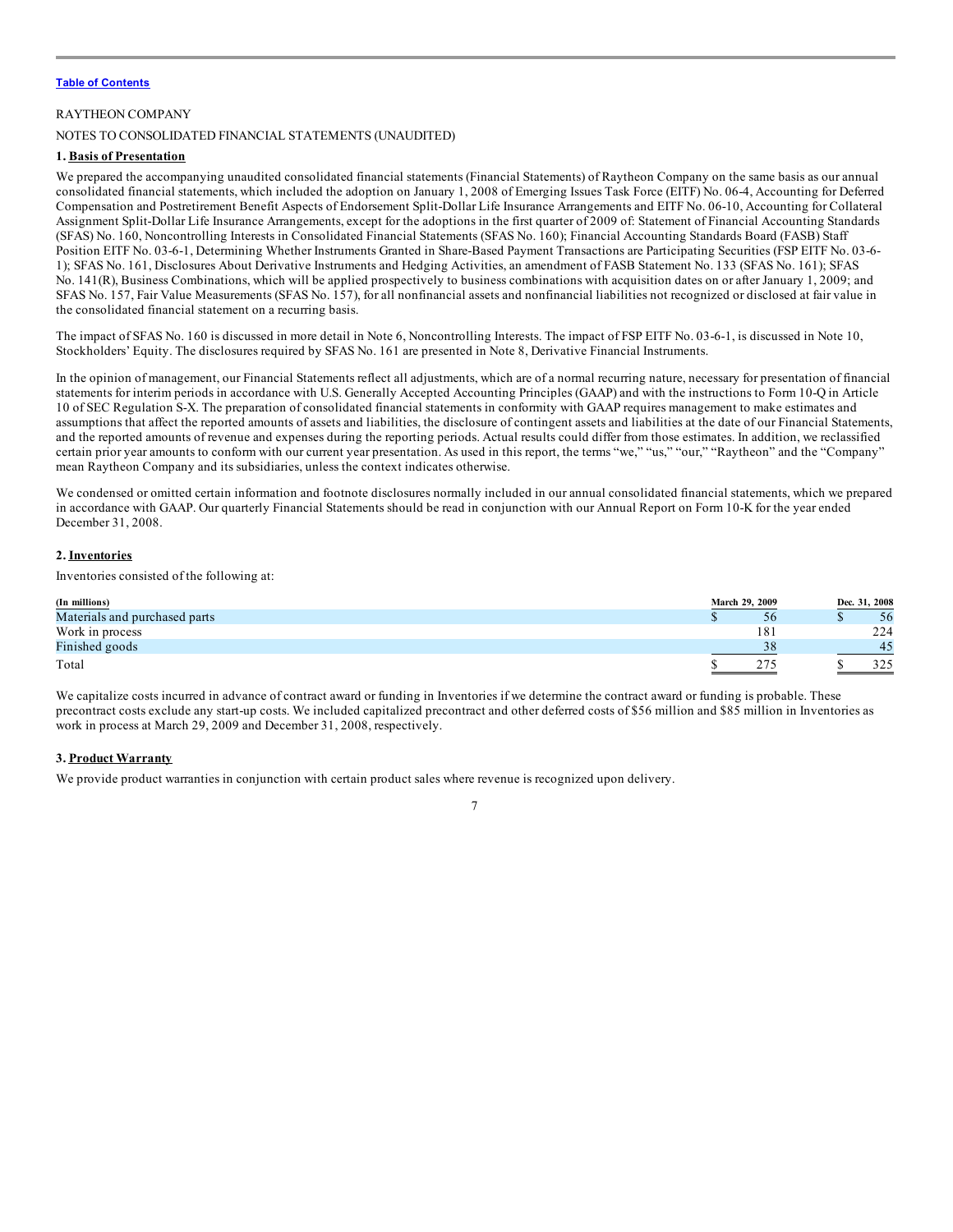Activity related to warranty accruals was as follows:

|                                |                       | <b>Three Months Ended</b> |  |  |  |  |
|--------------------------------|-----------------------|---------------------------|--|--|--|--|
| (In millions)                  | <b>March 29, 2009</b> | <b>March 30, 2008</b>     |  |  |  |  |
| Balance at beginning of period | 39                    | 47                        |  |  |  |  |
| Provisions for warranties      |                       |                           |  |  |  |  |
| Warranty services provided     |                       | (3)                       |  |  |  |  |
| Balance at end of period       | 39                    | 46                        |  |  |  |  |

We account for costs incurred under warranty provisions performed under long-term contracts as contract costs using the cost-to-cost measure of progress and exclude these costs from the table above, as the estimation of these costs is an integral part of the pricing determination on these long-term contracts.

#### **4. Accounting Standards**

New pronouncements issued but not effective until after March 29, 2009, are not expected to have a material effect on our financial position, results of operations or liquidity.

#### **5. Discontinued Operations**

Results from discontinued operations were as follows:

|                                      | <b>Three Months Ended</b> |                             |                |  |                |                         |                |  |  |
|--------------------------------------|---------------------------|-----------------------------|----------------|--|----------------|-------------------------|----------------|--|--|
|                                      |                           | <b>Pretax Income (Loss)</b> |                |  |                | After-tax Income (Loss) |                |  |  |
| (In millions)                        | March 29, 2009            |                             | March 30, 2008 |  | March 29, 2009 |                         | March 30, 2008 |  |  |
| Raytheon Aircraft                    |                           |                             |                |  |                |                         |                |  |  |
| <b>Flight Options</b>                |                           |                             |                |  |                |                         | Π.             |  |  |
| <b>Other Discontinued Operations</b> |                           |                             |                |  |                |                         |                |  |  |
| Total                                |                           |                             |                |  |                |                         | (2)            |  |  |

In 2007, we sold our Raytheon Aircraft Company (Raytheon Aircraft) and Flight Options LLC (Flight Options) businesses. As a result, we present Raytheon Aircraft, Flight Options and our other previously disposed businesses (Other Discontinued Operations) as discontinued operations for all periods. All residual activity relating to our disposed businesses appears in discontinued operations.

We retained certain assets and liabilities of these disposed businesses. At March 29, 2009 and December 31, 2008, we had \$71 million in non-current assets primarily related to our subordinated retained interest in general aviation finance receivables previously sold by Raytheon Aircraft. At March 29, 2009 and December 31, 2008, we had \$69 million and \$77 million of liabilities, respectively, primarily in current liabilities related to certain environmental and product liabilities, aircraft lease obligations, non-income tax obligations and various contract obligations. We also have certain income tax obligations relating to these disposed businesses, which we include in our income tax disclosures. The Internal Revenue Service (IRS) concluded a federal excise tax audit and assessed us additional excise tax related to the treatment of certain Flight Options customer fees and charges, which we have appealed. We continue to believe that an unfavorable outcome is not probable and expect that any potential liability will not have a material adverse effect on our financial position, results of operations or liquidity. We also retained certain U.K. pension assets and obligations for a limited number of U.K. pension plan participants as part of the Raytheon Aircraft sale, which we include in our pension disclosures.

#### **6. Noncontrolling Interests**

On January 1, 2009, we adopted SFAS No. 160, which changed the accounting and reporting for minority interests by recharacterizing them as noncontrolling interests and classifying them as a component of Equity in our consolidated balance sheet. As required by SFAS No. 160, our consolidated statements of operations include Net income, which represents Net income attributable to Raytheon Company and Net income attributable to noncontrolling interests, and a new line item titled Net income attributable to Raytheon Company, which is equal to the prior definition of Net income.

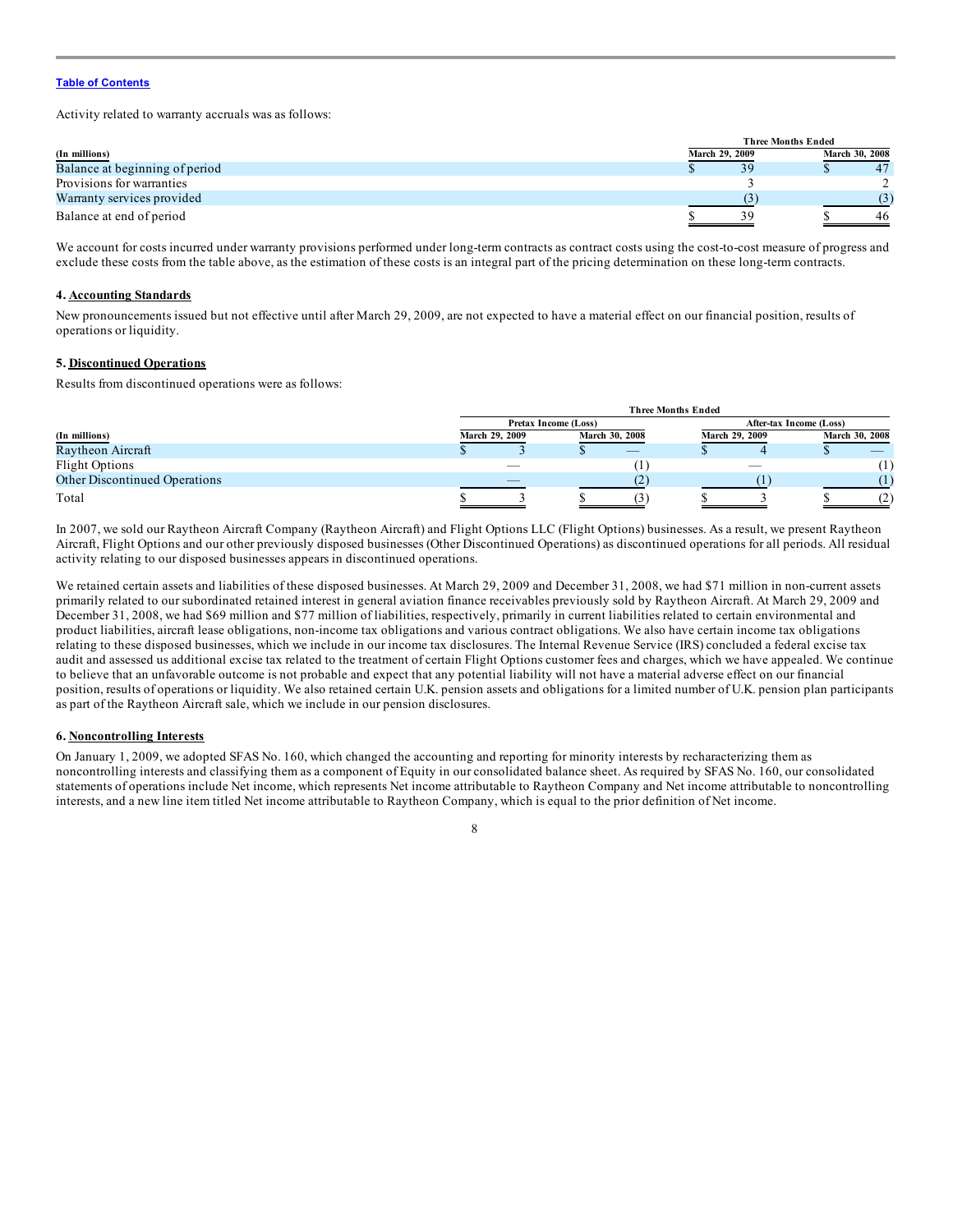SFAS No. 160 also requires enhanced disclosures to clearly distinguish between our interests and the interests of noncontrolling owners. Our primary noncontrolling interest relates to Thales-Raytheon Systems Co. LLC (TRS LLC), which we control and consolidate, and is a component in computing the operating results of our Network Centric Systems segment (NCS). The effect of this standard was an increase in NCS Operating income by \$8 million and \$1 million for the three months ended March 29, 2009 and March 30, 2008, respectively, and a corresponding increase in operating margin of 0.7% and 0.1% for the three months ended March 29, 2009 and March 30, 2008, respectively.

Upon adoption of SFAS No. 160, we have presented the noncontrolling interest in TRS LLC and the related equity method investment in Thales-Raytheon Systems Co. Ltd. (TRS) net of any obligations or interests of Raytheon. The effect at December 31, 2008 was a reduction in the balance of the equity investment in TRS by \$162 million with a corresponding decrease in the reported noncontrolling interest to \$101 million, which was subsequently reclassified as a component of Equity.

#### **7. Fair Value Measurements**

The estimated fair value of certain financial instruments, including cash, cash equivalents and short-term debt approximates their carrying value due to their short maturities and varying interest rates. The estimated fair value of notes receivable approximates the carrying value based principally on the underlying interest rates and terms, maturities, collateral and credit status of the receivables. The estimated fair value of Long-term debt of approximately \$2.4 billion and \$2.5 billion at March 29, 2009 and December 31, 2008, respectively, was based on quoted market prices.

On January 1, 2009 we adopted SFAS No. 157 for all nonfinancial assets and nonfinancial liabilities not recognized or disclosed at fair value in the financial statements on a recurring basis. The adoption of SFAS No. 157 for those assets and liabilities did not have a material impact on our financial position, results of operations or liquidity. We did not have any nonfinancial assets or nonfinancial liabilities that would be recognized or disclosed at fair value on a recurring basis as of March 29, 2009.

SFAS No. 157 provides a framework for measuring fair value and requires expanded disclosures regarding fair value measurements. SFAS No. 157 defines fair value as the price that would be received for an asset or the exit price that would be paid to transfer a liability in the principal or most advantageous market in an orderly transaction between market participants on the measurement date. SFAS No. 157 also establishes a fair value hierarchy that requires an entity to maximize the use of observable inputs, where available. The following summarizes the three levels of inputs required by SFAS No. 157, as well as the assets and liabilities that we value using those levels of inputs.

- **Level 1:** Quoted prices in active markets for identical assets or liabilities. Our Level 1 assets are investments in marketable securities held in Rabbi Trusts that we use to pay benefits under certain of our non-qualified deferred compensation plans. Our Level 1 liabilities include our obligations to pay certain non-qualified deferred compensation plan benefits. Under these non-qualified deferred compensation plans, participants designate investment options (primarily mutual funds) to serve as the basis for measurement of the notional value of their accounts. We also include foreign exchange forward contracts that we trade in an active exchange market in our Level 1 assets and liabilities.
- **Level 2:** Observable inputs, other than Level 1 prices, such as quoted prices for similar assets or liabilities; quoted prices in markets that are not active; or other inputs that are observable or we corroborate by observable market data for substantially the full term of the related assets or liabilities. Our Level 2 assets are interest rate swaps, which were terminated in the first quarter of 2009, whose fair value we determined using a pricing model predicated upon observable market inputs.
- Level 3: Unobservable inputs supported by little or no market activity that are significant to the fair value of the assets or liabilities. Our Level 3 asset relates to our subordinated retained interest in general aviation finance receivables (Subordinated Retained Interest) that we sold in previous years, for which the underlying aircraft serve as collateral. We estimated the fair value for this asset based on the present value of the future expected cash flows using certain unobservable inputs, including the collection periods for the underlying receivables and a credit adjusted rate of 4.5% at March 29, 2009 and 4.4% at December 31, 2008. These unobservable inputs reflect our suppositions about the assumptions market participants would use in pricing this asset.

 $\alpha$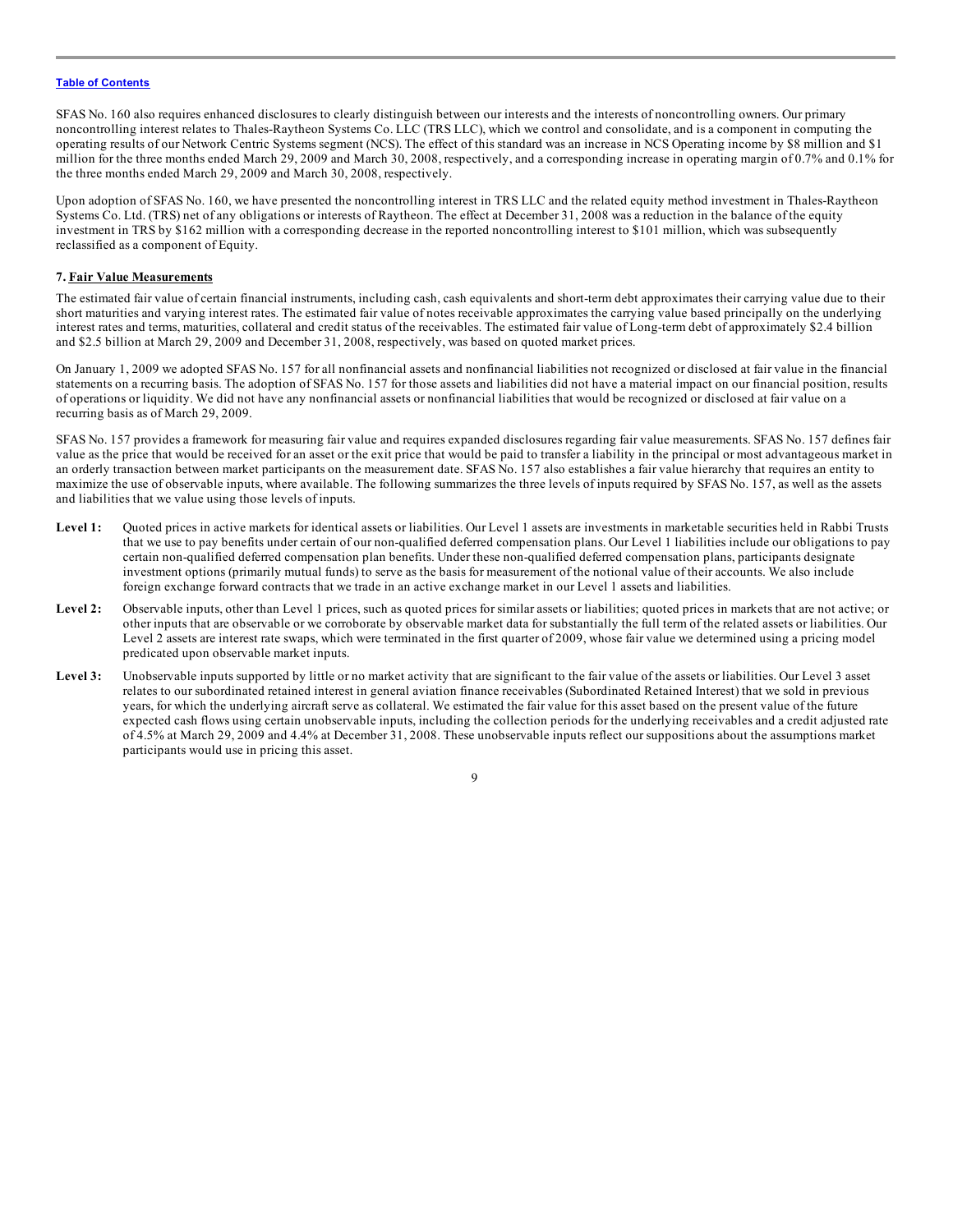The following tables set forth the financial assets and liabilities that we measured at fair value on a recurring basis by level within the fair value hierarchy. As required by SFAS No. 157, we classify assets and liabilities measured at fair value in their entirety based on the lowest level of input that is significant to their fair value measurement. Assets and liabilities measured at fair value on a recurring basis consisted of the following:

| (In millions)                      | Level 1 | Level 2        | Level 3        |     | <b>Balances</b> at<br>March 29, 2009 |
|------------------------------------|---------|----------------|----------------|-----|--------------------------------------|
| Assets                             |         |                |                |     |                                      |
| Marketable securities (1)          | \$201   | $\mathbf{s}$ — | $\mathbf{s} =$ | \$  | 201                                  |
| Foreign exchange forward contracts | 72      |                |                |     | 72                                   |
| Subordinated Retained Interest     |         |                | 66             |     | 66                                   |
| Liabilities                        |         |                |                |     |                                      |
| Deferred compensation (2)          | 131     |                |                |     | 131                                  |
| Foreign exchange forward contracts | 84      |                |                |     | 84                                   |
|                                    |         |                |                |     |                                      |
| (In millions)                      | Level 1 | Level 2        | Level 3        |     | <b>Balances</b> at<br>Dec. 31, 2008  |
| Assets                             |         |                |                |     |                                      |
| Marketable securities (1)          | \$220   | $\mathbf{s}$ — | $\mathbf{s} =$ | \$. | 220                                  |
| Foreign exchange forward contracts | 81      |                | __             |     | 81                                   |
| Subordinated Retained Interest     |         |                | 66             |     | 66                                   |
| Interest rate swaps                |         | 48             |                |     | 48                                   |
| Liabilities                        |         |                |                |     |                                      |
| Deferred compensation (2)          | 150     |                |                |     | 150                                  |

(1) Investments in marketable securities held in Rabbi Trusts associated with certain of our non-qualified deferred compensation plans, which we include in Other assets, net.

(2) Obligations to pay benefits under certain of our non-qualified deferred compensation plans, which we include in Accrued retiree benefits and other long-term liabilities.

Activity of our Subordinated Retained Interest that we reflect in discontinued operations was as follows:

|                                                        |  |                       | <b>Three Months Ended</b> |     |  |  |
|--------------------------------------------------------|--|-----------------------|---------------------------|-----|--|--|
| (In millions)                                          |  | <b>March 29, 2009</b> | March 30, 2008            |     |  |  |
| Balance at beginning of period                         |  | 66                    |                           | 63  |  |  |
| Total gains (realized/unrealized)                      |  |                       |                           |     |  |  |
| Included in Income (loss) from discontinued operations |  |                       |                           |     |  |  |
| Included in Other comprehensive income (loss)          |  |                       |                           |     |  |  |
| Balance at end of period                               |  | .66                   |                           | -66 |  |  |

#### **8. Derivative Financial Instruments**

On January 1, 2009, we adopted SFAS No. 161, which requires enhanced disclosures regarding an entity's derivative and hedging activities as provided below.

Our primary market exposures are to interest rates and foreign exchange rates. We use certain derivative financial instruments to help manage these exposures. We execute these instruments with financial institutions we judge to be credit-worthy and the majority of the foreign currencies are denominated in currencies of major industrial countries. We do not hold or issue derivative financial instruments for trading or speculative purposes.

We recognize all derivative financial instruments as either assets or liabilities at fair value in the consolidated balance sheet. We designate foreign currency forward contracts as cash flow hedges of forecasted purchases and sales denominated in foreign currencies, and interest rate swaps as fair value hedges of our fixed-rate financing obligations. We classify the cash flows from these instruments in the same category as the cash flows from the items being hedged.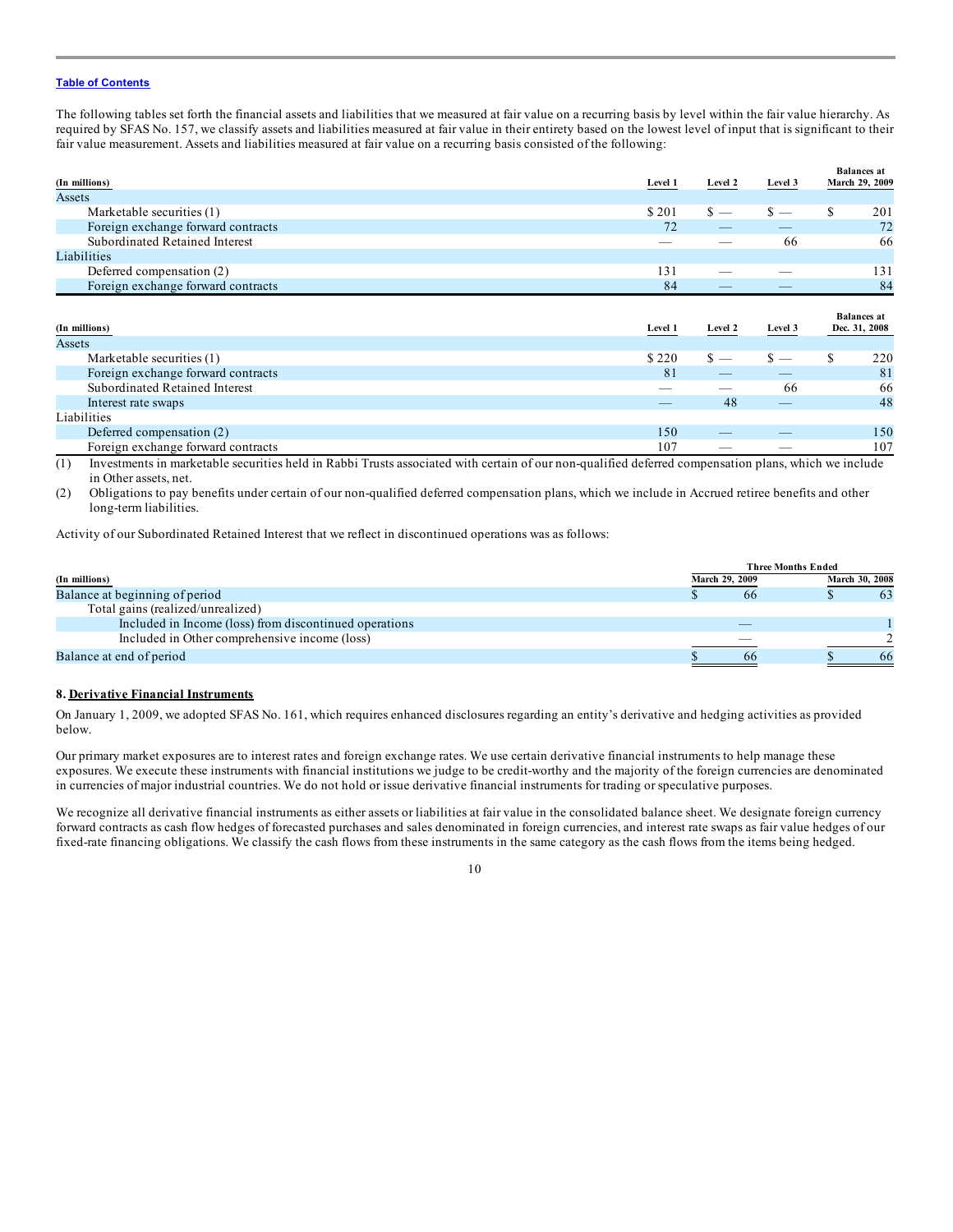**Cash flow hedges -** We enter into foreign currency forward contracts with commercial banks to fix the foreign currency exchange rates on specific commitments and payments to vendors and customer receipts. Our foreign currency hedges are transaction driven and directly relate to a particular asset, liability or transaction for which commitments are in place. For foreign currency forward contracts designated and qualified for cash flow hedge accounting, the effective portion of the gain or loss on the derivative is recorded in Accumulated other comprehensive loss, net of tax, and reclassified into earnings in the same period or periods during which the hedged revenue or cost of sales transaction affects earnings. We expect approximately \$11 million of after-tax net unrealized losses, included in our Accumulated other comprehensive loss at March 29, 2009, to be reclassified into earnings at then-current values over the next twelve months as the underlying hedged transactions occur. Realized gains and losses resulting from these cash flow hedges offset the foreign exchange gains and losses on the underlying transactions being hedged. Gains and losses on derivatives not designated for hedge accounting, or representing either hedge ineffectiveness or hedge components excluded from the assessment of effectiveness, are recognized in earnings currently.

The fair value amounts in the consolidated balance sheet at March 29, 2009, related to our foreign currency forward contracts were as follows:

|                                                   | <b>Asset Derivatives</b>      |                 |                               | <b>Liability Derivatives</b> |  |  |
|---------------------------------------------------|-------------------------------|-----------------|-------------------------------|------------------------------|--|--|
| (In millions)                                     | <b>Balance Sheet Location</b> | Fair<br>Value   | <b>Balance Sheet Location</b> | Fair<br>Value                |  |  |
| Derivatives designated as hedging instruments     | Other assets, net             | \$57            | Other accrued expenses        | \$68                         |  |  |
| Derivatives not designated as hedging instruments | Other assets, net             | $\overline{15}$ | Other accrued expenses        | 16                           |  |  |
| Total                                             |                               | \$72            |                               | \$84                         |  |  |

The derivative gains and losses in the consolidated statement of operations for the three months ended March 29, 2009, related to our foreign currency forward contracts were as follows:

|                                                   | <b>Pretax Loss</b>          |                                 |                      |                                                             |                                      |
|---------------------------------------------------|-----------------------------|---------------------------------|----------------------|-------------------------------------------------------------|--------------------------------------|
|                                                   | Recognized in               |                                 |                      |                                                             |                                      |
|                                                   | Other                       | <b>Pretax Loss on Effective</b> |                      |                                                             |                                      |
|                                                   | Comprehensive               | <b>Portion of Derivative</b>    |                      | <b>Ineffective Portion of Gain on</b>                       |                                      |
|                                                   | Income on                   | <b>Reclassified from</b>        |                      | Derivative and Amount Excluded                              |                                      |
|                                                   | <b>Effective Portion of</b> | <b>Accumulated Other</b>        |                      | from Effectiveness Testing                                  |                                      |
| Derivatives in Cash Flow Hedging Relationships    | <b>Derivative</b>           | <b>Comprehensive Loss</b>       |                      | Recognized in Income                                        |                                      |
| (In millions)                                     | Amount                      | Location                        | Amount               | Location                                                    | Amount                               |
| Foreign currency forward                          | 8                           | Net sales                       | \$<br>$\overline{4}$ | Cost of sales                                               |                                      |
| contracts                                         |                             | Cost of sales                   | 17                   |                                                             |                                      |
|                                                   |                             |                                 |                      | <b>Location</b> of<br>Amounts<br>Recognized in<br>Income on | Amount<br>Recognized<br>in Income on |
| Derivatives Not Designated as Hedging Instruments |                             |                                 |                      | Derivative                                                  | Derivative                           |
| Foreign currency forward contracts                |                             |                                 |                      | Cost of sales                                               |                                      |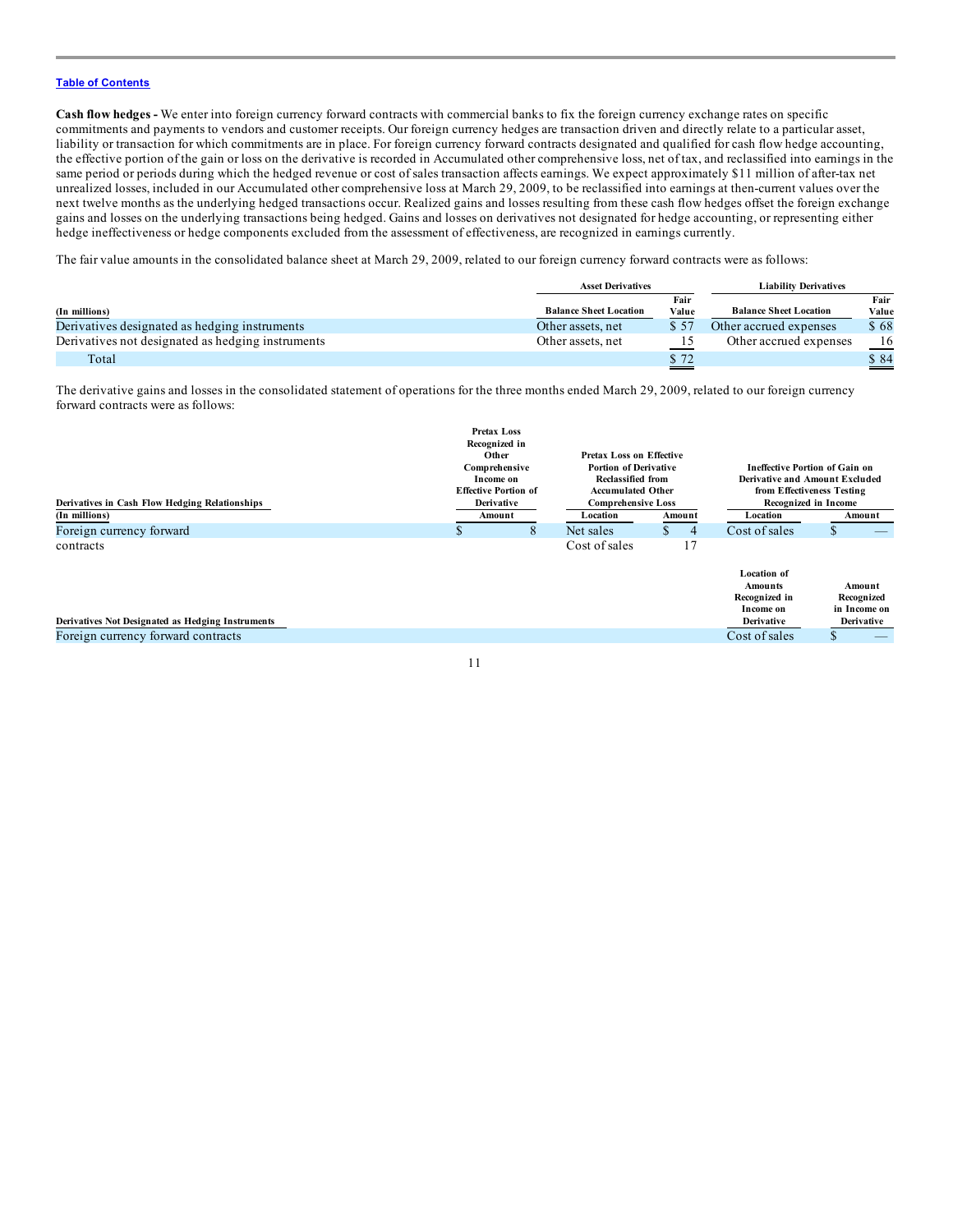The notional amounts of outstanding foreign exchange forward contracts consisted of the following at:

|                       |       | March 29, 2009 | Dec. 31, 2008 |       |
|-----------------------|-------|----------------|---------------|-------|
| (In millions)         | Buy   | Sell           | Buy           | Sell  |
| <b>British Pounds</b> | \$409 | \$513          | \$382         | \$489 |
| Canadian Dollars      | 222   | 24             | 189           | 27    |
| Australian Dollars    | 83    |                | 98            | 8     |
| European Euros        | 73    |                | 87            |       |
| All other             | 39    | 26             | 48            | 32    |
| Total                 | \$826 | \$ 567         | \$804         | \$557 |

Buy amounts represent the U.S. Dollar equivalent of commitments to purchase foreign currencies and sell amounts represent the U.S. Dollar equivalent of commitments to sell foreign currencies. Foreign exchange contracts that do not involve U.S. Dollars have been converted to U.S. Dollars for disclosure purposes.

Our foreign exchange forward contracts contain offset, or netting provisions, to mitigate credit risk in the event of counterparty default, including payment default and cross default. At March 29, 2009, these netting provisions effectively reduced our net exposure to approximately \$12 million, which is spread across several counterparties.

**Fair value hedges -** We enter into interest rate swap agreements with commercial and investment banks to manage interest rates associated with our financing arrangements. The \$575 million notional value of the interest rate swaps that were outstanding at December 31, 2008 effectively converted \$250 million of our 4.85% Notes due 2011 and \$325 million of our 5.375% Notes due 2013 to variable-rate debt based on the six-month LIBOR. We terminated these interest rate swaps in the three months ended March 29, 2009 and collected cash of \$37 million related to the early termination. We will include the amortization of the \$37 million gain in interest expense over the remaining life of the related debt. In the three months ended March 29, 2009, we recorded \$2 million related to the amortization of the gain on the termination of our interest rate swaps.

#### **9. Commitments and Contingencies**

We are involved in various stages of investigation and cleanup related to remediation of various environmental sites. Our estimate of total environmental remediation costs was \$193 million and \$157 million at March 29, 2009 and December 31, 2008, respectively. Discounted at a weighted-average risk-free rate of 5.7%, we estimated the liability at March 29, 2009 to be \$133 million before U.S. Government recovery and had this amount accrued. Discounted at a weighted-average risk-free rate of 5.7%, we estimated the liability at December 31, 2008 to be \$105 million before U.S. Government recovery and had this amount accrued. A portion of these costs are eligible for future recovery through the pricing of our products and services to the U.S. Government. We consider such recovery probable based on government contracting regulations and our long history of receiving reimbursement for such costs. Accordingly, we recorded \$95 million and \$69 million in Contracts in process through March 29, 2009 and December 31, 2008, respectively, for the estimated future recovery of these costs from the U.S. Government. We also lease certain government-owned properties and are generally not liable for environmental remediation at these sites; as a result, we generally do not reflect the provision for these costs in our consolidated financial statements. Due to the complexity of environmental laws and regulations, the varying costs and effectiveness of alternative cleanup methods and technologies, the uncertainty of insurance coverage and the unresolved extent of our responsibility, it is difficult to determine the ultimate outcome of these matters; however, we do not expect any additional liability to have a material adverse effect on our financial position, results of operations or liquidity.

We issue guarantees and banks and surety companies issue, on our behalf, letters of credit and surety bonds to meet various bid, performance, warranty, retention and advance payment obligations of us or our affiliates. Approximately \$278 million, \$1,010 million and \$111 million of these guarantees, letters of credit and surety bonds, respectively, for which there were stated values, were outstanding at March 29, 2009, and \$281 million, \$1,012 million and \$111 million, respectively, were outstanding at December 31, 2008. These instruments expire on various dates through 2015. Additional guarantees of project performance for which there is no stated value also remain outstanding.

Included in guarantees and letters of credit described above were \$56 million and \$173 million, respectively, at March 29, 2009, and \$59 million and \$180 million, respectively, at December 31, 2008, related to our joint venture in TRS.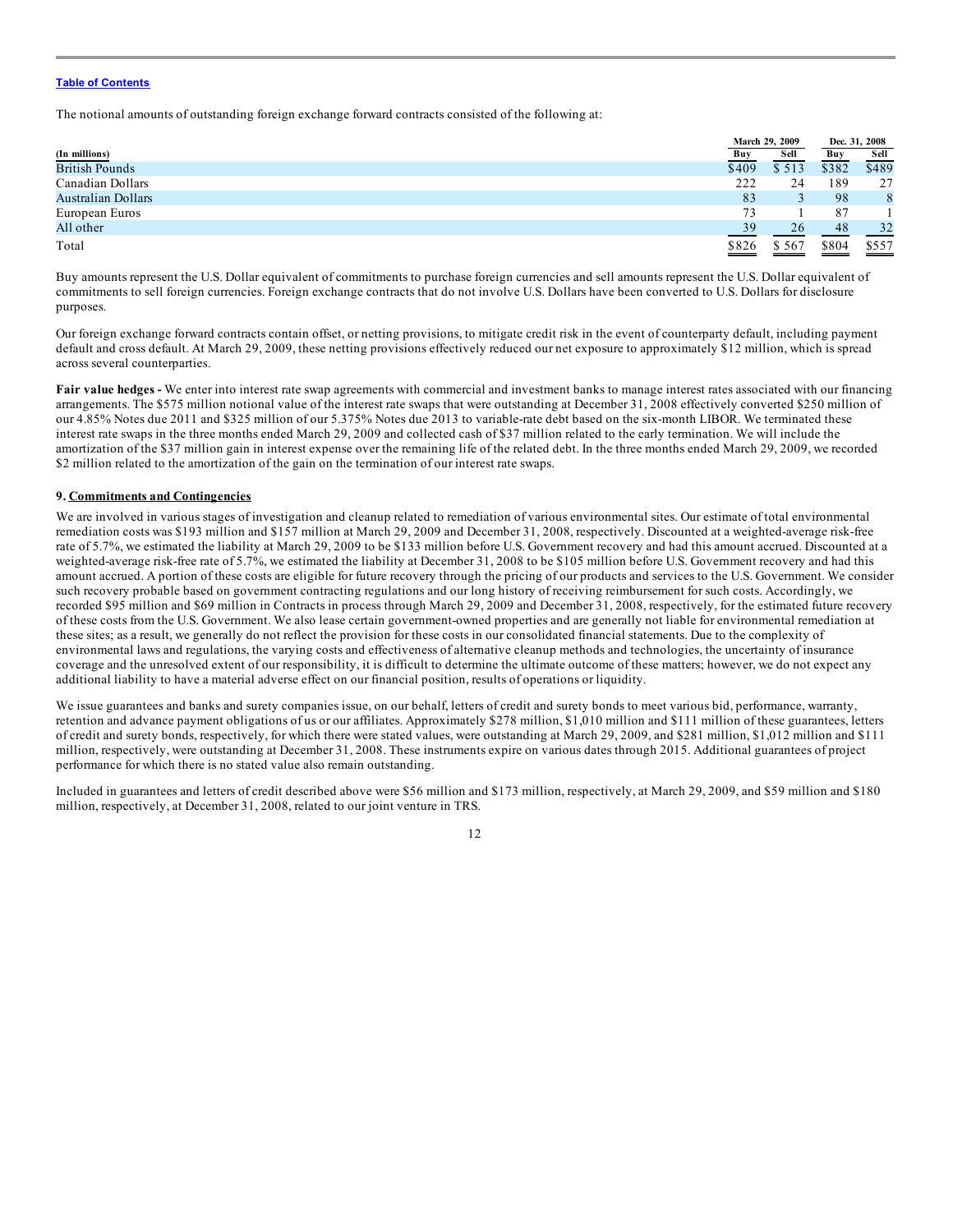We provide these guarantees and letters of credit to TRS and other affiliates to assist these entities in obtaining financing on more favorable terms, making bids on contracts and performing their contractual obligations. While we expect these entities to satisfy their loans, project performance and other contractual obligations, their failure to do so may result in a future obligation for us. At March 29, 2009 and December 31, 2008, we had recorded an estimated liability of \$2 million related to these guarantees and letters of credit. We periodically evaluate the risk of TRS and other affiliates failing to satisfy their loans, project performance and other contractual obligations described above. At March 29, 2009, we believe the risk that TRS and other affiliates will not be able to perform or meet their obligations is minimal for the foreseeable future based on their current financial condition. All obligations were current at March 29, 2009.

Also included in guarantees and letters of credit described above were \$86 million and \$6 million, respectively, at March 29, 2009 and December 31, 2008, related to discontinued operations.

Our residual turbo-prop commuter aircraft portfolio has exposure to outstanding financing arrangements with the aircraft serving as collateral. We have sold and leased commuter aircraft globally to thinly capitalized companies whose financial condition could be significantly affected by a number of factors, including rising fuel and other costs, industry consolidation, declining commercial aviation market conditions and the U.S. Government budget for the Essential Air Service program. Based on recent economic trends, including tightening credit markets and volatile fuel costs, these companies may increasingly experience difficulties meeting their financial commitments. At March 29, 2009 and December 31, 2008, our exposure on commuter aircraft assets held as inventory, collateral on notes or as leased assets, was approximately \$160 million relating to 125 aircraft and approximately \$170 million relating to 127 aircraft, respectively. The carrying value of our commuter aircraft portfolio assumes an orderly disposition of these assets, consistent with our historical experience and strategy. If we were to dispose of these assets in an other than orderly manner or sell the portfolio in its entirety, the value realized would likely be less than the carrying value.

In 1997, we provided a first loss guarantee of \$133 million on \$1.3 billion of U.S. Export-Import Bank loans (maturing in 2015) to the Brazilian Government related to Network Centric Systems' System for the Vigilance of the Amazon (SIVAM) program. Loan repayments by the Brazilian Government were current at March 29, 2009.

Government contractors are subject to many levels of audit and investigation. Agencies that oversee contract performance include: the Defense Contract Audit Agency, the Inspector General of the Department of Defense and other departments and agencies, the Government Accountability Office, the Department of Justice and Congressional Committees. The Department of Justice has, from time to time, convened grand juries to investigate possible irregularities by us. We also provide products and services to customers outside of the U.S. and those sales are subject to local government laws, regulations and procurement policies and practices. Our compliance with such local government regulations or any applicable U.S. Government regulations (e.g., the Foreign Corrupt Practices Act and the International Traffic in Arms Regulations) may also be investigated or audited. We do not expect these audits and investigations to have a material adverse effect on our financial position, results of operations or liquidity, either individually or in the aggregate.

In 2006, Technical Services recorded a profit adjustment related to certain program costs which may be deemed unrecoverable. Although not expected to be material, we may incur additional charges as we continue to assess and engage in discussions regarding this matter.

In May 2006, international arbitration hearings commenced against us as the successor to the Hughes Electronics defense business in connection with certain claims brought in 2004 relating to an alleged 1995 Workshare Agreement. The asserted claims involve breach of contract, intellectual property infringement and other related matters. The arbitrator stayed the liability decision on certain of the claims while the parties engage in settlement discussions. The ultimate resolution of this matter, however, remains uncertain and difficult to predict. We believe that we have meritorious defenses to these claims and intend to continue to contest them vigorously. An adverse resolution of this matter could have a material effect on our results of operations.

In addition, various other claims and legal proceedings generally incidental to the normal course of business are pending or threatened against us. We do not expect any additional liability from these proceedings to have a material adverse effect on our financial position, results of operations or liquidity.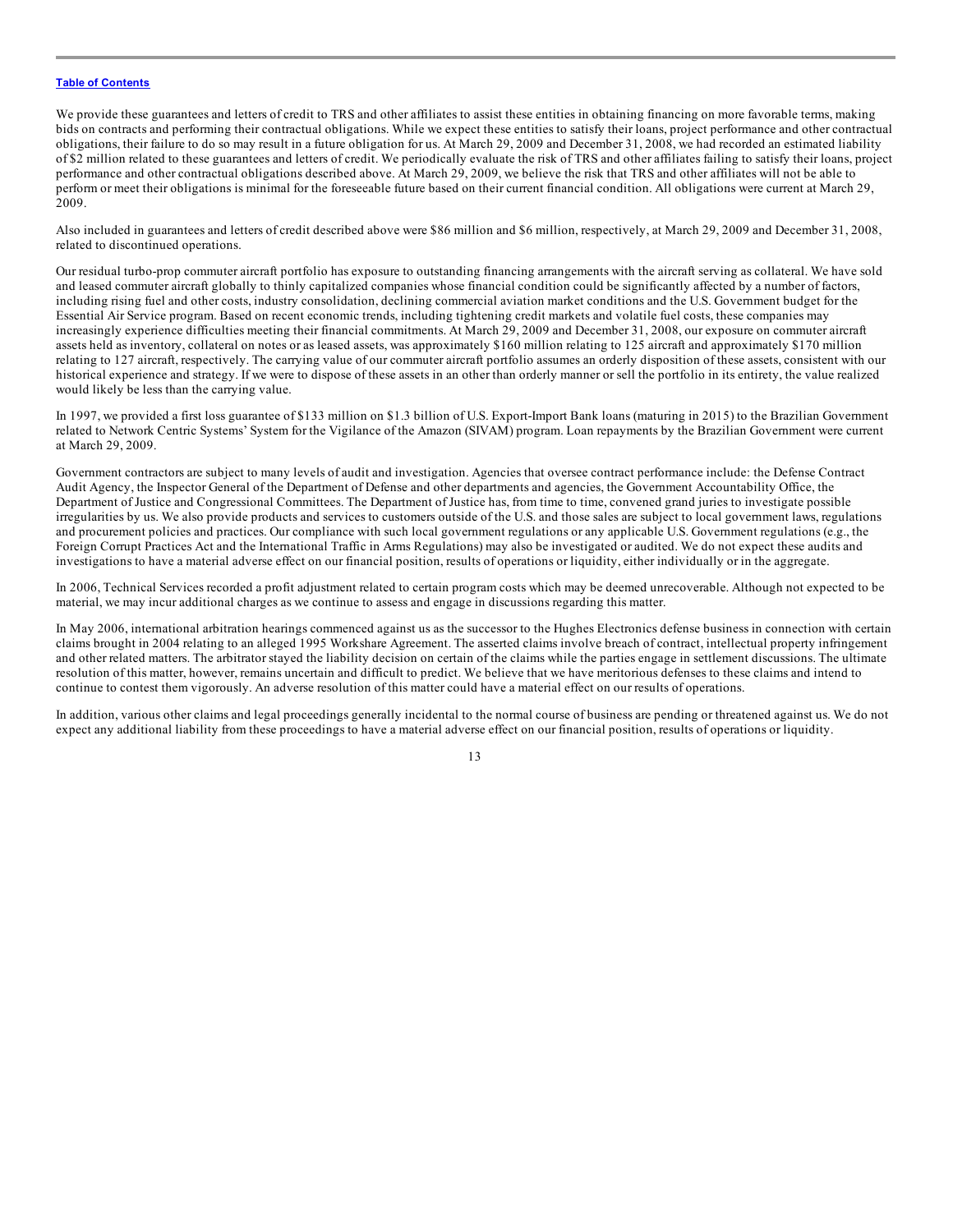#### **10. Stockholders' Equity**

In the three months ended March 29, 2009, we repurchased 6.8 million shares of our common stock for \$300 million, compared to 5.5 million shares for \$340 million in the three months ended March 30, 2008. As of March 29, 2009, we had \$1.8 billion available under our stock repurchase program.

In March 2009, our Board of Directors authorized an 11% increase to our annual dividend payout rate from \$1.12 to \$1.24 per share. We declared a dividend of \$0.31 per share during the three months ended March 29, 2009, compared to a dividend of \$0.28 per share for the three months ended March 30, 2008. Dividends are subject to quarterly approval by our Board of Directors.

The changes in shares of our common stock outstanding during the period were as follows:

| (In millions)                | <b>Shares</b>     |
|------------------------------|-------------------|
| Balance at December 31, 2008 | $\frac{400.1}{ }$ |
| Common stock plan activity   | 0.9               |
| Treasury stock activity      | (7.1)             |
| Balance at March 29, 2009    | 393.9             |

#### **Earnings Per Share**

We compute basic earnings per share (EPS) attributable to Raytheon Company common stockholders by dividing income from continuing operations attributable to Raytheon Company common stockholders, income from discontinued operations attributable to Raytheon Company common stockholders and Net income attributable to Raytheon Company, by the weighted-average common shares outstanding including participating securities outstanding, as discussed below, during the period. Diluted EPS reflects the potential dilution beyond shares for basic EPS that could occur if securities or other contracts to issue common stock were exercised, converted into common stock or resulted in the issuance of common stock that would have shared in our earnings. We compute basic and diluted EPS using actual income from continuing operations attributable to Raytheon Company common stockholders, income from discontinued operations attributable to Raytheon Company common stockholders, net income attributable to Raytheon Company, and the actual weightedaverage shares and participating securities outstanding rather than the numbers presented within our consolidated statement of operations, which are rounded to the nearest million. As a result, it may not be possible to recalculate EPS as presented on our consolidated statement of operations. Furthermore, it may not be possible to recalculate EPS attributable to Raytheon Company stockholders by adjusting EPS from continuing operations by EPS from discontinued operations.

On January 1, 2009 we adopted FSP EITF No. 03-6-1, which requires us to include all unvested stock awards which contain non-forfeitable rights to dividends or dividend equivalents, whether paid or unpaid, in the number of shares outstanding in our basic and diluted EPS calculations. As a result, we have included all of these outstanding restricted stock and Long-Term Performance Plan (LTTP) awards in our calculation of basic and diluted EPS for current and prior periods. FSP EITF No. 03-6-1 also requires additional disclosure of EPS for common stock and unvested share-based payment awards, separately disclosing distributed and undistributed earnings. Distributed earnings represent common stock dividends and dividends earned on unvested share-based payment awards of retirement eligible employees. Undistributed earnings represent earnings that were available for distribution but were not distributed. Common Stock and Unvested share-based payment awards earn dividends equally as shown in the table below:

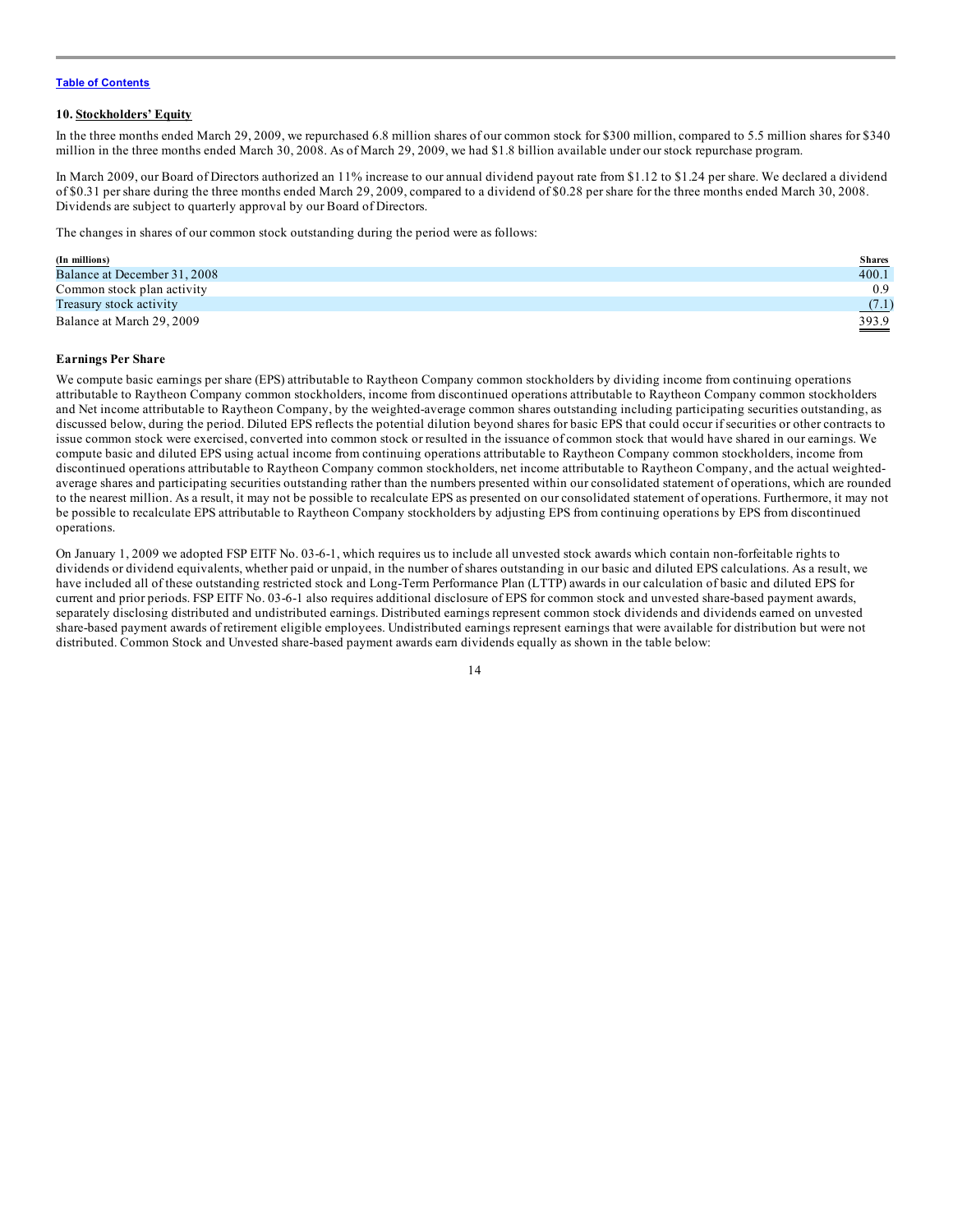Earnings per share from continuing operations attributable to Raytheon Company common stockholders was as follows:

|                                                                   |   | <b>Three Months Ended</b>                                                      |                |                                                                      |
|-------------------------------------------------------------------|---|--------------------------------------------------------------------------------|----------------|----------------------------------------------------------------------|
|                                                                   |   | March 29, 2009                                                                 | March 30, 2008 |                                                                      |
|                                                                   |   | <b>Common Stock</b><br>including<br>Unvested share-<br>based payment<br>awards |                | <b>Common Stock</b><br>including<br>Unvested share-<br>based payment |
| Basic EPS attributable to Raytheon Company common stockholders:   |   |                                                                                |                |                                                                      |
| Distributed earnings                                              | S | 0.31                                                                           | 0.28           |                                                                      |
| Undistributed earnings                                            |   | 0.81                                                                           | 0.66           |                                                                      |
| Total                                                             |   | 1.12                                                                           | 0.94           |                                                                      |
| Diluted EPS attributable to Raytheon Company common stockholders: |   |                                                                                |                |                                                                      |
| Distributed earnings                                              | S | 0.30                                                                           | 0.27           |                                                                      |
| Undistributed earnings                                            |   | 0.81                                                                           | 0.65           |                                                                      |
| Total                                                             |   | 1.11                                                                           | 0.92           |                                                                      |

Earnings (loss) per share from discontinued operations attributable to Raytheon Company common stockholders was as follows:

|                                                                   |   | <b>Three Months Ended</b>                                                                        |    |                                                                                |
|-------------------------------------------------------------------|---|--------------------------------------------------------------------------------------------------|----|--------------------------------------------------------------------------------|
|                                                                   |   | March 29, 2009<br><b>Common Stock</b><br>including<br>Unvested share-<br>based payment<br>awards |    | March 30, 2008                                                                 |
|                                                                   |   |                                                                                                  |    | <b>Common Stock</b><br>including<br>Unvested share-<br>based payment<br>awards |
| Basic EPS attributable to Raytheon Company common stockholders:   |   |                                                                                                  |    |                                                                                |
| Distributed earnings                                              | ς |                                                                                                  | ¢  |                                                                                |
| Undistributed earnings (loss)                                     |   | 0.01                                                                                             |    | (0.01)                                                                         |
| Total                                                             |   | 0.01                                                                                             | J. | (0.01)                                                                         |
| Diluted EPS attributable to Raytheon Company common stockholders: |   |                                                                                                  |    |                                                                                |
| Distributed earnings                                              | ፍ |                                                                                                  | ٩  |                                                                                |
| Undistributed earnings (loss)                                     |   | 0.01                                                                                             |    | (0.01)                                                                         |
| Total                                                             |   | 0.01                                                                                             |    | (0.01)                                                                         |

Earnings per share attributable to Raytheon Company common stockholders was as follows:

|                                                                   |   | <b>Three Months Ended</b>                                                      |                |      |  |                                                                                |  |
|-------------------------------------------------------------------|---|--------------------------------------------------------------------------------|----------------|------|--|--------------------------------------------------------------------------------|--|
|                                                                   |   | March 29, 2009                                                                 | March 30, 2008 |      |  |                                                                                |  |
|                                                                   |   | <b>Common Stock</b><br>including<br>Unvested share-<br>based payment<br>awards |                |      |  | <b>Common Stock</b><br>including<br>Unvested share-<br>based payment<br>awards |  |
| Basic EPS attributable to Raytheon Company common stockholders:   |   |                                                                                |                |      |  |                                                                                |  |
| Distributed earnings                                              | S | 0.31                                                                           |                | 0.28 |  |                                                                                |  |
| Undistributed earnings                                            |   | 0.82                                                                           |                | 0.66 |  |                                                                                |  |
| Total                                                             |   | 1.13                                                                           |                | 0.94 |  |                                                                                |  |
| Diluted EPS attributable to Raytheon Company common stockholders: |   |                                                                                |                |      |  |                                                                                |  |
| Distributed earnings                                              | ¢ | 0.30                                                                           |                | 0.27 |  |                                                                                |  |
| Undistributed earnings                                            |   | 0.82                                                                           |                | 0.65 |  |                                                                                |  |
| Total                                                             |   | 1.12                                                                           |                | 0.92 |  |                                                                                |  |

The amount of Income from continuing operations and net income attributable to participating securities was \$6 million and \$5 million for the three months ended March 29, 2009 and March 30, 2008, respectively. The amount of income (loss) from discontinued operations attributable to participating securities was less than \$1 million for three months ended March 29, 2009 and March 30, 2008.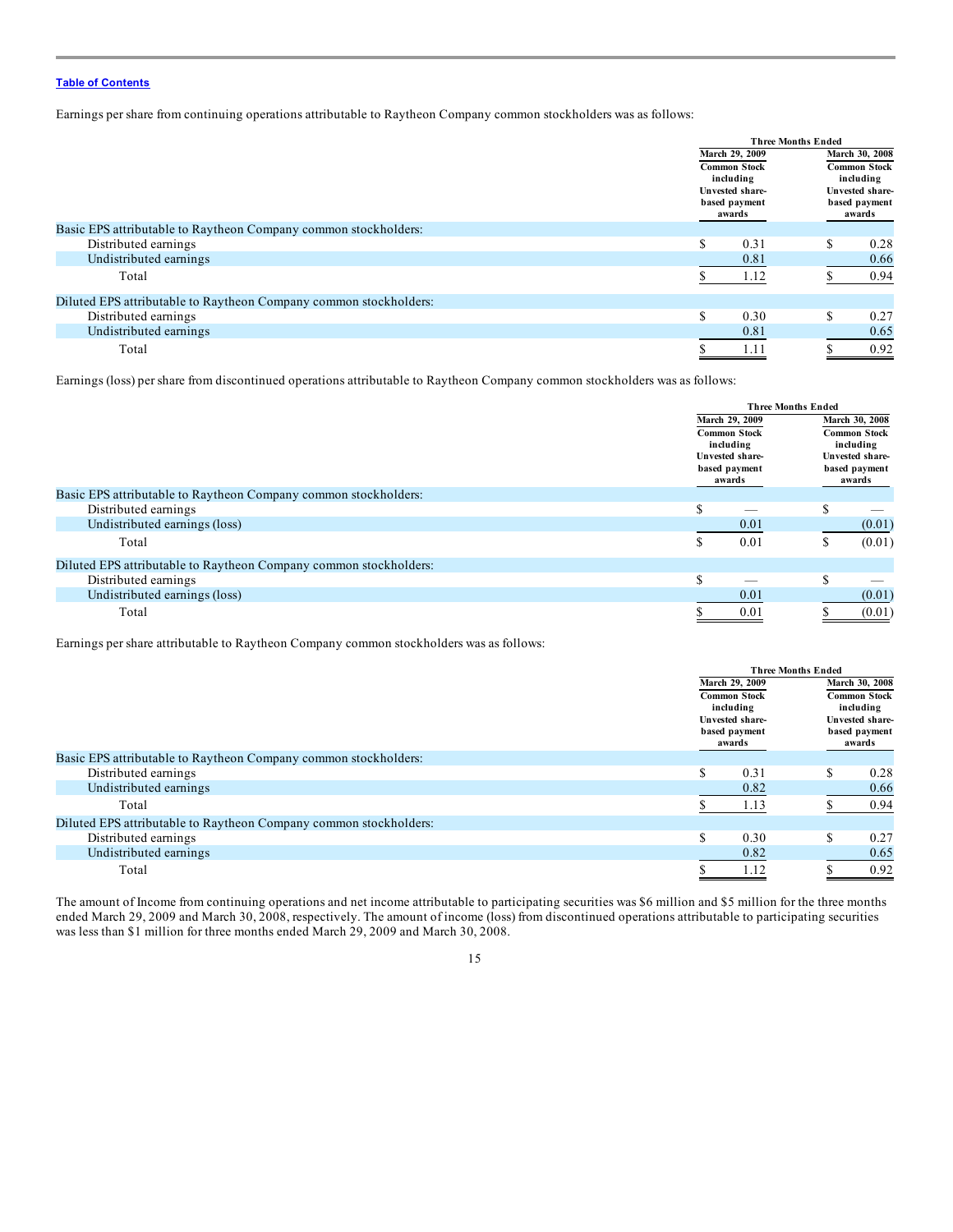The weighted-average shares outstanding for basic and diluted EPS were as follows:

|                                                                                                            |                       | <b>Three Months Ended</b> |
|------------------------------------------------------------------------------------------------------------|-----------------------|---------------------------|
| (In millions)                                                                                              | <b>March 29, 2009</b> | <b>March 30, 2008</b>     |
| Shares for basic EPS (including 5.3 million and 5.7 million participating securities at March 29, 2009 and |                       |                           |
| March 30, 2008, respectively)                                                                              | 399.0                 | 423.8                     |
| Dilutive effect of stock options and LTPP                                                                  |                       | 5.9                       |
| Dilutive effect of warrants                                                                                |                       | 5.0                       |
| Shares for diluted EPS                                                                                     | 404.0                 | 434.7                     |

Stock options to purchase 6.4 million and 12.1 million shares of common stock outstanding in the three months ended March 29, 2009 and March 30, 2008, respectively, had exercise prices that were less than the average market price of our common stock during the respective periods. We included these options in our calculation of diluted EPS.

We did not include stock options to purchase 6.0 million and 2.6 million shares of common stock outstanding in our computation of diluted EPS in the three months ended March 29, 2009 and March 30, 2008, respectively, as the effect of such options would be anti-dilutive.

In June 2006, we issued 12.0 million warrants to purchase our common stock, of which 12.0 million were outstanding at March 29, 2009 and March 30, 2008, in connection with our settlement of a class action lawsuit. These warrants, expiring in 2011, were issued with an exercise price of \$37.50 per share and have been included in the calculation of diluted EPS.

#### **Stock-based compensation plans**

Restricted stock activity for the period was as follows:

| (In millions)                    | <b>Shares</b> |
|----------------------------------|---------------|
| Outstanding at December 31, 2008 | 5.0           |
| Forfeited                        | (0.1)         |
| Outstanding at March 29, 2009    | 4.9           |
|                                  |               |

During the three months ended March 29, 2009 and March 30, 2008, we issued 858,723 shares and 380,953 shares, respectively, of our common stock in connection with the vesting of our 2006-2008 and 2005-2007 LTPP awards. The vesting of the 2006-2008 LTTP award was funded through treasury shares. During the same periods, we also granted our 2009-2011 and 2008-2010 LTPP awards with an aggregate target award of 495,120 and 353,190 units, respectively.

The performance goals for the 2009-2011 LTPP award are independent of each other and based on three metrics, as defined in the award agreements: return on invested capital, weighted at 50%; total shareholder return relative to a peer group, weighted at 25%; and cumulative free cash flow, weighted at 25%. The ultimate award, which is determined at the end of the three-year cycle, can range from zero to 200% of the target award and also includes dividend equivalents, which are not included in the aggregate target award numbers above.

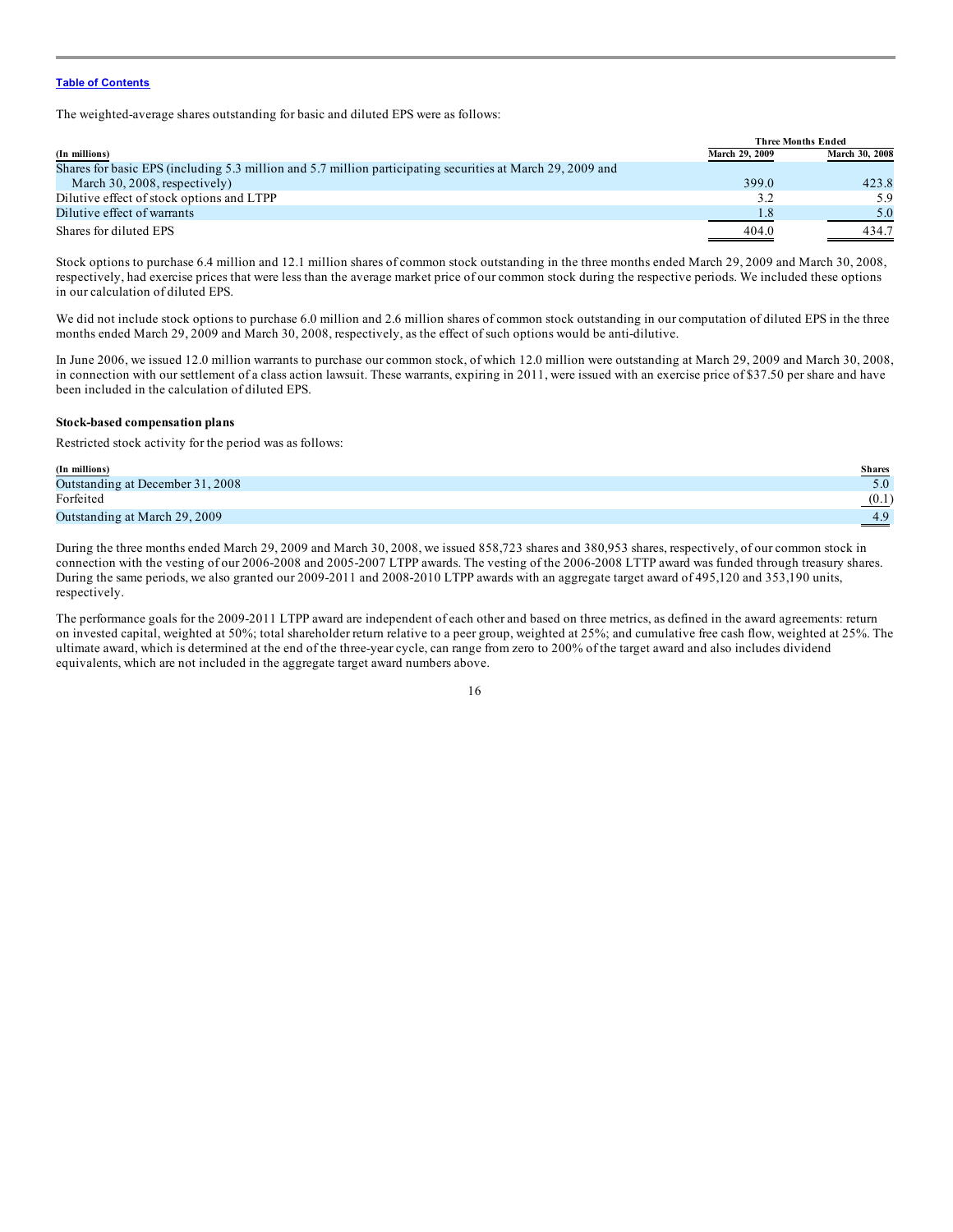#### **Other comprehensive income (loss)**

The components of Other comprehensive income (loss) generally include amortization of unfunded benefit obligations, foreign exchange translation and gains and losses on effective cash flow hedges. The computation of comprehensive income was as follows:

|                                                                    | <b>Three Months Ended</b> |                |                |  |  |
|--------------------------------------------------------------------|---------------------------|----------------|----------------|--|--|
| (In millions)                                                      |                           | March 29, 2009 | March 30, 2008 |  |  |
| Net income                                                         |                           | 460            | 399            |  |  |
| Other comprehensive income, net of tax:                            |                           |                |                |  |  |
| Amortization of unfunded pension benefit obligation                |                           | 61             | 47             |  |  |
| Foreign exchange translation                                       |                           | (19)           |                |  |  |
| Cash flow hedges                                                   |                           | ŏ              | (9)            |  |  |
| Other, net                                                         |                           |                |                |  |  |
| Total other comprehensive income, net of tax                       |                           | 50             | 53             |  |  |
| Comprehensive income                                               |                           | 510            | 452            |  |  |
| Less: Comprehensive income attributable to noncontrolling interest |                           |                |                |  |  |
| Comprehensive income attributable to Raytheon Company              |                           | 502            | 45             |  |  |

#### **11. Pension and Other Employee Benefits**

We have pension plans covering the majority of our employees, including certain employees in foreign countries. We also provide certain health care and life insurance benefits to retired employees through other postretirement benefit plans.

The components of net periodic pension expense were as follows:

|                                    | <b>Three Months Ended</b> |                       |  |                |  |  |
|------------------------------------|---------------------------|-----------------------|--|----------------|--|--|
| (In millions)                      |                           | <b>March 29, 2009</b> |  | March 30, 2008 |  |  |
| Service cost                       |                           | 100                   |  | 102            |  |  |
| Interest cost                      |                           | 257                   |  | 254            |  |  |
| Expected return on plan assets     |                           | (307)                 |  | (305)          |  |  |
| Amortization of prior service cost |                           |                       |  |                |  |  |
| Recognized net actuarial loss      |                           | 100                   |  | 77             |  |  |
| Net periodic pension expense       |                           | 153                   |  |                |  |  |

Our net periodic pension expense included expense from foreign benefit plans of \$4 million and \$5 million in the three months ended March 29, 2009 and March 30, 2008, respectively.

The components of net periodic income related to our other postretirement benefit plans were as follows:

|                                    |                       | <b>Three Months Ended</b> |
|------------------------------------|-----------------------|---------------------------|
| (In millions)                      | <b>March 29, 2009</b> | <b>March 30, 2008</b>     |
| Service cost                       |                       |                           |
| Interest cost                      |                       | 14                        |
| Expected return on plan assets     |                       | (11)                      |
| Amortization of transition asset   |                       |                           |
| Amortization of prior service cost | (13)                  | (13)                      |
| Recognized net actuarial loss      |                       |                           |
| Net periodic income                |                       | (6)                       |

We make both discretionary and required contributions to our pension plans. Required contributions are primarily determined under the Employee Retirement Income Security Act (ERISA) and are affected by the actual return on plan assets and plan funded status. As discretionary contributions are made, a funding credit is accumulated which can be used to offset future calculated required contributions. The funding credit for our pension plans was \$2.4 billion at March 29, 2009 and December 31, 2008. We did not make any discretionary contributions to our pension plans during the three months ended March 29, 2009 and March 30, 2008. We made required contributions of \$19 million and \$105 million, respectively, during the three months ended March 29, 2009 and March 30, 2008, to our pension and other postretirement benefit plans. We expect to make required contributions of approximately \$1,110 million and \$45 million to our pension and other postretirement benefit plans, respectively, in 2009. We periodically evaluate whether to make discretionary contributions.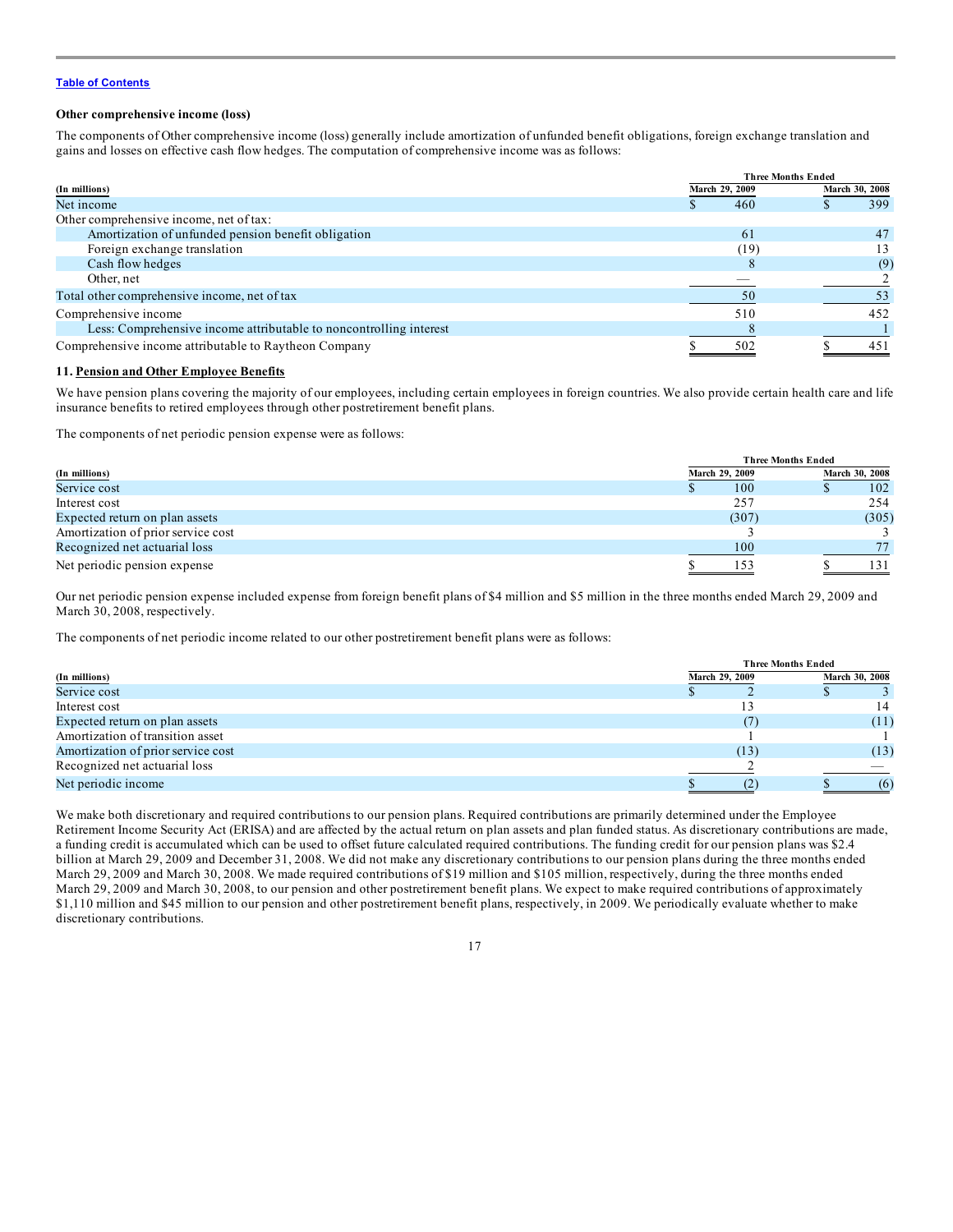#### **12. Income Taxes**

We are subject to income taxes in the U.S. and numerous foreign jurisdictions. IRS examinations of our tax returns have been completed through 2002. We have protested to the IRS Appeals Division certain proposed adjustments primarily involving benefits under the Foreign Sales Corporation (FSC) and Extraterritorial Income (ETI) exclusion regimes for 1998–2002. IRS examination of our tax returns for 2003–2005 began in March 2007. Additionally, we are under audit by a number of state tax authorities. State tax liabilities are routinely adjusted to account for any changes in federal taxable income.

We believe we adequately provide for all tax positions, however, amounts asserted by taxing authorities could be greater than amounts accrued and reflected in our consolidated balance sheet. Accordingly, we could record additional amounts for federal, foreign and state tax-related liabilities in the future as we revise estimates or we settle or otherwise resolve the underlying matters.

The balance of unrecognized tax benefits at March 29, 2009 and March 30, 2008, exclusive of interest, was \$415 million and \$343 million, respectively, of which \$315 million and \$251 million, respectively, would affect our earnings if recognized. We accrue interest and penalties related to unrecognized tax benefits in tax expense. As a result, in the three months ended March 29, 2009, we recorded \$5 million of gross interest and penalties, \$3 million net of the federal tax benefit, in tax expense. In the three months ended March 30, 2008, we recorded \$6 million of gross interest and penalties, \$4 million net of the federal tax benefit, in tax expense. At March 29, 2009 and March 30, 2008, we had \$101 million and \$76 million, respectively, of interest and penalties accrued related to unrecognized tax benefits, which, net of the federal tax benefit, was approximately \$65 million and \$50 million, respectively.

A rollforward of our unrecognized tax benefits was as follows:

|                                                           |                       | <b>Three Months Ended</b> |  |  |  |
|-----------------------------------------------------------|-----------------------|---------------------------|--|--|--|
| (In millions)                                             | <b>March 29, 2009</b> | <b>March 30, 2008</b>     |  |  |  |
| Unrecognized tax benefits at beginning of period          | 415                   | 342                       |  |  |  |
| Additional tax liability based on prior year tax position |                       |                           |  |  |  |
| Unrecognized tax benefits at end of period                | 415                   | 343                       |  |  |  |

Although the final outcome remains uncertain, we may reach a settlement with the IRS Appeals Division in the next 12 months to resolve certain protested adjustments related to benefits claimed under the FSC and ETI regimes and certain other tax matters related to the years 1998–2002. In the next 12 months, we may also resolve similar FSC and ETI matters along with certain revenue recognition items and the allowability of certain deductions and credits for the 2003 – 2005 tax years. Based on the outcome of exams, appeals proceedings, Joint Committee on Taxation review, and the expiration of the statute of limitations, it is reasonably possible that within the next 12 months our unrecognized tax benefits, exclusive of interest will decrease by approximately \$195 million to \$225 million, of which approximately \$185 million to \$200 million could decrease tax expense.

We generally account for our state income tax expense as a deferred contract cost, as we can generally recover these costs through the pricing of our products and services to the U.S. Government. We include this deferred contract cost in Contracts in process until allocated to our contracts, which generally occurs upon payment or when otherwise agreed as allocable with the U.S. Government. State income taxes allocated to our contracts were \$18 million and \$30 million in the three months ended March 29, 2009 and March 30, 2008, respectively, and were included in Administrative and selling expenses.

During the three months ended March 29, 2009, we received federal tax refunds totaling \$337 million.

#### **13. Business Segment Reporting**

Our reportable segments, organized based on capabilities and technologies, are: Integrated Defense Systems, Intelligence and Information Systems, Missile Systems, Network Centric Systems, Space and Airborne Systems and Technical Services. Segment net sales and operating income generally include intersegment sales and profit recorded at cost plus a specified fee, which may differ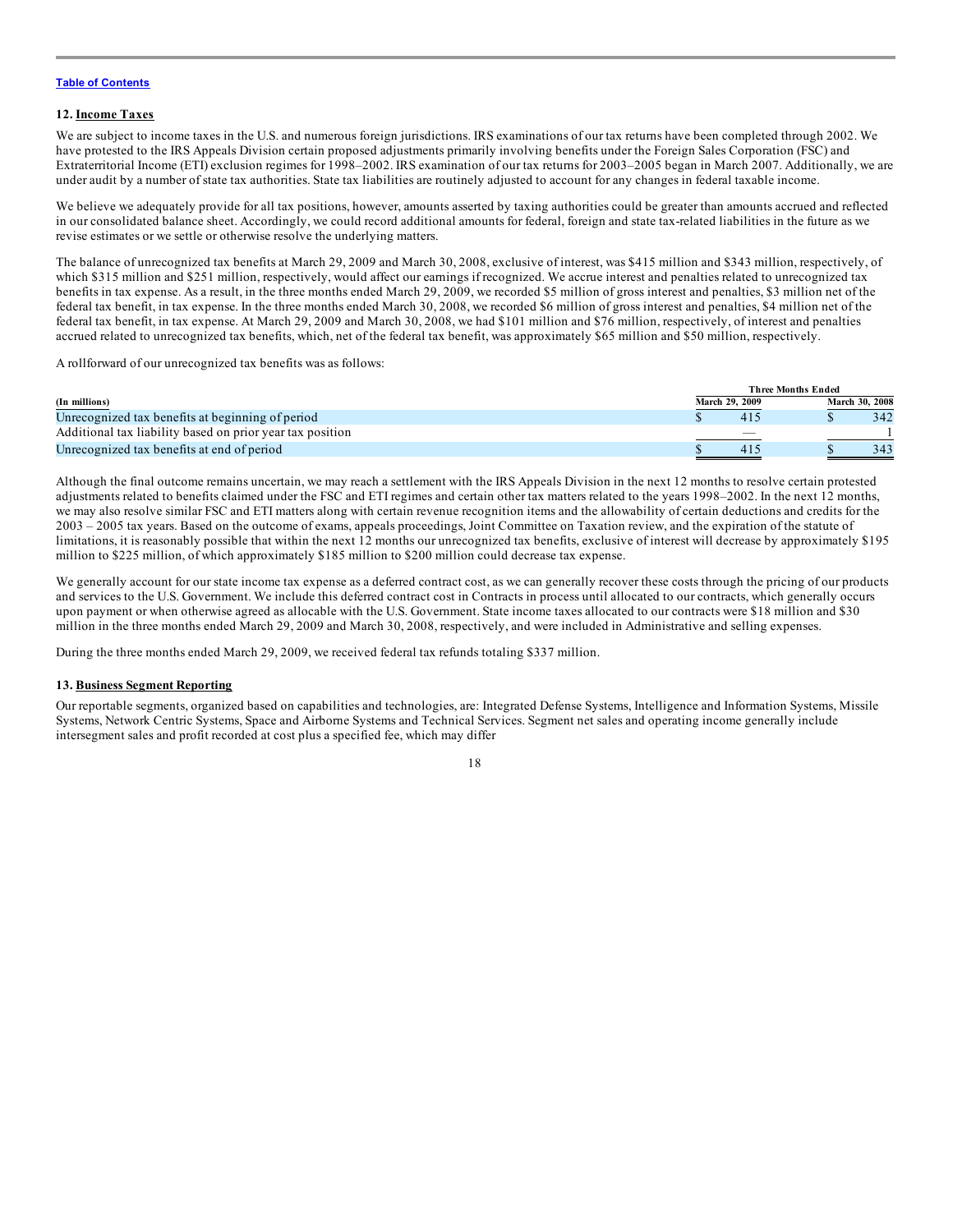from what the selling entity would be able to obtain on sales to external customers. Corporate and Eliminations includes Corporate expenses and intersegment sales and profit eliminations. Corporate expenses represent unallocated costs and certain other corporate costs not considered part of management's evaluation of reportable segment operating performance, including the net costs associated with our residual commuter aircraft portfolio.

Effective January 1, 2009, the composition of Space and Airborne Systems was changed to exclude a U.K. manufacturing facility, which now reports directly to Missile Systems. Prior period segment results were revised to reflect this reorganization for Space and Airborne Systems, Missile Systems and the corresponding amount in intersegment eliminations.

|                    |                  | <b>Missile Systems Revised</b> |                         |  |  |
|--------------------|------------------|--------------------------------|-------------------------|--|--|
| (In millions)      | <b>Net Sales</b> |                                | <b>Operating Income</b> |  |  |
| March 30, 2008     | \$1,319          |                                | 139                     |  |  |
| June 29, 2008      | 1,363            |                                | 158                     |  |  |
| September 28, 2008 | 1,360            |                                | 145                     |  |  |
| December 31, 2008  | 1,366            |                                | 142                     |  |  |
| Full year 2008     | 5,408            |                                | 584                     |  |  |

|                    |                  | <b>Space and Airborne Systems Revised</b> |                         |  |  |
|--------------------|------------------|-------------------------------------------|-------------------------|--|--|
| (In millions)      | <b>Net Sales</b> |                                           | <b>Operating Income</b> |  |  |
| March 30, 2008     | 977              |                                           |                         |  |  |
| June 29, 2008      | 1,072            |                                           | 141                     |  |  |
| September 28, 2008 | 1,065            |                                           | 144                     |  |  |
| December 31, 2008  | 1,166            |                                           | 167                     |  |  |
| Full year 2008     | \$4,280          |                                           | 569                     |  |  |

In addition, as discussed in Note 6, Noncontrolling Interests, on January 1, 2009, we adopted SFAS No. 160, which affected Network Centric Systems. The effects of this standard were an increase in Network Centric Systems' Operating income by \$8 million and \$1 million for the three months ended March 29, 2009 and March 30, 2008, respectively, and a corresponding increase in operating margin of 0.7% and 0.1% for the three months ended March 29, 2009 and March 30, 2008, respectively. These effects have been included below in the results for Network Centric Systems:

|                                      |                | <b>Net Sales</b>          |  |  |  |  |
|--------------------------------------|----------------|---------------------------|--|--|--|--|
|                                      |                | <b>Three Months Ended</b> |  |  |  |  |
| (In millions)                        | March 29, 2009 | March 30, 2008            |  |  |  |  |
| <b>Integrated Defense Systems</b>    | 1,262          | 1,192                     |  |  |  |  |
| Intelligence and Information Systems | 784            | 692                       |  |  |  |  |
| Missile Systems                      | 1,368          | 1,319                     |  |  |  |  |
| Network Centric Systems              | 1,154          | 1,067                     |  |  |  |  |
| Space and Airborne Systems           | 1.046          | 977                       |  |  |  |  |
| <b>Technical Services</b>            | 696            | 521                       |  |  |  |  |
| Corporate and Eliminations           | (426)          | (414)                     |  |  |  |  |
| Total                                | 5,884          | 5,354                     |  |  |  |  |

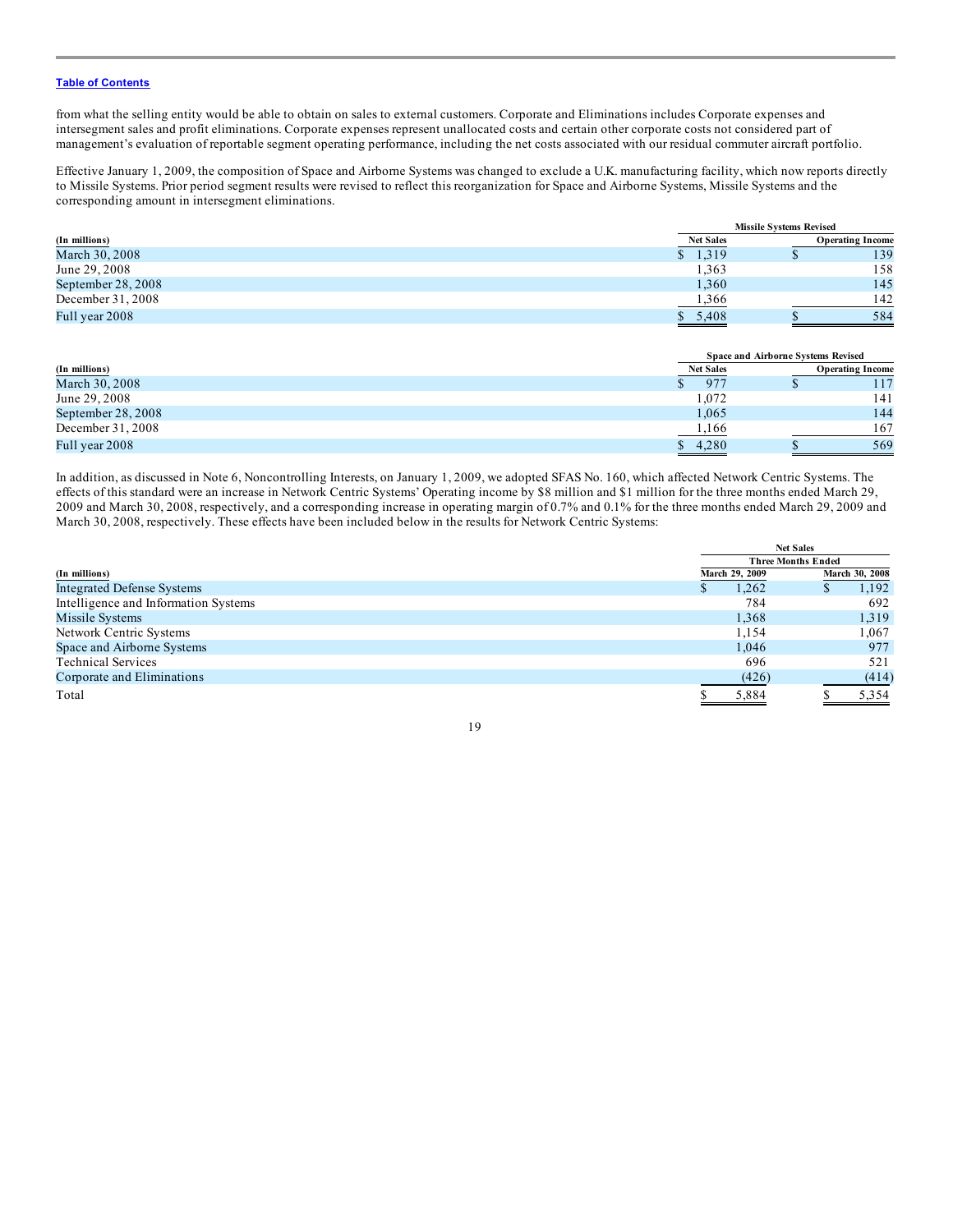|                                      | <b>Intersegment Sales</b> |                |  |                |
|--------------------------------------|---------------------------|----------------|--|----------------|
|                                      | <b>Three Months Ended</b> |                |  |                |
| (In millions)                        |                           | March 29, 2009 |  | March 30, 2008 |
| <b>Integrated Defense Systems</b>    |                           | 34             |  | 31             |
| Intelligence and Information Systems |                           |                |  | -6             |
| Missile Systems                      |                           |                |  | 8              |
| Network Centric Systems              |                           | 90             |  | 94             |
| Space and Airborne Systems           |                           | 142            |  | 132            |
| <b>Technical Services</b>            |                           | 156            |  | 154            |
| Total                                |                           | 429            |  | 425            |

|                                      |                       | <b>Operating Income</b>   |
|--------------------------------------|-----------------------|---------------------------|
|                                      |                       | <b>Three Months Ended</b> |
| (In millions)                        | <b>March 29, 2009</b> | March 30, 2008            |
| <b>Integrated Defense Systems</b>    | 188                   | 211                       |
| Intelligence and Information Systems | 61                    | 52                        |
| Missile Systems                      | 158                   | 139                       |
| Network Centric Systems              | 163                   | 124                       |
| Space and Airborne Systems           | 139                   | 117                       |
| <b>Technical Services</b>            | 44                    | 35                        |
| FAS/CAS Pension Adjustment           |                       | (33)                      |
| Corporate and Eliminations           | (52)                  | (36)                      |
| Total                                | 712                   | 609                       |

The FAS/CAS Pension Adjustment, which we report as a separate line item in our segment results above, represents the difference between our pension expense or income under SFAS No. 87, Employers' Accounting for Pensions (SFAS No. 87), and our pension expense under U.S. Government cost accounting standards (CAS). SFAS No. 87 outlines the methodology used to determine pension expense or income for financial reporting purposes, which is not necessarily indicative of the funding requirements for pension plans that we determine by other factors. CAS prescribes the allocation to and recovery of pension costs on U.S. Government contracts and is a major factor in determining our pension funding requirements. The results of each segment only include pension expense as determined under CAS that we generally recover through the pricing of our products and services to the U.S. Government.

|                                   |  | <b>Intersegment Operating Income</b> |                |    |  |
|-----------------------------------|--|--------------------------------------|----------------|----|--|
|                                   |  | <b>Three Months Ended</b>            |                |    |  |
| (In millions)                     |  | March 29, 2009                       | March 30, 2008 |    |  |
| <b>Integrated Defense Systems</b> |  |                                      |                |    |  |
| Missile Systems                   |  |                                      |                |    |  |
| Network Centric Systems           |  |                                      |                |    |  |
| Space and Airborne Systems        |  |                                      |                | 12 |  |
| <b>Technical Services</b>         |  |                                      |                |    |  |
| Total                             |  |                                      |                | 36 |  |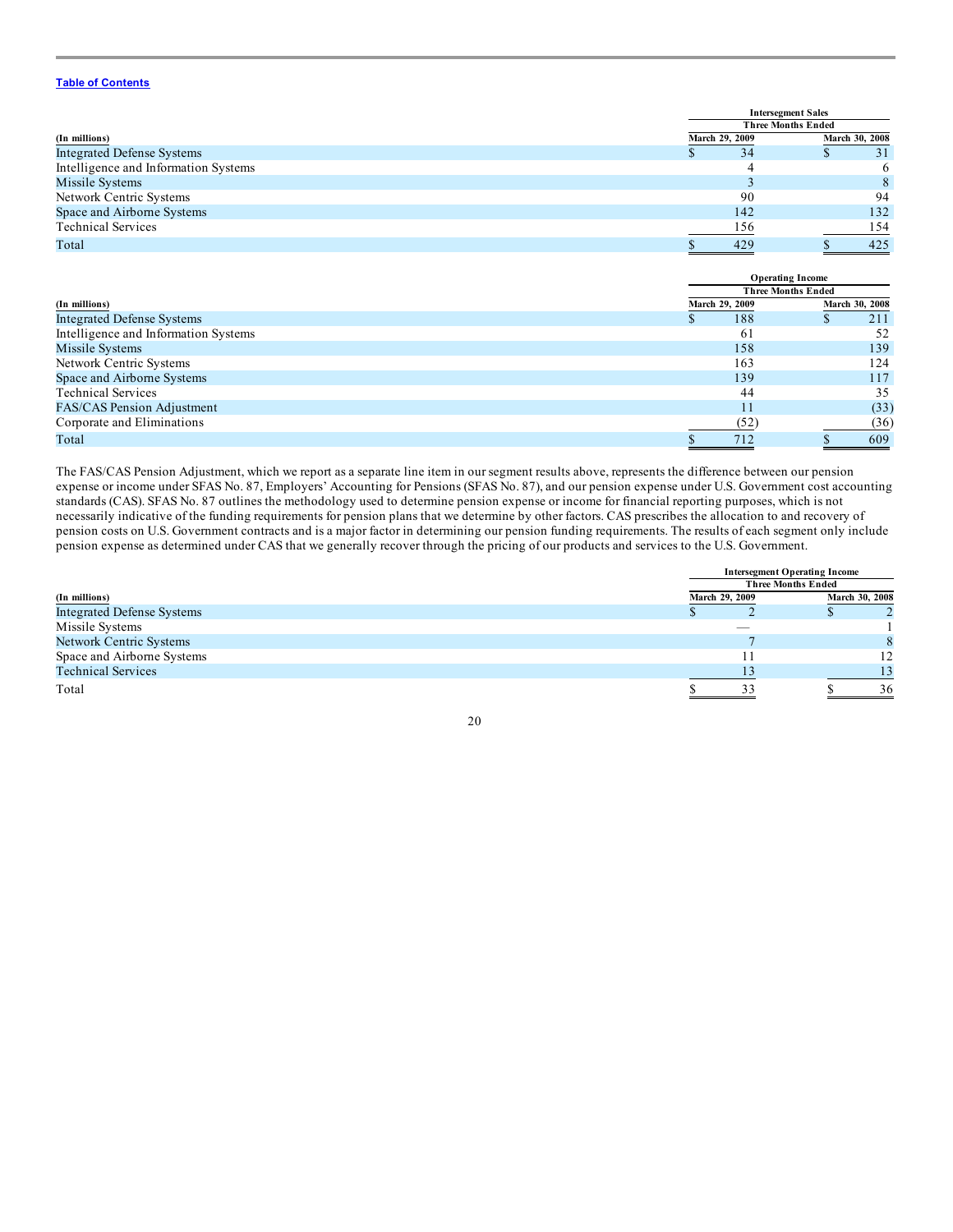|                                      |                | <b>Identifiable Assets</b> |
|--------------------------------------|----------------|----------------------------|
| (In millions)                        | March 29, 2009 | Dec. 31, 2008              |
| <b>Integrated Defense Systems</b>    | 1.807          | .858                       |
| Intelligence and Information Systems | 2,383          | 2,293                      |
| Missile Systems                      | 4.929          | 4,824                      |
| Network Centric Systems              | 3.784          | 3.769                      |
| Space and Airborne Systems           | 4.300          | 4,259                      |
| <b>Technical Services</b>            | 1.327          | 1,358                      |
| Corporate                            | 4,349          | 4,773                      |
| Total                                | 22,879         | 23,134                     |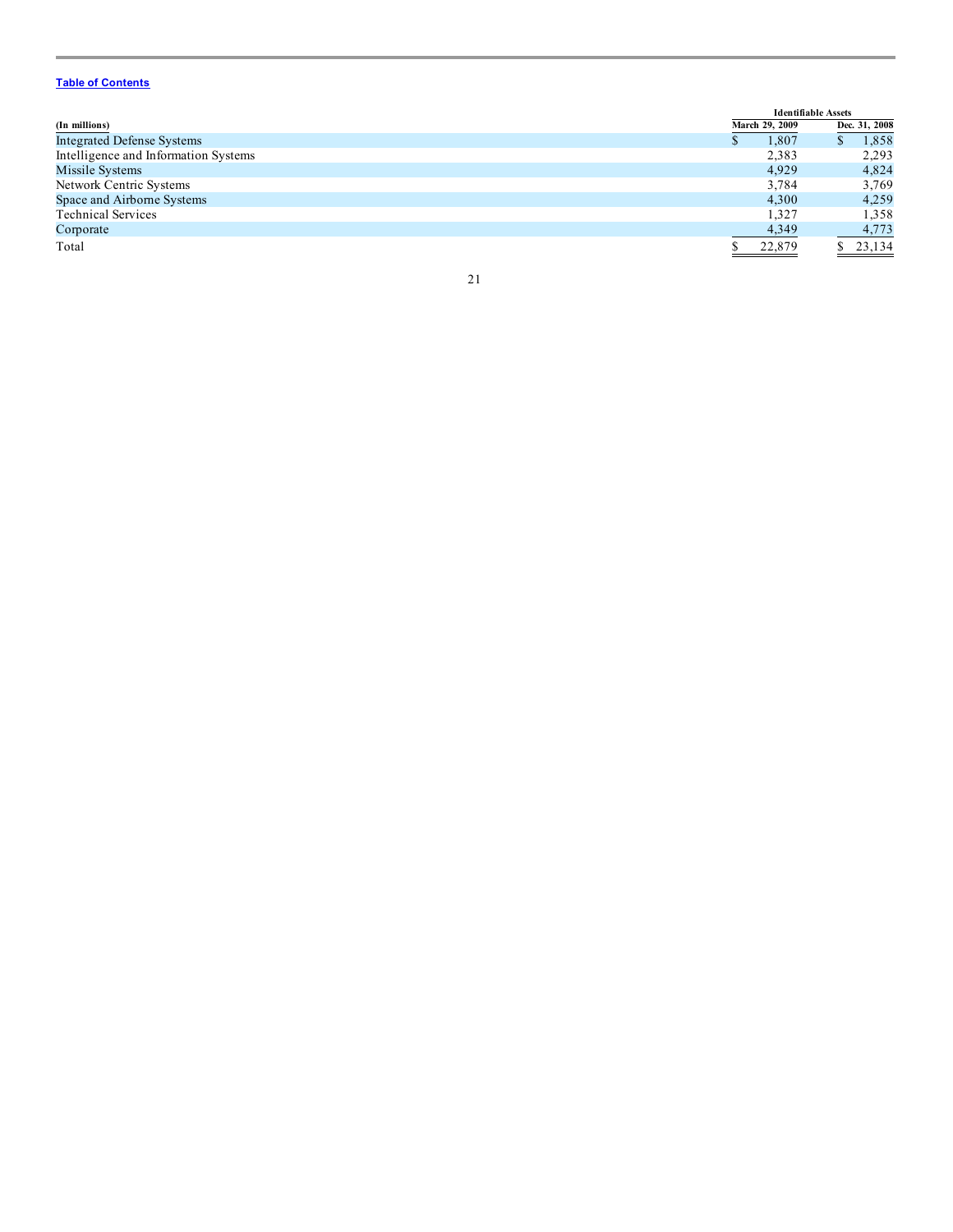<span id="page-21-0"></span>With respect to the unaudited consolidated financial information of Raytheon Company for the three months ended March 29, 2009 and March 30, 2008, PricewaterhouseCoopers LLP (PricewaterhouseCoopers) reported that it has applied limited procedures in accordance with professional standards for a review of such information. Its report dated April 23, 2009, appearing below, states that the firm did not audit and does not express an opinion on that unaudited consolidated financial information. Accordingly, the degree of reliance on its report on such information should be restricted in light of the limited nature of the review procedures applied. PricewaterhouseCoopers is not subject to the liability provisions of Section 11 of the Securities Act of 1933 (the Act) for its report on the unaudited consolidated financial information because that report is not a "report" or a "part" of a registration statement prepared or certified by PricewaterhouseCoopers within the meaning of Sections 7 and 11 of the Act.

#### **Report of Independent Registered Public Accounting Firm**

To the Board of Directors and Shareholders of Raytheon Company:

We have reviewed the accompanying consolidated balance sheet of Raytheon Company and its subsidiaries as of March 29, 2009, and the related consolidated statements of operations for the three month periods ended March 29, 2009 and March 30, 2008 and the consolidated statements of cash flows for the three month periods ended March 29, 2009 and March 30, 2008. This interim financial information is the responsibility of the Company's management.

We conducted our review in accordance with the standards of the Public Company Accounting Oversight Board (United States). A review of interim financial information consists principally of applying analytical procedures and making inquiries of persons responsible for financial and accounting matters. It is substantially less in scope than an audit conducted in accordance with the standards of the Public Company Accounting Oversight Board (United States), the objective of which is the expression of an opinion regarding the financial statements taken as a whole. Accordingly, we do not express such an opinion.

Based on our review, we are not aware of any material modifications that should be made to the accompanying consolidated interim financial information for it to be in conformity with accounting principles generally accepted in the United States of America.

As discussed in Note 6 to the consolidated financial statements, in the three month period ended March 29, 2009, the Company changed the manner in which it accounts for, and discloses, noncontrolling interests. Also as discussed in Note 1, in the three month period ended March 29, 2009, the Company changed the manner in which it accounts for business combinations. Also as discussed in Note 10, in the three month period ended March 29, 2009, the Company changed the manner in which it calculates earnings per share. As discussed in Note 1 to the consolidated financial statements, in the three month period ended March 30, 2008, the Company changed the manner in which it accounts for obligations associated with certain life insurance arrangements.

We previously audited, in accordance with the standards of the Public Company Accounting Oversight Board (United States), the consolidated balance sheet as of December 31, 2008, and the related consolidated statements of operations, stockholders' equity, and of cash flows for the year then ended (not presented herein), and in our report dated February 25, 2009, we expressed an unqualified opinion on those consolidated financial statements. As discussed in Note 6 to the accompanying consolidated financial statements, the Company changed the manner in which it accounts for noncontrolling interests in the three month period ended March 29, 2009. The accompanying December 31, 2008 consolidated balance sheet reflects this change.

/s/ PricewaterhouseCoopers LLP

PricewaterhouseCoopers LLP Boston, Massachusetts April 23, 2009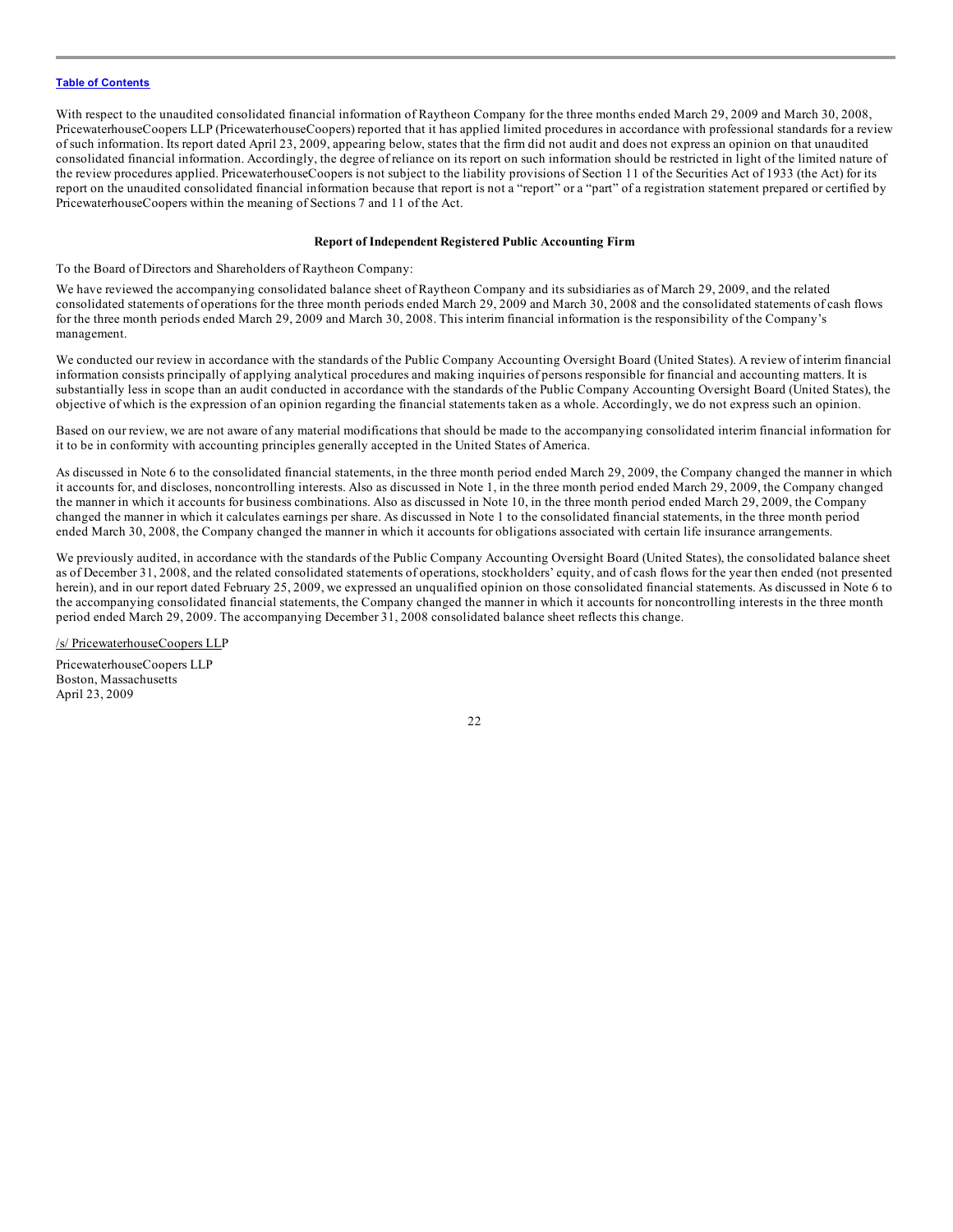#### <span id="page-22-0"></span>ITEM 2. MANAGEMENT'S DISCUSSION AND ANALYSIS OF FINANCIAL CONDITION AND RESULTS OF OPERATIONS

#### **Overview**

We develop technologically advanced, integrated products, services and solutions in four core defense markets: Sensing; Effects; Command, Control, Communications and Intelligence (C3I); and Mission Support. We serve all branches of the U.S. Military and numerous other U.S. Government agencies, the North Atlantic Treaty Organization (NATO) and many allied governments.

We operate in six business segments: Integrated Defense Systems (IDS), Intelligence and Information Systems (IIS), Missile Systems (MS), Network Centric Systems (NCS), Space and Airborne Systems (SAS) and Technical Services (TS). For a more detailed description of our segments, see "Business Segments" within Item 1 of our Annual Report on Form 10-K for the year ended December 31, 2008.

The following discussion should be read in conjunction with our Annual Report on Form 10-K for the year ended December 31, 2008 and our financial statements included in this Form 10-Q.

#### **Consolidated Results of Operations**

As described in our Cautionary Note Regarding Forward-Looking Statements on page 3 of this Form 10-Q, our interim period results of operations and period-to-period comparisons of such results, particularly at a segment level, may not be indicative of our future operating results. Additionally, we use a fiscal calendar, which may cause the number of workdays in the current and comparable prior interim period to differ and could affect period-to-period comparisons. There were 61 workdays in the first quarter of 2009 compared to 63 workdays in the first quarter of 2008. The following discussions of comparative results among periods should be viewed in this context.

As discussed in Note 1, Basis of Presentation, we prepared the accompanying unaudited consolidated financial statements (Financial Statements) of Raytheon Company on the same basis as our annual consolidated financial statements, which included the adoption on January 1, 2008 of Emerging Issues Task Force (EITF) No. 06-4, Accounting for Deferred Compensation and Postretirement Benefit Aspects of Endorsement Split-Dollar Life Insurance Arrangements and EITF No. 06-10, Accounting for Collateral Assignment Split-Dollar Life Insurance Arrangements, except for the adoptions in the first quarter of 2009 of: Statement of Financial Accounting Standards (SFAS) No. 160, Noncontrolling Interests in Consolidated Financial Statements (SFAS No. 160); Financial Accounting Standards Board (FASB) Staff Position EITF No. 03-6-1, Determining Whether Instruments Granted in Share-Based Payment Transactions are Participating Securities (FSP EITF No. 03-6-1); SFAS No. 161, Disclosures About Derivative Instruments and Hedging Activities, an amendment of FASB Statement No. 133 (SFAS No. 161); SFAS No. 141(R), Business Combinations, which will be applied prospectively to business combinations with acquisition dates on or after January 1, 2009; and SFAS No. 157, Fair Value Measurements (SFAS No. 157), for all nonfinancial assets and nonfinancial liabilities not recognized or disclosed at fair value in the consolidated financial statements on a recurring basis.

In our discussions of comparative period results, we generally express changes in Net sales in terms of volume. Volume generally refers to increases or decreases in revenues related to varying production activity or service levels on individual contracts. Volume changes will typically drive a corresponding Operating income change based on the profit rate for a particular contract. In addition to volume, changes in segment operating income are based on changes in segment operating margin, which we usually express in terms of program performance and contract mix. Changes in program performance typically relate to profit recognition associated with revisions to total estimated costs or revenues at completion that reflect improved or deteriorated operating performance or award fee rates. We record changes in estimates of contract sales, costs, including indirect cost allocations, and profits using a cumulative catch-up, which recognizes in the current period the cumulative effect of the changes in estimates on current and prior periods. Changes in contract mix reflect changes in the composition of our sales from contracts with differing profit rates.

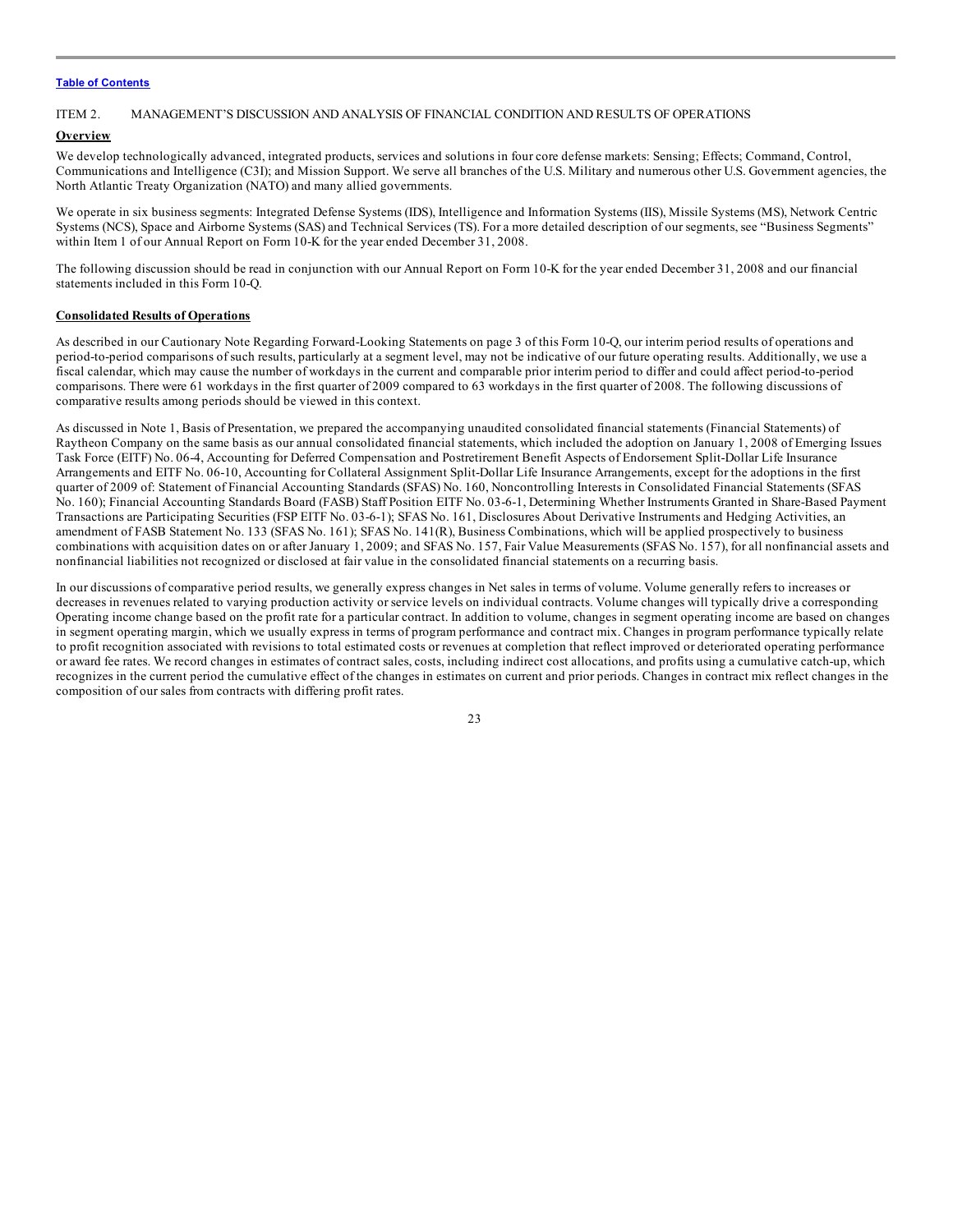Selected consolidated results were as follows:

|                                                           | <b>Three Months Ended</b> |                |  |                | % of Net Sales |                |  |
|-----------------------------------------------------------|---------------------------|----------------|--|----------------|----------------|----------------|--|
| (In millions, except percentages)                         |                           | March 29, 2009 |  | March 30, 2008 | March 29, 2009 | March 30, 2008 |  |
| Net sales                                                 |                           | 5,884          |  | 5,354          |                |                |  |
| Gross margin                                              |                           | 1,187          |  | 1,096          | 20.2%          | 20.5%          |  |
| Administrative and selling expenses                       |                           | 364            |  | 380            | 6.2            | 7.1            |  |
| Research and development expenses                         |                           | 111            |  | 107            | 1.9            | 2.0            |  |
| Operating income                                          |                           | 712            |  | 609            | 12.1           | 11.4           |  |
| Interest expense                                          |                           | 32             |  | 34             | 0.5            | 0.6            |  |
| Interest income                                           |                           | 4              |  | 23             | 0.1            | 0.4            |  |
| Other expense, net                                        |                           |                |  |                | 0.1            | 0.1            |  |
| Federal and foreign income taxes                          |                           | 222            |  | 192            | 3.8            | 3.6            |  |
| Income from continuing operations                         |                           | 457            |  | 401            | 7.8            | 7.5            |  |
| Income (loss) from discontinued operations, net of tax    |                           | -5             |  | (2)            | 0.1            | __             |  |
| Net income                                                |                           | 460            |  | 399            | 7.8            | 7.5            |  |
| Less: Net income attributable to noncontrolling interests |                           | 8              |  |                | 0.1            | $-$            |  |
| Net income attributable to Raytheon Company               |                           | 452            |  | 398            | 7.7            | 7.4            |  |

The overall increase in Net sales in the first quarter of 2009 was spread across all segments, as discussed below in Segment Results. Net sales to the U.S. Department of Defense (DoD) were 84% of total Net sales in the first quarter of 2009 compared to 82% of total Net sales in the first quarter of 2008 and Net sales to the U.S. Government were 88% of total Net sales in the first quarter of 2009 compared to 87% of total Net sales in the first quarter of 2008. Included in U.S. Government sales were foreign military sales of \$570 million and \$398 million in the first quarters of 2009 and 2008, respectively. Total international sales, including foreign military sales, were \$1,154 million or 19.6% of total Net sales in the first quarter of 2009 compared to \$1,044 million or 19.5% of total Net sales in the first quarter of 2008.

Gross margin included a FAS/CAS Pension Adjustment of \$11 million of income compared to \$33 million of expense in the three months ended March 29, 2009 and March 30, 2008, respectively. The FAS/CAS Pension Adjustment, which we report as a separate line item in our segment results, represents the difference between our pension expense or income under SFAS No. 87 Employers' Accounting for Pensions (SFAS No. 87), and our pension expense under U.S. Government cost accounting standards (CAS). For more information on the FAS/CAS Pension Adjustment, see our discussion below in Segment Results. The results of each segment only include pension expense under CAS that we generally recover through the pricing of our products and services to the U.S. Government.

In accordance with the requirements of SFAS No. 158, Employers' Accounting for Defined Benefit Pension and Other Postretirement Plans, SFAS No. 106, Employers' Accounting for Postretirement Benefits Other Than Pensions, and SFAS No. 87, pension and other postretirement benefit assets and liabilities are valued annually at the end of the year for purposes of determining funded status and future year pension expense. Our long-term return on assets and discount rate assumptions are key variables in making such determinations and are discussed in more detail under "Critical Accounting Estimates" within Item 7 of our Form 10-K for the year ended December 31, 2008. There has been a slightly negative return on pension assets through March 29, 2009 compared to our assumption of a positive annual return of 8.75% at December 31, 2008. If the actual rate of return on plan assets continues to be below our assumed 8.75% rate of return through December 31, 2009, it would negatively impact our funded status at year-end and increase pension expense in future years. Alternatively, if the current corporate bond yield environment as of March 29, 2009 continues through December 31, 2009, it may result in a higher discount rate than our discount rate assumption of 6.5% at December 31, 2008 and positively impact our funded status at year-end. The ultimate impact on our future pension expense and funded status will be determined based upon market conditions in effect when we perform our annual valuation for the December 31, 2009 financial statements.

The changes in Operating income by segment are described below in Segment Results.

The decrease in Administrative and selling expenses as a percentage of Net sales in the first quarter of 2009 was primarily due to the timing of certain costs and cost reduction efforts.

Research and development expenses as a percentage of Net sales of in the first quarter of 2009 remained relatively consistent with the first quarter of 2008.

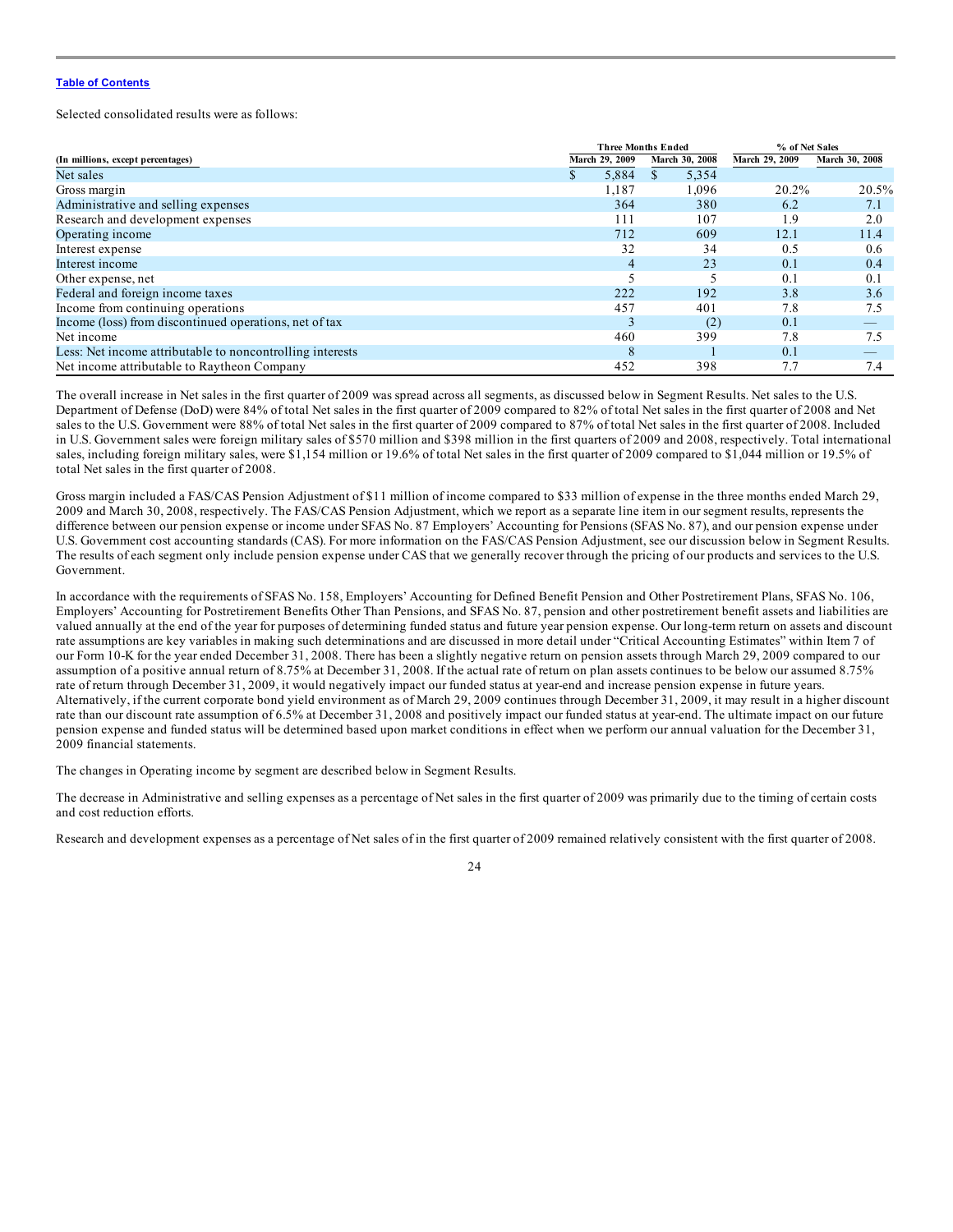The decrease in Interest expense in the first quarter of 2009 compared to the first quarter of 2008 was primarily due to \$2 million of amortization of the \$37 million gain on the termination of all our interest rate swap agreements in the first quarter of 2009.

The decrease in Interest income in the first quarter of 2009 compared to the first quarter of 2008 was primarily due to a decrease in interest rates driven by a shift in our strategy to invest in U.S. Treasury bills.

Other expense, net in the first quarter of 2009 remained consistent with the first quarter of 2008.

The effective tax rate from continuing operations was 32.7% and 32.4% in the first quarter of 2009 and 2008, respectively, reflecting the U.S. statutory rate adjusted for various permanent differences between book and tax reporting. The effective tax rate in the first quarter of 2009 was lower than the statutory rate due to manufacturing tax benefits, the research and development tax credit and certain dividend deductions, and was partially offset by various nondeductible expenses. The effective tax rate in the first quarter of 2008 was lower than the statutory rate due to manufacturing tax benefits, certain dividend deductions and tax benefits related to certain refund claims, and was partially offset by various non-deductible expenses. The effective rate in the first quarter of 2009 was 0.3% higher than the first quarter of 2008 primarily due to the tax benefits related to certain refund claims in the first quarter of 2008.

Income from continuing operations was \$457 million or \$1.11 per diluted share on 404.0 million average diluted shares outstanding in the first quarter of 2009 compared to \$401 million or \$0.92 per diluted share on 434.7 million average diluted shares outstanding in the first quarter of 2008. The increase in Income from continuing operations of \$56 million in the first quarter of 2009 compared to the first quarter of 2008 was primarily due to the following:

• \$59 million of volume, net of program performance and a \$44 million lower FAS/CAS Pension Adjustment, both discussed below in Segment Results.

These were partially offset by:

• \$30 million of higher taxes related primarily to our higher income and higher net interest expense of \$17 million.

Net income was \$460 million in the first quarter 2009 compared to \$399 million in the first quarter of 2008. Net income attributable to noncontrolling interests was \$8 million in the first quarter of 2009 compared to \$1 million in the first quarter of 2008.

Net income attributable to Raytheon Company common stockholders was \$452 million or \$1.12 per diluted share in the first quarter of 2009 compared to \$398 million or \$0.92 per diluted share in the first quarter of 2008.

#### **Segment Results**

Segment financial results were as follows:

|                                      | <b>Three Months Ended</b> |                |  |                |
|--------------------------------------|---------------------------|----------------|--|----------------|
| Net Sales (In millions)              |                           | March 29, 2009 |  | March 30, 2008 |
| <b>Integrated Defense Systems</b>    |                           | 1.262          |  | 1,192          |
| Intelligence and Information Systems |                           | 784            |  | 692            |
| Missile Systems                      |                           | 1.368          |  | 1,319          |
| Network Centric Systems              |                           | 1,154          |  | 1,067          |
| Space and Airborne Systems           |                           | 1.046          |  | 977            |
| <b>Technical Services</b>            |                           | 696            |  | 521            |
| Corporate and Eliminations           |                           | (426)          |  | (414)          |
| Total                                |                           | 5,884          |  | 5,354          |

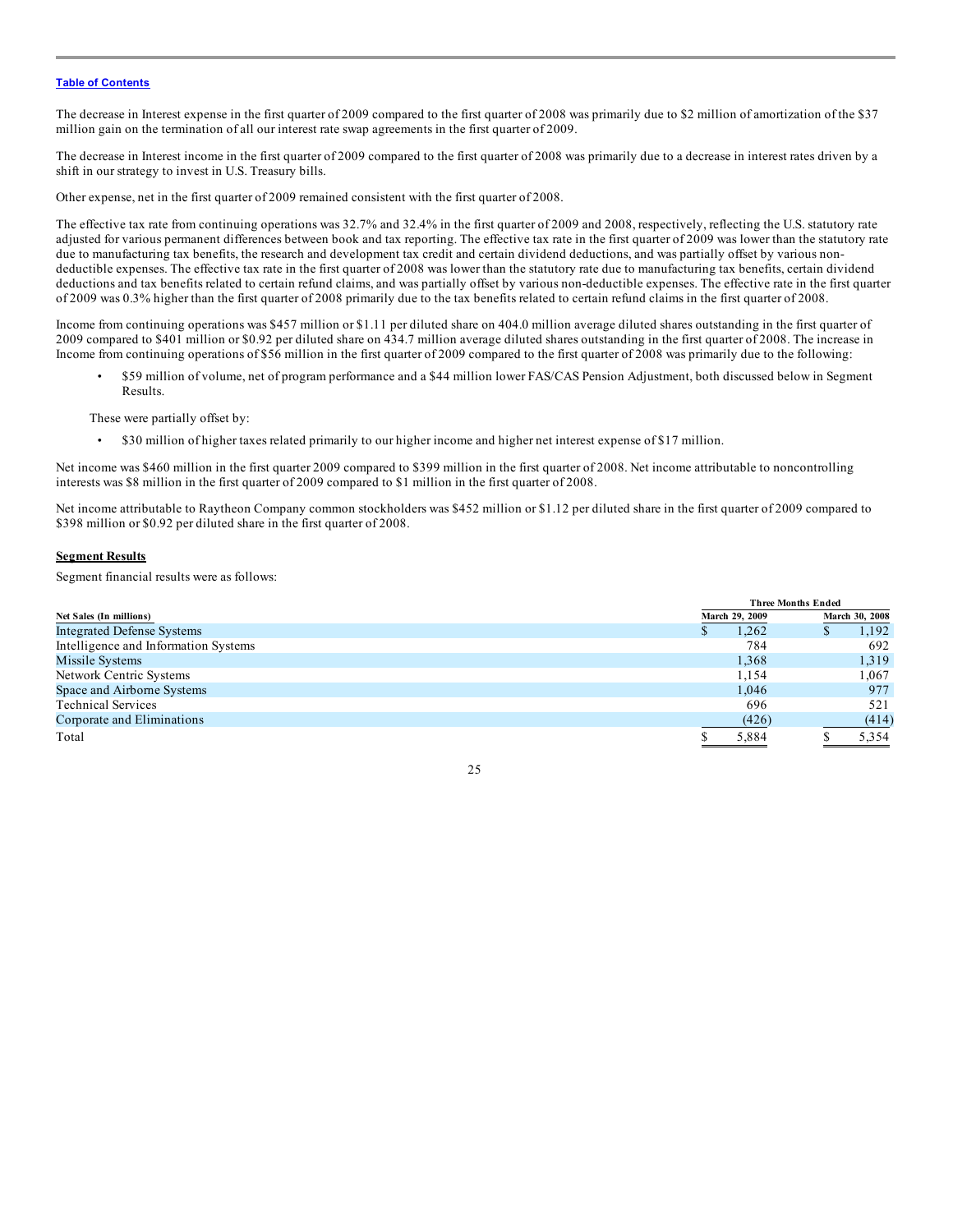|                                       |                | <b>Three Months Ended</b> |
|---------------------------------------|----------------|---------------------------|
| <b>Operating Income (In millions)</b> | March 29, 2009 | March 30, 2008            |
| <b>Integrated Defense Systems</b>     | 188            | 211                       |
| Intelligence and Information Systems  | 61             | 52                        |
| Missile Systems                       | 158            | 139                       |
| Network Centric Systems               | 163            | 124                       |
| Space and Airborne Systems            | 139            | 117                       |
| <b>Technical Services</b>             | 44             | 35                        |
| FAS/CAS Pension Adjustment            |                | (33)                      |
| Corporate and Eliminations            | (52)           | (36)                      |
| Total                                 | 712            | 609                       |

|                                      | <b>Three Months Ended</b> |                |  |                |
|--------------------------------------|---------------------------|----------------|--|----------------|
| <b>Bookings (In millions)</b>        |                           | March 29, 2009 |  | March 30, 2008 |
| <b>Integrated Defense Systems</b>    |                           | 1,209          |  | 1,106          |
| Intelligence and Information Systems |                           | 503            |  | 1.019          |
| Missile Systems                      |                           | 775            |  | 1,642          |
| Network Centric Systems              |                           | 1,234          |  | 1.592          |
| Space and Airborne Systems           |                           | 1,037          |  | 728            |
| <b>Technical Services</b>            |                           | 451            |  | 418            |
| Corporate                            |                           |                |  |                |
| Total                                |                           | 5,209          |  | 6,516          |

Bookings represent the dollar value of new contract awards recognized during the period and includes firm orders for which funding has not been appropriated. Bookings for not-to-exceed contract awards are recorded based on a reasonable estimate of the expected contract definitization, which will<br>generally not be less than 75% of the award, and are subsequently adj

|                                      |                | <b>Funded Backlog</b> |                       |               |
|--------------------------------------|----------------|-----------------------|-----------------------|---------------|
| (In millions)                        | March 29, 2009 | Dec. 31, 2008         | <b>March 29, 2009</b> | Dec. 31, 2008 |
| <b>Integrated Defense Systems</b>    | 5,735          | 4,802<br>S            | 9,684                 | 9,883         |
| Intelligence and Information Systems | 1,761          | .890                  | 4.818                 | 5,137         |
| Missile Systems                      | 5,605          | 6.082                 | 9.355                 | 9,937         |
| Network Centric Systems              | 4.816          | 4.593                 | 5.850                 | 5,733         |
| Space and Airborne Systems           | 3.284          | 2.731                 | 5.613                 | 5.442         |
| <b>Technical Services</b>            | 1,821          | 1,888                 | 2,619                 | 2,752         |
| Total                                | 23,022         | 21,986                | 37.939                | \$ 38,884     |

Total backlog includes both funded backlog (unfilled orders for which funding is authorized, appropriated and contractually obligated by the customer) and<br>unfunded backlog (firm orders for which funding has not been approp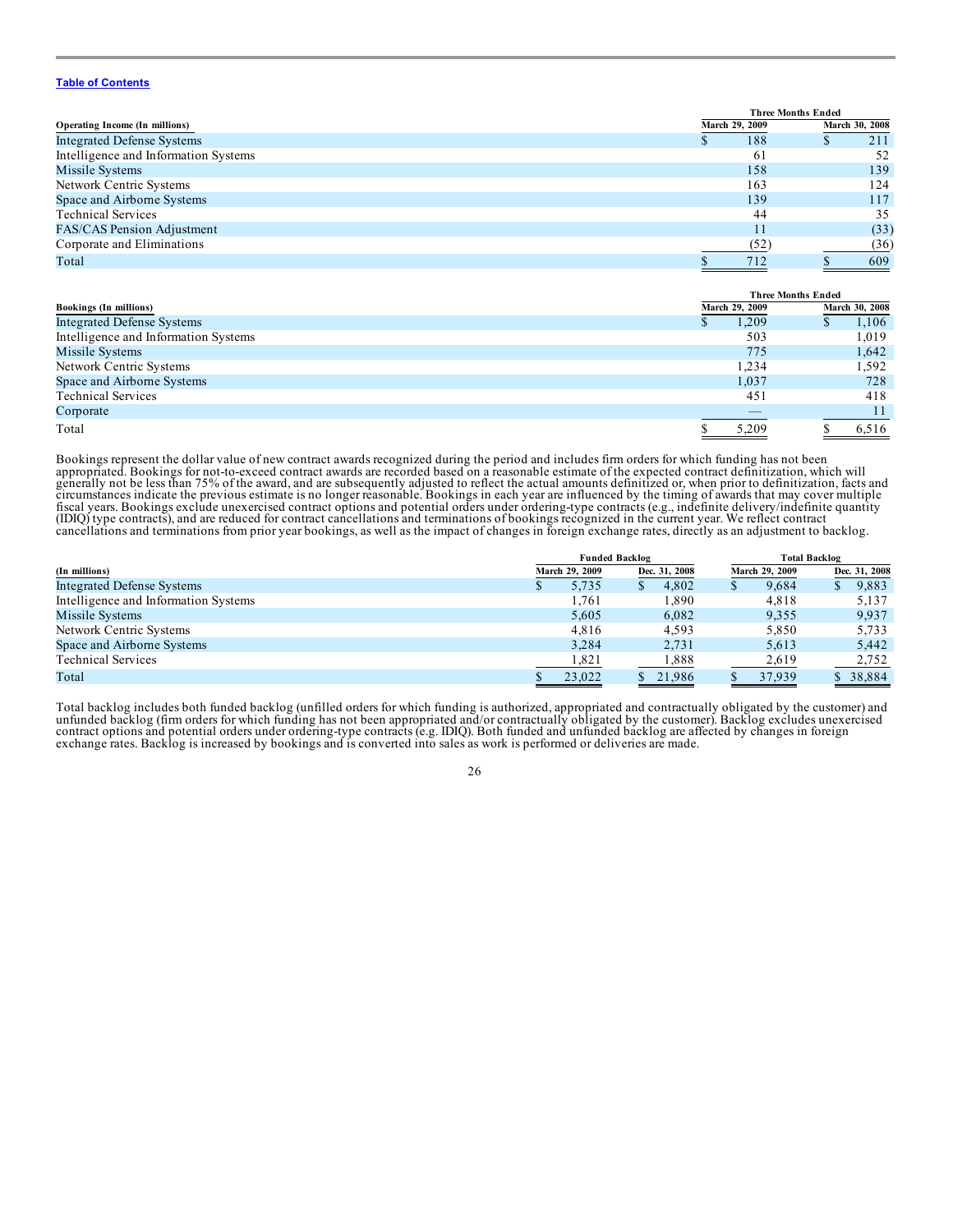#### **Integrated Defense Systems**

|                                   |                       | <b>Three Months Ended</b> |           |  |  |  |
|-----------------------------------|-----------------------|---------------------------|-----------|--|--|--|
| (In millions, except percentages) | <b>March 29, 2009</b> | <b>March 30, 2008</b>     | % Change  |  |  |  |
| Net Sales                         | 1.262                 | 1.192                     | 5.9%      |  |  |  |
| Operating Income                  | 188                   | 211                       | $-10.9\%$ |  |  |  |
| <b>Operating Margin</b>           | 14.9%                 | $7.7\%$                   |           |  |  |  |
| <b>Bookings</b>                   | .209                  | .,106                     | 9.3%      |  |  |  |

*Net Sales.* The increase in Net sales of \$70 million in the first quarter of 2009 was primarily due to \$62 million of higher volume on domestic and international Patriot programs.

*Operating Income and Margin.* The decrease in Operating income of \$23 million in the first quarter of 2009 was primarily due to a change in contract mix driven by the completion of certain programs and positive program performance adjustments in 2008, partially offset by an increase in volume. IDS' operating income also benefited from \$14 million of sales on certain licensed software in the first quarter of 2008. Operating margin declined from the first quarter of 2008 because of the change in contract mix, program performance adjustments in 2008 and the sales of software in 2008.

*Backlog and Bookings.* Backlog was \$9,684 million at March 29, 2009 compared to \$9,883 million at December 31, 2008. Bookings in the first quarter of 2009 were \$103 million higher than the first quarter of 2008 primarily due to the Patriot awards in the first quarter of 2009. In the first quarter of 2009, IDS booked \$741 million in new international and domestic Patriot awards, including \$185 million for the United Arab Emirates (UAE), \$139 million for Taiwan, \$159 million to provide engineering services and \$115 million for the Patriot Pure Fleet program for the U.S. Army.

#### **Intelligence and Information Systems**

|                                   |                | <b>Three Months Ended</b> |                |           |
|-----------------------------------|----------------|---------------------------|----------------|-----------|
| (In millions, except percentages) | March 29, 2009 |                           | March 30, 2008 | % Change  |
| <b>Net Sales</b>                  | 784            |                           | 692            | 13.3%     |
| Operating Income                  | 61             |                           |                | $1.3\%$   |
| <b>Operating Margin</b>           | $7.8\%$        |                           | $7.5\%$        |           |
| Bookings                          | 503            |                           | .019           | $-50.6\%$ |

*Net Sales.* The increase in Net sales of \$92 million in the first quarter of 2009 was primarily due to higher volume on a number of classified contracts.

*Operating Income and Margin.* The increase in Operating income of \$9 million in the first quarter of 2009 was primarily due to increased volume. Operating margin in the first quarter of 2009 remained relatively consistent with the first quarter of 2008.

*Backlog and Bookings*. Backlog was \$4,818 million at March 29, 2009 compared to \$5,137 million at December 31, 2008. Bookings in the first quarter of 2009 were \$516 million lower than the first quarter of 2008 primarily due to classified bookings of \$556 million in the first quarter of 2008. In the first quarter of 2009, IIS booked \$236 million on a number of classified contracts.

#### **Missile Systems**

|                                   | <b>Three Months Ended</b> |                |  |                |           |
|-----------------------------------|---------------------------|----------------|--|----------------|-----------|
| (In millions, except percentages) |                           | March 29, 2009 |  | March 30, 2008 | % Change  |
| <b>Net Sales</b>                  |                           | 1.368          |  | 1,319          | 3.7%      |
| Operating Income                  |                           | 158            |  | 139            | 13.7%     |
| <b>Operating Margin</b>           |                           | $1.5\%$        |  | 10.5%          |           |
| Bookings                          |                           | 775            |  | .642           | $-52.8\%$ |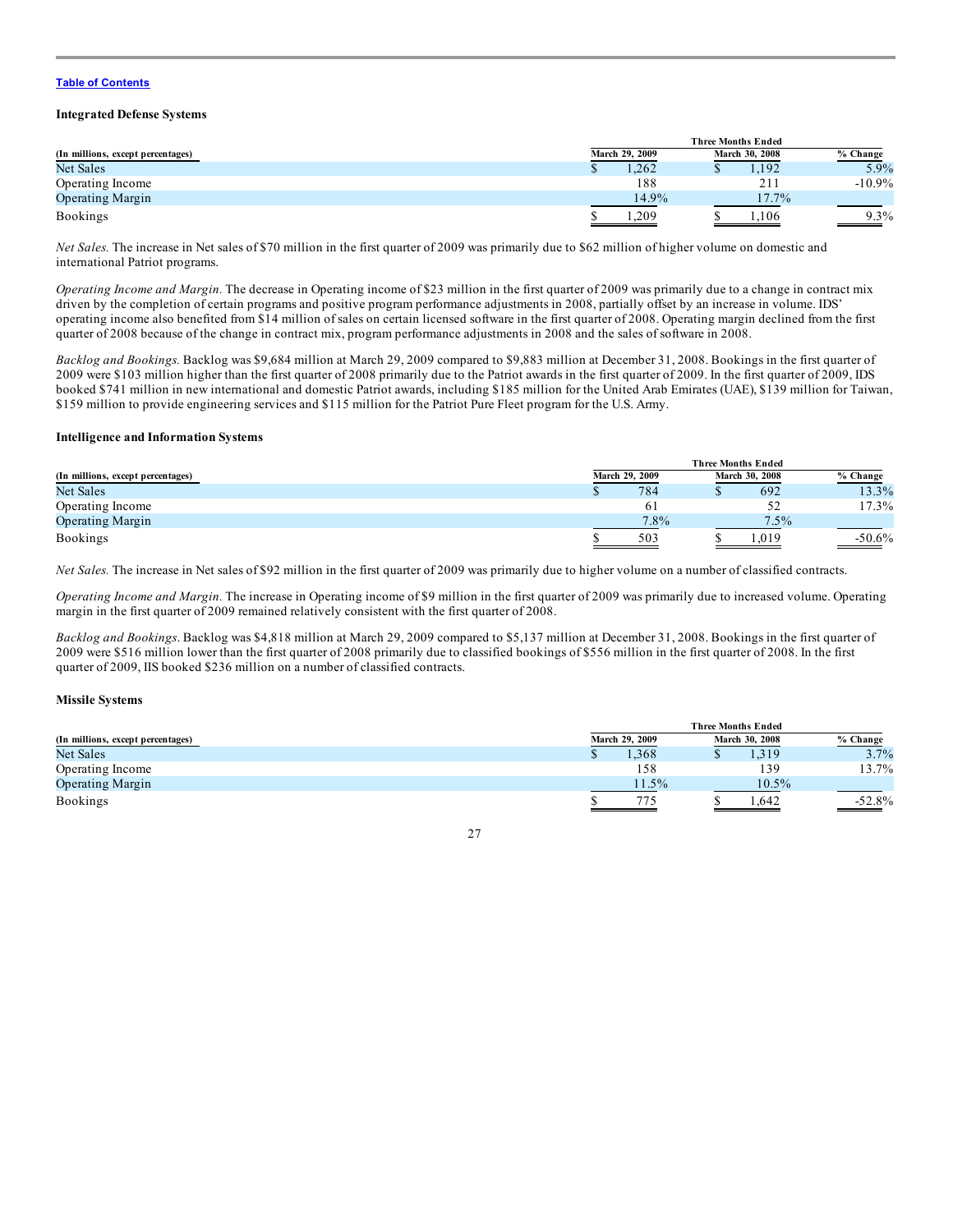*Net Sales.* The increase in Net sales in the first quarter of 2009 of \$49 million was primarily due to \$111 million of higher volume from the Standard Missile, Advanced Medium-Range Air-to-Air Missile (AMRAAM) and Evolved Sea Sparrow Missile (ESSM) programs, which was partially offset by lower volume on other programs, primarily the Rolling Airframe Missile (RAM) program.

*Operating Income and Margin.* The increase in Operating income of \$19 million and the related improvement in operating margin in the first quarter of 2009 were primarily due to improved program performance.

*Backlog and Bookings.* Backlog was \$9,355 million at March 29, 2009 compared to \$9,937 million at December 31, 2008. Bookings in the first quarter of 2009 were \$867 million lower than the first quarter of 2008, primarily due to a \$578 million award for Standard Missile-3 in the first quarter of 2008. In the first quarter of 2009, MS booked \$119 million for the continued development and production on the Exoatmospheric Kill Vehicle (EKV) program.

#### **Network Centric Systems**

|                                   | <b>Three Months Ended</b> |                       |                          |  |  |
|-----------------------------------|---------------------------|-----------------------|--------------------------|--|--|
| (In millions, except percentages) | March 29, 2009            | <b>March 30, 2008</b> | % Change                 |  |  |
| Net Sales                         | .154                      | 1,067                 | 8.2%                     |  |  |
| Operating Income                  | 163                       | 124                   | 31.5%                    |  |  |
| <b>Operating Margin</b>           | 14.1%                     | $1.6\%$               |                          |  |  |
| Bookings                          | . 234                     | 1.592                 | $-22.5%$<br><u>ransa</u> |  |  |

*Net Sales.* The increase in Net sales in the first quarter of 2009 of \$87 million was primarily due to higher volume of \$65 million from certain U.S. Army programs, including an improved target acquisition system, a weapon locating radar program, a long-range multi-sensor system program and an integrated ground combat surveillance program, partially offset by lower volume on a communications program.

*Operating Income and Margin.* The increase in Operating income of \$39 million in the first quarter of 2009 was primarily due to improved program performance and increased volume on certain U.S. Army programs. The increase in operating margin was primarily due to improved program performance.

*Backlog and Bookings*. Backlog was \$5,850 million at March 29, 2009 compared to \$5,733 million at December 31, 2008. Bookings in the first quarter of 2009 were \$358 million lower than the first quarter of 2008 primarily due to a \$309 million award for Horizontal Technology Integration (HTI) forwardlooking infrared kits and a \$203 million award for Improved Target Acquisition System (ITAS) in the first quarter of 2008.

#### **Space and Airborne Systems**

|                                   |                       | <b>Three Months Ended</b> |          |  |  |  |
|-----------------------------------|-----------------------|---------------------------|----------|--|--|--|
| (In millions, except percentages) | <b>March 29, 2009</b> | March 30, 2008            | % Change |  |  |  |
| Net Sales                         | .046                  | 977                       | 7.1%     |  |  |  |
| Operating Income                  | 139                   |                           | 18.8%    |  |  |  |
| <b>Operating Margin</b>           | 13.3%                 | 12.0%                     |          |  |  |  |
| <b>Bookings</b>                   | .037                  | 728                       | 42.4%    |  |  |  |

*Net Sales.* The increase in Net sales in the first quarter of 2009 of \$69 million was primarily due to higher volume of \$100 million on classified contracts and a new international tactical radar program, partially offset by lower volume on other programs primarily on certain domestic tactical radar programs.

*Operating Income and Margin.* The increase in Operating income of \$22 million and the related increase in operating margin in the first quarter of 2009 was primarily due to a \$12 million benefit from the favorable settlement of affirmative claims on two contracts and increased volume.

*Backlog and Bookings.* Backlog was \$5,613 million at March 29, 2009 compared to \$5,442 million at December 31, 2008. Bookings in the first quarter of 2009 were \$309 million higher than the first quarter of 2008, primarily due to a first quarter of 2009 award for \$422 million to supply APG-63 fire control radars and support equipment for the Japan Air Self-Defense Force. SAS also booked \$130 million for the B-2 Radar Modernization Program (RMP) in the first quarter of 2009.

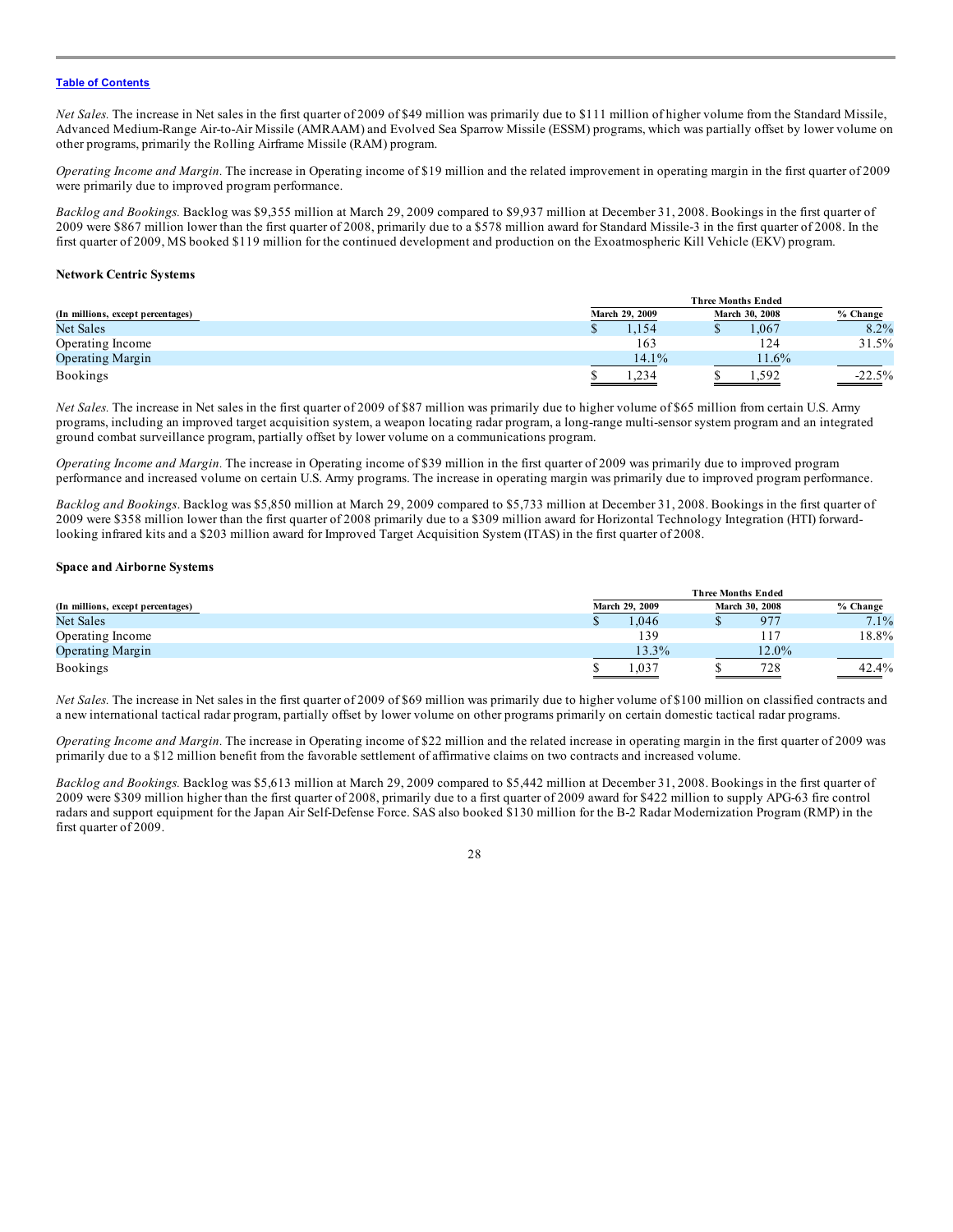#### **Technical Services**

|                                   |                |      | <b>Three Months Ended</b> |                |          |
|-----------------------------------|----------------|------|---------------------------|----------------|----------|
| (In millions, except percentages) | March 29, 2009 |      |                           | March 30, 2008 | % Change |
| Net Sales                         |                | 696  |                           | 521            | 33.6%    |
| Operating Income                  |                | 44   |                           | ັັ             | 25.7%    |
| <b>Operating Margin</b>           |                | 6.3% |                           | 6.7%           |          |
| <b>Bookings</b>                   |                | 45.  |                           | 418            | $7.9\%$  |

*Net Sales.* The increase in Net sales of \$175 million in the first quarter of 2009 was primarily due to \$187 million of growth on our training programs, primarily on the U.S. Army's Warfighter Field Operations Customer Support (FOCUS) contract for the U.S Army, partially offset by lower volume on a Defense Threat Reduction Agency (DTRA) program.

*Operating Income and Margin*. The increase in Operating income of \$9 million in the first quarter of 2009 was primarily due to increased volume. Operating margin in the first quarter of 2009 remained relatively consistent with the first quarter of 2008.

*Backlog and Bookings.* Backlog was \$2,619 million at March 29, 2009 compared to backlog of \$2,752 million at December 31, 2008. Bookings in the first quarter of 2009 were \$33 million higher than the first quarter of 2008, primarily due to a first quarter of 2009 award of \$178 million for work on the Warfighter FOCUS contract for the U.S. Army.

#### **FAS/CAS Pension Adjustment and Corporate and Eliminations**

The FAS/CAS Pension Adjustment represents the difference between our pension expense or income under SFAS No. 87 and our pension expense under CAS. The results of each segment only include pension expense under CAS that we generally recover through the pricing of our products and services to the U.S. Government.

The components of the FAS/CAS Pension Adjustment were as follows:

|                                   |                | <b>Three Months Ended</b> |  |  |  |  |
|-----------------------------------|----------------|---------------------------|--|--|--|--|
| (In millions)                     | March 29, 2009 | <b>March 30, 2008</b>     |  |  |  |  |
| FAS expense                       | 153)           | (131)                     |  |  |  |  |
| CAS expense                       | 164            | 98                        |  |  |  |  |
| <b>FAS/CAS Pension Adjustment</b> |                | (33)                      |  |  |  |  |

A key driver of the difference between FAS and CAS expense (and consequently, the FAS/CAS Pension Adjustment) is the pattern of earnings and expense recognition for gains and losses that arise when our asset and liability experience differs from our assumptions under each set of requirements. Generally, such gains or losses are amortized under FAS over the average future working lifetime of the eligible employee population of approximately 11 years and are amortized under CAS over a 15-year period. In accordance with both FAS and CAS, a "market-related value" of our plan assets is used to calculate the amount of deferred asset gains or losses to be amortized. The market-related value of assets is determined using actual asset gains or losses over a certain prior period (three years for FAS and five years for CAS, subject to certain limitations under CAS on the difference between the market-related value and actual market value of assets). Because of this difference in the number of years over which actual asset gains or losses are recognized and subsequently amortized, FAS expense generally tends to reflect the recent gains or losses faster than CAS. Another driver of CAS expense (but not FAS expense) is the funded status of our pension plans under CAS. As noted above, CAS expense is only recognized for plans that are not fully funded; consequently, if plans become or cease to be fully funded under CAS due to our asset or liability experience, our CAS expense will change accordingly.

In 2009, our expected CAS expense increased more than our expected FAS expense resulting in a significant decrease in the FAS/CAS Pension Adjustment. The increase in our expected CAS expense was driven by negative asset returns in 2008 which caused certain plans to no longer be fully funded under CAS. While our expected FAS expense also increased due to the lower than expected return on assets, the expected return on our discretionary contribution to our pension plans in 2008 as well as the additional funding requirements expected in 2009, helped to partially offset the expected FAS expense increase.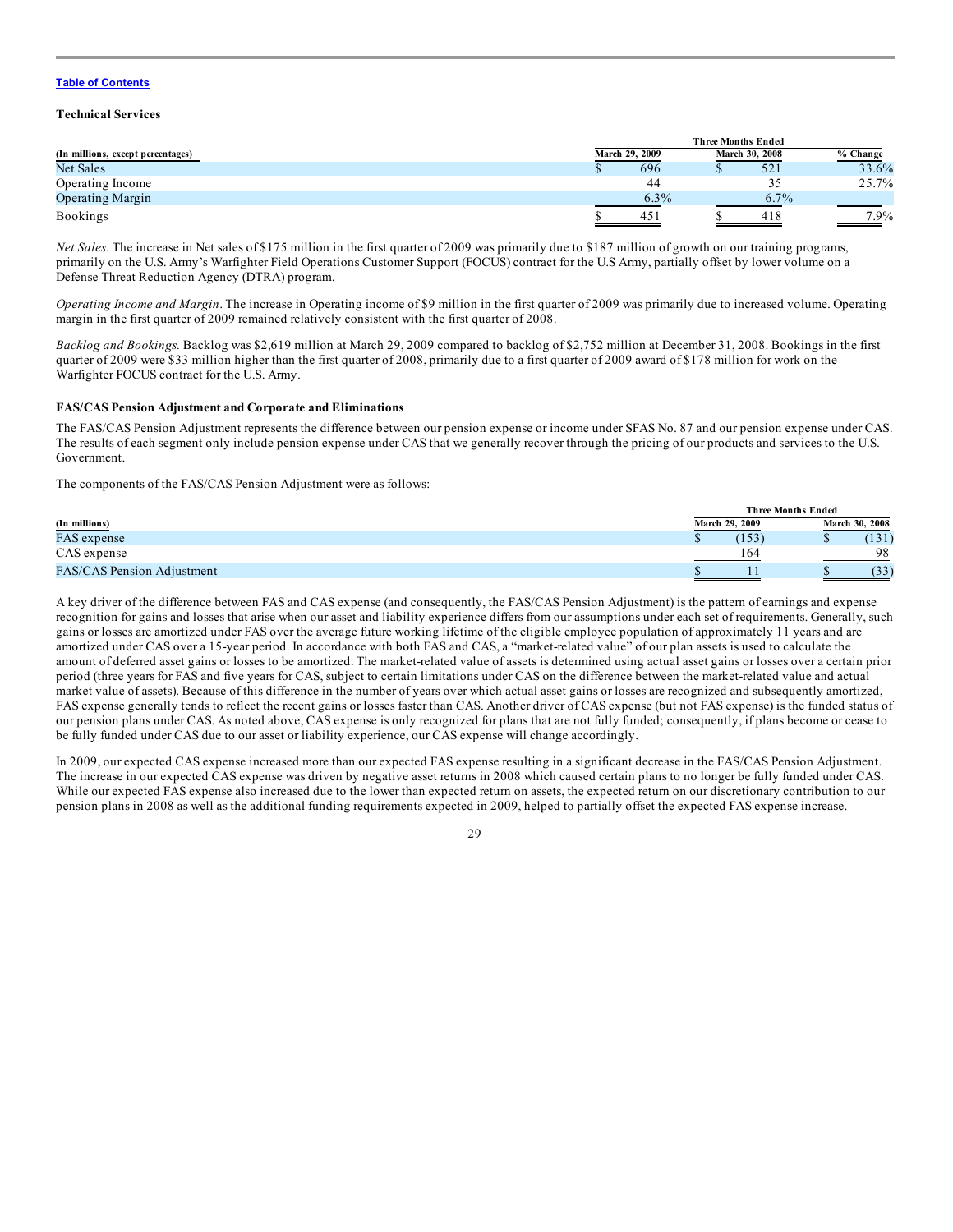On an annual basis, at December 31st, we update our estimate of future FAS and CAS pension expense based upon actual asset returns and other actuarial<br>factors. Other variables that can impact the pension plans' funded stat externally determined interest rates. Assumptions for these variables are set at the beginning of the year, and are based on actual and projected plan experience. On a periodic basis, generally planned annually in the third quarter, we update our actuarial estimate of the unfunded projected benefit obligation for both FAS and CAS with final census data from the end of the prior year.

Corporate and Eliminations includes corporate expenses and intersegment sales and profit eliminations. Corporate expenses represent unallocated costs and certain other corporate costs not considered part of management's evaluation of reportable segment operating performance, including the net costs associated with our residual commuter aircraft portfolio.

The components of Net sales related to Corporate and Eliminations were as follows:

|                                 |                       | <b>Three Months Ended</b> |  |  |  |  |
|---------------------------------|-----------------------|---------------------------|--|--|--|--|
| (In millions)                   | <b>March 29, 2009</b> | March 30, 2008            |  |  |  |  |
| Intersegment sales eliminations | (429)                 | (425                      |  |  |  |  |
| Corporate                       |                       |                           |  |  |  |  |
| Total                           | (426)                 | (414)                     |  |  |  |  |

The components of Operating income related to Corporate and Eliminations were as follows:

|                                  |                | <b>Three Months Ended</b> |  |  |  |  |
|----------------------------------|----------------|---------------------------|--|--|--|--|
| (In millions)                    | March 29, 2009 | March 30, 2008            |  |  |  |  |
| Intersegment profit eliminations |                | (36)                      |  |  |  |  |
| Corporate                        |                | __                        |  |  |  |  |
| Total                            | ے ر            | (36)                      |  |  |  |  |

The increase in corporate in the first quarter of 2009 compared to the first quarter of 2008 was primarily driven by the timing of miscellaneous corporate expenses.

#### **Discontinued Operations**

Results from discontinued operations were as follows:

|                                      | <b>Three Months Ended</b> |                             |                         |                |  |  |  |
|--------------------------------------|---------------------------|-----------------------------|-------------------------|----------------|--|--|--|
|                                      |                           | <b>Pretax Income (Loss)</b> | After-tax Income (Loss) |                |  |  |  |
| (In millions)                        | <b>March 29, 2009</b>     | March 30, 2008              | <b>March 29, 2009</b>   | March 30, 2008 |  |  |  |
| Raytheon Aircraft                    |                           |                             |                         |                |  |  |  |
| <b>Flight Options</b>                |                           |                             |                         |                |  |  |  |
| <b>Other Discontinued Operations</b> |                           |                             |                         |                |  |  |  |
| Total                                |                           |                             |                         |                |  |  |  |

In 2007, we sold our Raytheon Aircraft Company (Raytheon Aircraft) and Flight Options LLC (Flight Options) businesses. As a result, we present Raytheon Aircraft, Flight Options and our other previously disposed businesses (Other Discontinued Operations) as discontinued operations for all periods. All residual activity relating to our disposed businesses appears in discontinued operations.

We retained certain assets and liabilities of these disposed businesses. At March 29, 2009 and December 31, 2008, we had \$71 million in non-current assets primarily related to our subordinated retained interest in general aviation finance receivables previously sold by Raytheon Aircraft. At March 29, 2009 and December 31, 2008, we had \$69 million and \$77 million of liabilities, respectively, primarily in current liabilities related to certain environmental and product liabilities,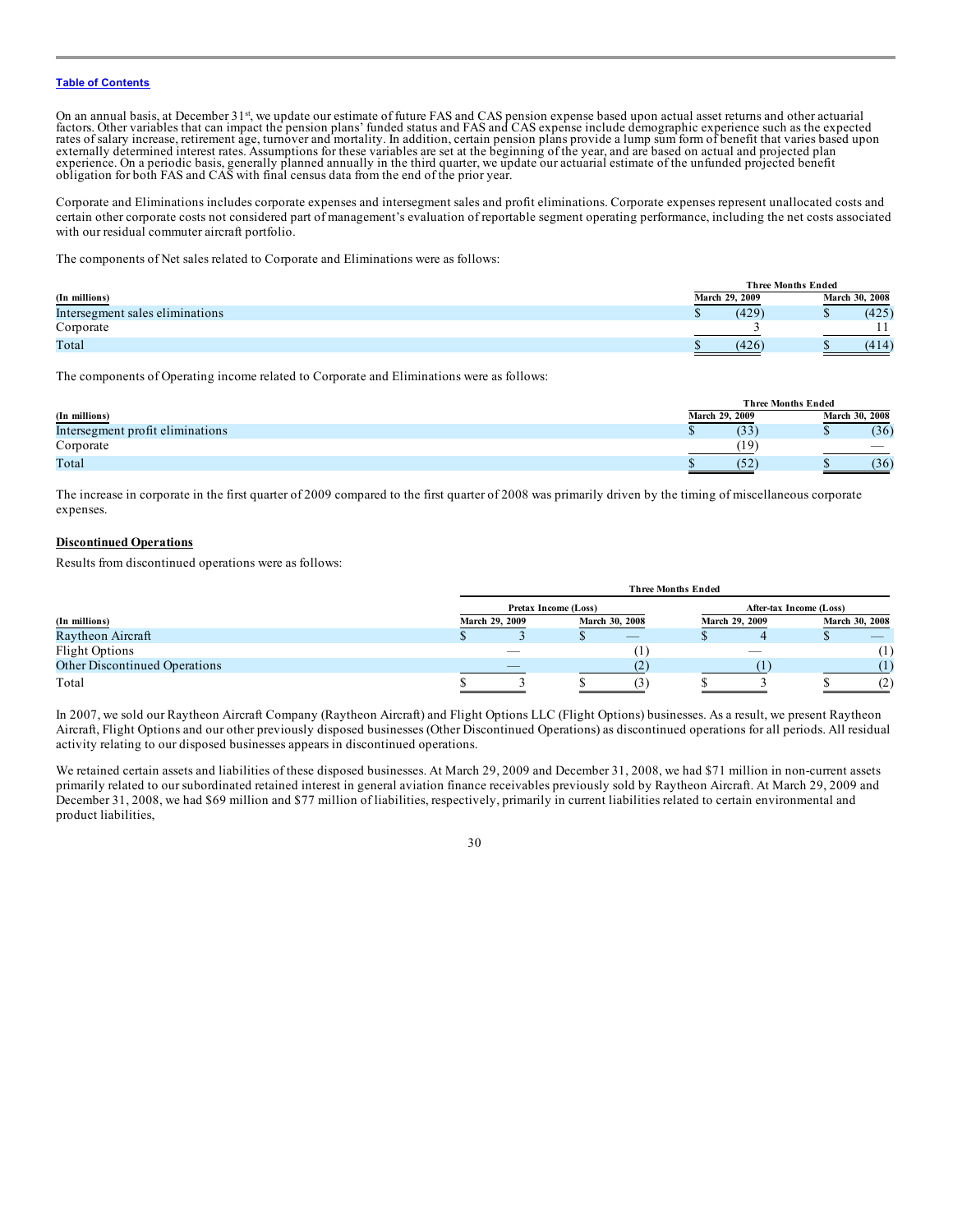aircraft lease obligations, non-income tax obligations, and various contract obligations. We also have certain income tax obligations relating to these disposed businesses, which we include in our income tax disclosures. The Internal Revenue Service concluded a federal excise tax audit and assessed us additional excise tax related to the treatment of certain Flight Options customer fees and charges, which we have appealed. We continue to believe that an unfavorable outcome is not probable and expect that any potential liability will not have a material adverse effect on our financial position, results of operations or liquidity. We also retained certain U.K. pension assets and obligations for a limited number of U.K. pension plan participants as part of the Raytheon Aircraft sale, which we include in our pension disclosures.

#### **Financial Condition and Liquidity**

#### **Overview**

We pursue a capital deployment strategy that balances funding for growing our business, including capital expenditures, acquisitions and research and development; managing our balance sheet, including debt repayments and pension contributions; and returning cash to our stockholders, including dividend payments and share repurchases, as outlined below. Our need for, cost of and access to funds are dependent on future operating results, as well as other external conditions. We currently expect that cash and cash equivalents, cash flow from operations and other available financing resources will be sufficient to meet anticipated operating, capital expenditure, investment, debt service and other financing requirements during the next twelve months and for the foreseeable future.

During the first quarter of 2009, certain significant cash flows were as follows:

- \$300 million of stock repurchases;
- \$337 million of federal tax refunds;
- \$112 million in dividend payments; and
- \$46 million for payments for additions to plant and equipment and capitalized internal use software additions.

We discuss these cash flows in more detail below.

In addition, the following table highlights selected measures of our liquidity and capital resources as of March 29, 2009 and December 31, 2008:

| (In millions, except percentages)           | <b>March 29, 2009</b> | Dec. 31, 2008 |
|---------------------------------------------|-----------------------|---------------|
| Cash and cash equivalents                   | 2.210                 | 2.259         |
| Working capital                             | 2.671                 | 2,268         |
| Amount available under credit facility      | 2.160                 | 2,160         |
| Total debt as a percentage of total capital | 19.8%                 | 20.1%         |

The increase in working capital in the first quarter of 2009 was primarily due to an increase in Contracts in process driven by the timing of payments and a decrease in Accrued employee compensation offset by federal tax refunds described below.

#### **Operating Activities**

|                                                                  |  | <b>Three Months Ended</b> |                       |  |  |  |
|------------------------------------------------------------------|--|---------------------------|-----------------------|--|--|--|
| (In millions)                                                    |  | <b>March 29, 2009</b>     | <b>March 30, 2008</b> |  |  |  |
| Cash provided by operating activities from continuing operations |  |                           |                       |  |  |  |
| Cash provided by operating activities                            |  | 40:                       |                       |  |  |  |

The increase in Net cash provided by operating activities in the first quarter of 2009 was primarily due to \$337 million of federal tax refunds received in the first quarter of 2009.

*Tax Payments* - In the first quarter of 2009, we received federal tax refunds totaling \$337 million and made \$14 million in net foreign tax payments and \$18 million in net state tax payments. Tax payments in the first quarter of 2008, including net state tax payments, were \$38 million. We expect federal and foreign tax payments, net of refunds, to be approximately \$210 million in 2009.

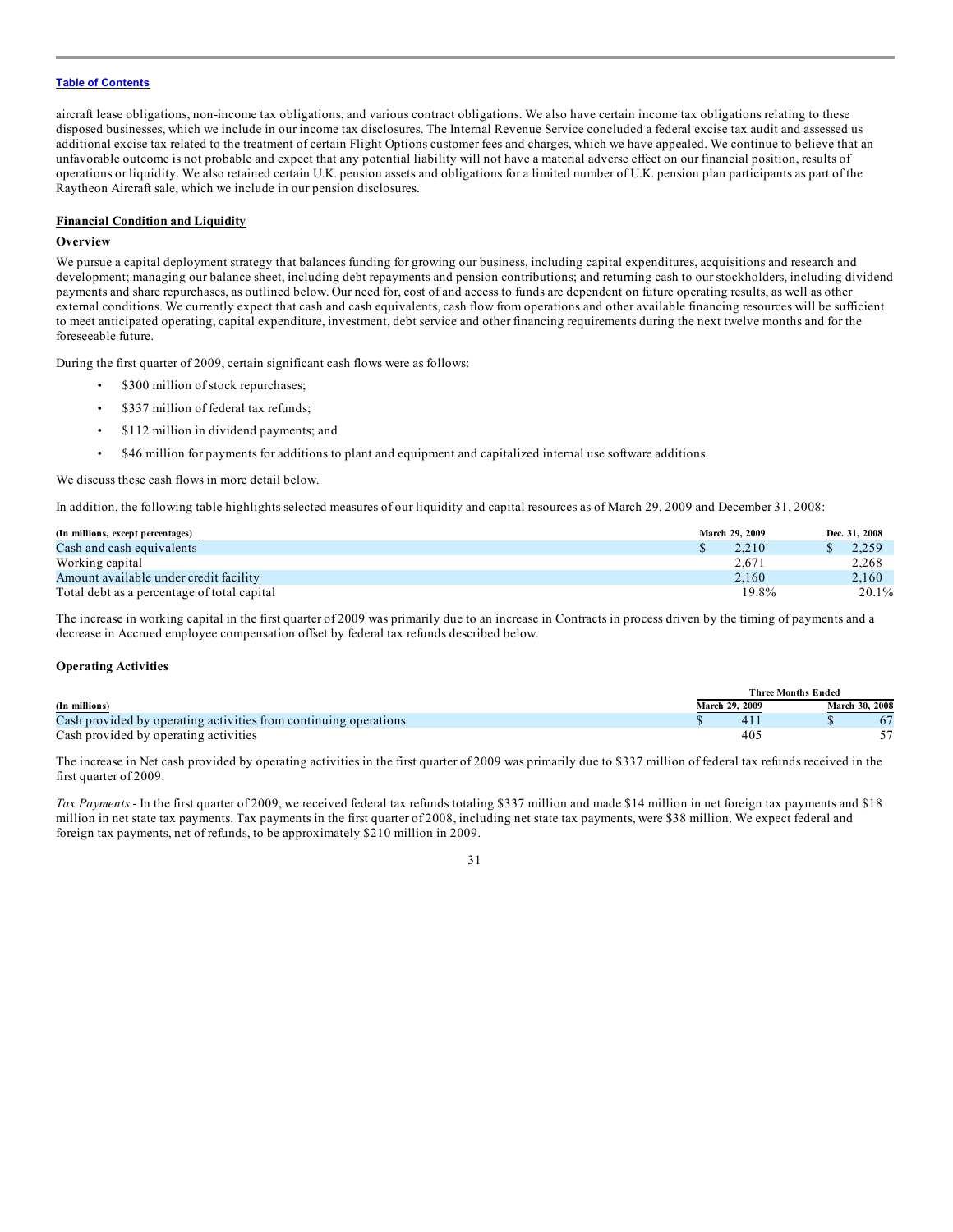*Pension Plan Contributions* - We can make both discretionary and required contributions to our pension plans. Required contributions are primarily determined by ERISA rules and are affected by the actual return on plan assets and plan funded status. If discretionary contributions are made, a funding credit is accumulated which can be used to offset future calculated required contributions. The funding credit for our pension plans was \$2.4 billion at March 29, 2009 and December 31, 2008. We did not make any discretionary contributions to our pension plans during the three months ended March 29, 2009 and March 30, 2008. We made required contributions of \$19 million and \$105 million during the three months ended March 29, 2009 and March 30, 2008, respectively, to our pension and other postretirement benefit plans. We expect to make required contributions of approximately \$1,110 million and \$45 million to our pension and other postretirement benefit plans, respectively, in 2009. The expected increase in required contributions over 2008 is primarily due to the impact of the decline in value of pension plan assets in 2008. We periodically evaluate whether to make discretionary contributions. Future funding requirements will likely be affected by the Pension Protection Act of 2006, which requires companies to fully fund their pension plans over a seven-year period. For certain defense contractors, the new funding rules become effective no sooner than 2010 and no later than 2011, depending on when the U.S. Government Cost Accounting Standards Board (CAS Board) aligns the U.S. Government CAS with the new funding requirements.

Interest payments in the first quarter of 2009 and the first quarter of 2008 were \$33 million and \$42 million, respectively.

#### **Investing Activities**

|                                       |                       | <b>Three Months Ended</b> |
|---------------------------------------|-----------------------|---------------------------|
| (In millions)                         | <b>March 29, 2009</b> | <b>March 30, 2008</b>     |
| Net cash used in investing activities | 46                    | 61                        |

The decrease in cash used in investing activities in the first quarter of 2009 was primarily due to lower Additions to property, plant and equipment and lower Additions to capitalized internal use software in the first quarter of 2009.

Additions to property, plant and equipment were \$33 million in the first quarter of 2009 compared to \$43 million in the first quarter of 2008. Additions to capitalized internal use software were \$13 million in the first quarter of 2009 compared to \$17 million in the first quarter of 2008. We expect our 2009 Additions to property, plant and equipment and Additions to capitalized internal use software to be approximately \$370 million and \$90 million, respectively, consistent with the anticipated growth of our business and specific investments including program capital assets and facility improvements.

In pursuing our business strategies, we acquire and make investments in certain businesses that meet strategic and financial criteria and divest of certain noncore businesses and investments and assets when appropriate.

#### **Financing Activities**

|                                       |                       | <b>Three Months Ended</b> |                       |
|---------------------------------------|-----------------------|---------------------------|-----------------------|
| (In millions)                         | <b>March 29, 2009</b> |                           | <b>March 30, 2008</b> |
| Net cash used in financing activities | 408                   |                           | 364                   |

We have used cash provided by operating activities as our primary source for the repayment of debt, payment of dividends and the repurchase of our common stock. The increase of \$44 million in Net cash used in financing activities was primarily due to proceeds received under common stock plans in the first quarter of 2008, partially offset by a lower cost to repurchase common stock in the first quarter of 2009.

*Stock Repurchases* - Information on our repurchases of our common stock under our share repurchase programs is as follows:

|                             |                       | <b>Three Months Ended</b> |  |  |  |  |  |
|-----------------------------|-----------------------|---------------------------|--|--|--|--|--|
| (In millions)               | <b>March 29, 2009</b> | <b>March 30, 2008</b>     |  |  |  |  |  |
| Amount of stock repurchased | 300                   | 340                       |  |  |  |  |  |
| Shares of stock repurchased | o.o                   | ن. ب                      |  |  |  |  |  |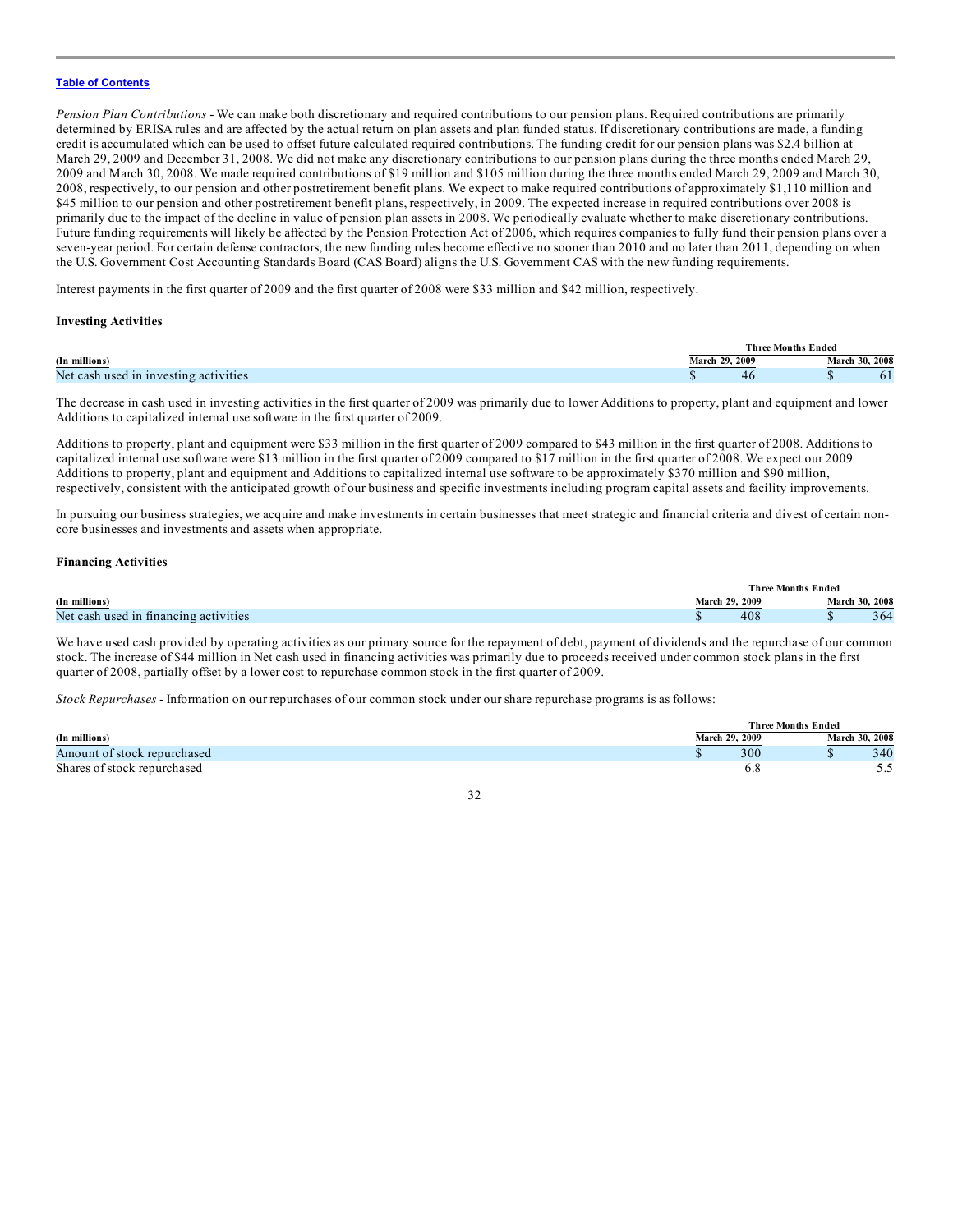In October 2008, our Board of Directors authorized the repurchase of up to \$2.0 billion of our outstanding common stock. In the first quarter of 2009 we repurchased 6.8 million shares of our common stock for \$300 million under this and previous repurchase programs. In the first quarter of 2008, we repurchased 5.5 million shares of our common stock for \$340 million under previous stock repurchase programs. As of March 29, 2009, we had approximately \$1.8 billion available under the October 2008 repurchase program.

In October 2007, our Board of Directors authorized the repurchase of up to \$2.0 billion of our outstanding common stock. As of March 29, 2009, we had repurchased \$2.0 billion under this stock repurchase program. Share repurchases will take place from time to time at management's discretion depending on market conditions.

*Cash Dividend* - Our Board of Directors authorized the following cash dividends:

|                                         | <b>Three Months Ended</b> |                       |  |                       |  |  |  |
|-----------------------------------------|---------------------------|-----------------------|--|-----------------------|--|--|--|
| (In millions, except per share amounts) |                           | <b>March 29, 2009</b> |  | <b>March 30, 2008</b> |  |  |  |
| Cash dividends per share                |                           |                       |  | 0.28                  |  |  |  |
| Total dividends paid                    |                           |                       |  | 109                   |  |  |  |

In March 2009, our Board of Directors authorized an 11% increase to our annual dividend payout rate from \$1.12 to \$1.24 per share. Dividends paid to stockholders were \$112 million in the first quarter of 2009 compared to \$109 million in the first quarter of 2008. Although we do not have a formal dividend policy, we believe that a reasonable dividend payout ratio is approximately one third of our economic earnings (income excluding the FAS/CAS Pension Adjustment). Dividends are subject to quarterly approval by our Board of Directors.

#### **Capital Resources**

Total debt was \$2.3 billion at March 29, 2009 and December 31, 2008. Our outstanding debt bears interest at fixed rates ranging from 4.9% to 7.2% and matures at various dates through 2028. Total debt as a percentage of total capital was 19.8% at March 29, 2009 and 20.1% at December 31, 2008.

*Cash and Cash Equivalents* - Cash and cash equivalents were \$2.2 billion at March 29, 2009 compared to \$2.3 billion at December 31, 2008. We invest cash directly in U.S. Treasuries; commercial paper of financial institutions and corporations with AA-/Aa3 or better long-term and A-1+/P-1 short-term debt ratings, or guaranteed by the U.S. Government's Temporary Liquidity Guarantee Program; AAA/Aaa U.S. Treasury money market funds; and interest bearing bank accounts. Cash balances held at our foreign subsidiaries were approximately 15% of our total cash balance at March 29, 2009 and December 31, 2008, respectively, and are deemed to be indefinitely reinvested.

*Credit Facilities* - We have a \$2.2 billion bank revolving credit facility under which we could draw on lines of credit, issue letters of credit and backstop commercial paper. Borrowings under the credit facility bear interest at LIBOR plus 40 basis points (based on Raytheon's credit rating at March 29, 2009). The credit facility is comprised of commitments from approximately thirty separate highly rated lenders, each committing no more that 10% of the entire facility. The credit facility matures in March 2010 and we intend to renew prior to maturity. The terms of the renewed facility, including the amount of the facility, maturity, pricing and covenants, will depend on market conditions at the time of renewal. As of March 29, 2009 and December 31, 2008, there were no borrowings under the credit facility. We had, however, \$40 million of outstanding letters of credit at March 29, 2009 and December 31, 2008, respectively, which effectively reduced our borrowing capacity under the credit facility by the same amount.

Under the credit facility, we are required to comply with certain covenants, including the ratio of total debt to total capital of no more than 50% and the ratio of consolidated earnings before interest, taxes, depreciation and amortization (EBITDA) to consolidated net interest expense, for any period of four consecutive fiscal quarters, of no less than 3 to 1. We were in compliance with the covenants at March 29, 2009 and December 31, 2008. Total debt as a percentage of total capital was 19.8% and 20.1% at March 29, 2009 and December 31, 2008, respectively. Our ratio of EBITDA to consolidated net interest expense was 37.2 to 1 and 45.4 to 1 for the three and twelve month periods ended March 29, 2009 and December 31, 2008, respectively.

Certain of our foreign subsidiaries maintain revolving bank lines of credit to provide them with a limited amount of short-term liquidity. Our uncommitted bank lines totaled approximately \$10 million at March 29, 2009 and December 31, 2008.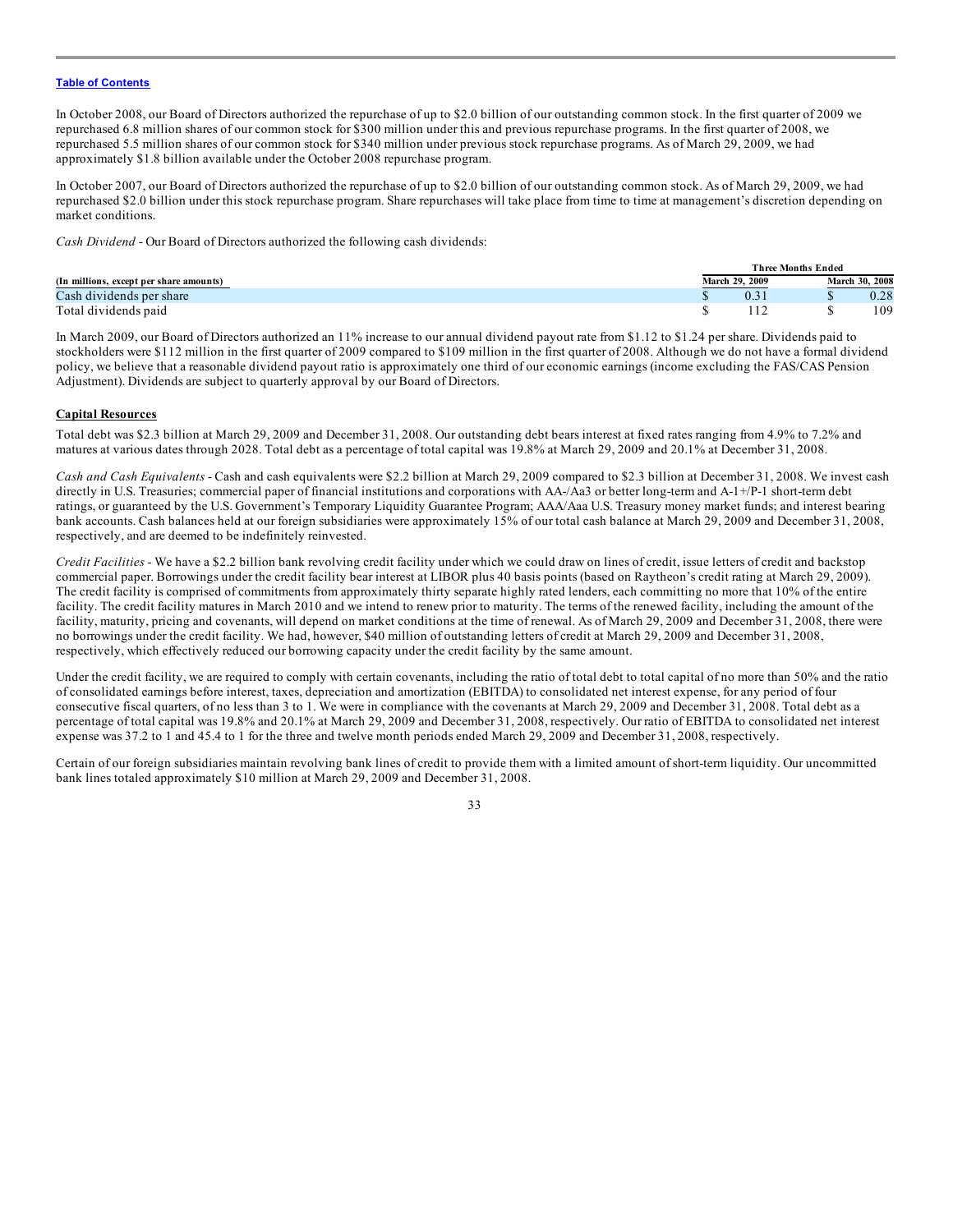There were no amounts outstanding under these lines of credit at March 29, 2009 and December 31, 2008. Compensating balance arrangements are not material.

Three major corporate debt rating organizations, Fitch Ratings (Fitch), Moody's Investors Service (Moody's) and Standard & Poor's (S&P), assign ratings to our short-term and long-tem debt. The following chart reflects the current ratings assigned by each of these agencies to our short-term debt and long-term senior unsecured debt:

|                      | Short-           |        | <b>Long-Term Senior Debt</b> |                     |
|----------------------|------------------|--------|------------------------------|---------------------|
| <b>Rating Agency</b> | <b>Term Debt</b> | Rating | Outlook                      | Date of Last Action |
| Fitch                | 耳り               | $A -$  | Stable                       | September 2008      |
| Moody's              | $P-2$            | Baa1   | Stable                       | March 2007          |
| $S\&P$               | A-2              | $A -$  | Stable                       | September 2008      |

*Shelf Registrations* - The capacity of our current shelf registration, filed with the SEC in October 2008, is \$3.0 billion, of which \$450 million was used for the registration of common stock issuable under certain outstanding warrants issued in 2006.

During the current downturn in global financial markets, some companies have experienced difficulties accessing their cash equivalents, trading investment securities, drawing on revolvers, issuing debt and raising capital generally, which have had a material adverse impact on their liquidity. Given our current cash position, credit ratings, cash needs, and debt structure, along with the type of short-term investments we have made, we have not experienced any material issues and we continue to expect that our current liquidity, notwithstanding these adverse market conditions, will be sufficient to meet all our anticipated needs during the next twelve months and for the foreseeable future.

#### **Commitments and Contingencies**

We are involved in various stages of investigation and cleanup related to remediation of various environmental sites. Our estimate of total environmental remediation costs was \$193 million and \$157 million at March 29, 2009 and December 31, 2008, respectively. Discounted at a weighted-average risk-free rate of 5.7%, we estimated the liability at March 29, 2009 to be \$133 million before U.S. Government recovery and had this amount accrued. Discounted at a weighted-average risk-free rate of 5.7%, we estimated the liability at December 31, 2008 to be \$105 million before U.S. Government recovery and had this amount accrued. A portion of these costs are eligible for future recovery through the pricing of our products and services to the U.S. Government. We consider such recovery probable based on government contracting regulations and our long history of receiving reimbursement for such costs. Accordingly, we recorded \$95 million and \$69 million in Contracts in process through March 29, 2009 and December 31, 2008, respectively, for the estimated future recovery of these costs from the U.S. Government. We also lease certain government-owned properties and are generally not liable for environmental remediation at these sites; as a result, we generally do not reflect the provision for these costs in our consolidated financial statements. Due to the complexity of environmental laws and regulations, the varying costs and effectiveness of alternative cleanup methods and technologies, the uncertainty of insurance coverage and the unresolved extent of our responsibility, it is difficult to determine the ultimate outcome of these matters; however, we do not expect any additional liability to have a material adverse effect on our financial position, results of operations or liquidity.

We issue guarantees and banks and surety companies issue, on our behalf, letters of credit and surety bonds to meet various bid, performance, warranty, retention and advance payment obligations of us or our affiliates. Approximately \$278 million, \$1,010 million and \$111 million of these guarantees, letters of credit and surety bonds, respectively, for which there were stated values, were outstanding at March 29, 2009, and \$281 million, \$1,012 million and \$111 million, respectively, were outstanding at December 31, 2008. These instruments expire on various dates through 2015. Additional guarantees of project performance for which there is no stated value also remain outstanding.

Included in guarantees and letters of credit described above were \$56 million and \$173 million, respectively, at March 29, 2009, and \$59 million and \$180 million, respectively, at December 31, 2008, related to our joint venture in Thales-Raytheon Systems Co. Ltd. (TRS). TRS has two major operating subsidiaries, one of which, Thales-Raytheon Systems Co. LLC (TRS LLC), we control and consolidate and the other one, TRS SAS, which we account for using the equity method through our investment in TRS. Our investment in TRS was \$64 million and \$65 million at March 29, 2009 and December 31, 2008, respectively.

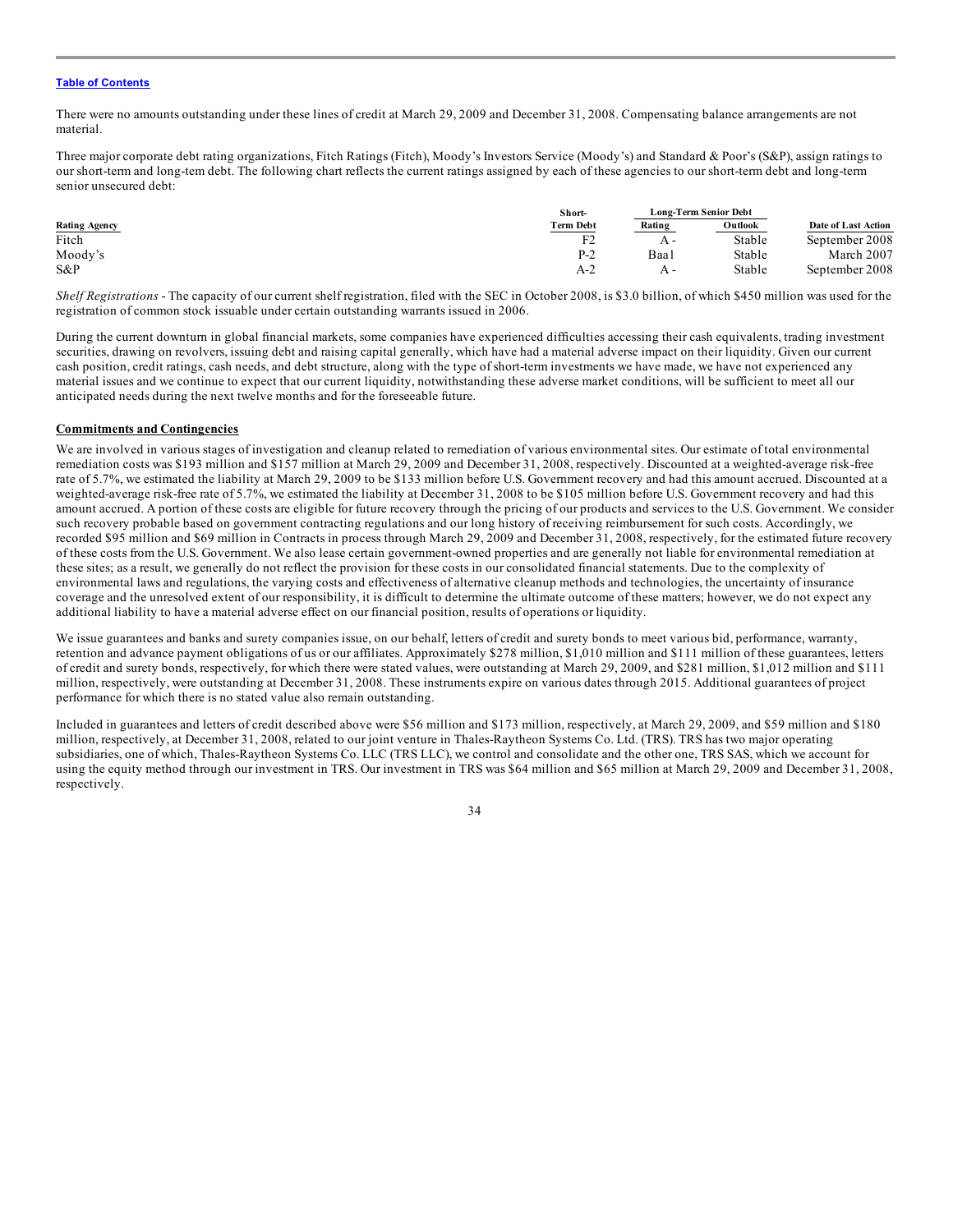<span id="page-34-0"></span>We provide these guarantees and letters of credit to TRS and other affiliates to assist these entities in obtaining financing on more favorable terms, making bids on contracts and performing their contractual obligations. While we expect these entities to satisfy their loans, project performance and other contractual obligations, their failure to do so may result in a future obligation to us. At March 29, 2009 and December 31, 2008, we had an estimated liability of \$2 million related to these guarantees and letters of credit. We periodically evaluate the risk of TRS and other affiliates failing to satisfy their loans, project performance and other contractual obligations described above. At March 29, 2009 we believe the risk that TRS and other affiliates will not be able to perform or meet their obligations is minimal for the foreseeable future based on their current financial condition. All obligations were current at March 29, 2009.

Also included in guarantees and letters of credit described above were \$86 million and \$6 million, respectively, at March 29, 2009 and December 31, 2008, related to discontinued operations.

Our residual turbo-prop commuter aircraft portfolio has exposure to outstanding financing arrangements with the aircraft serving as collateral. We have sold and leased commuter aircraft globally to thinly capitalized companies whose financial condition could be significantly affected by a number of factors, including rising fuel and other costs, industry consolidation, declining commercial aviation market conditions and the U.S. Government budget for the Essential Air Service program. Based on recent economic trends, including tightening credit markets and volatile fuel costs, these companies may increasingly experience difficulties meeting their financial commitments. At March 29, 2009 and December 31, 2008, our exposure on commuter aircraft assets held as inventory, collateral on notes or as leased assets, was approximately \$160 million relating to 125 aircraft and approximately \$170 million relating to 127 aircraft, respectively. The valuation of used aircraft in inventories, which are stated at cost, but not in excess of realizable value, requires significant judgment. The valuation of used aircraft is also considered in assessing the realizable value of certain commuter aircraft related assets which serve as collateral for the underlying financing arrangements. As part of the assessment of realizable value, we evaluate many factors including sales transaction history, current market conditions, anticipated future market conditions and age and condition of the aircraft. The carrying value of our commuter aircraft portfolio assumes an orderly disposition of these assets, consistent with our historical experience and strategy. If we were to dispose of these assets in an other than orderly manner or sell the portfolio in its entirety, the value realized would likely be less than the carrying value.

Government contractors are subject to many levels of audit and investigation. Agencies that oversee contract performance include: the Defense Contract Audit Agency, the Inspector General of the Department of Defense and other departments and agencies, the Government Accountability Office, the Department of Justice and Congressional Committees. The Department of Justice has, from time to time, convened grand juries to investigate possible irregularities by us. We also provide products and services to customers outside of the U.S. and those sales are subject to local government laws, regulations and procurement policies and practices. Our compliance with such local government regulations or any applicable U.S. Government regulations (e.g., the Foreign Corrupt Practices Act and the International Traffic in Arms Regulations) may also be investigated or audited. We do not expect these audits and investigations to have a material adverse effect on our financial position, results of operations or liquidity, either individually or in the aggregate.

#### **Accounting Standards**

New pronouncements issued but not effective until after March 29, 2009, are not expected to have a material effect on our financial position, results of operations, or liquidity.

#### ITEM 3. QUANTITATIVE AND QUALITATIVE DISCLOSURES ABOUT MARKET RISK

Our primary market exposures are to interest rates and foreign exchange rates.

We meet our working capital requirements with a combination of variable-rate short-term and fixed-rate long-term financing. We enter into interest rate swap agreements with commercial and investment banks to manage interest rates associated with our financing arrangements. We also enter into foreign currency forward contracts with commercial banks to fix the foreign currency exchange rates on specific commitments and payments to vendors and customer receipts. The market-risk sensitive instruments we use for hedging are entered into with commercial and investment banks and are directly related to a particular asset, liability or transaction for which commitments are in place.

The following tables provide information as of March 29, 2009 and December 31, 2008 about our market risk exposure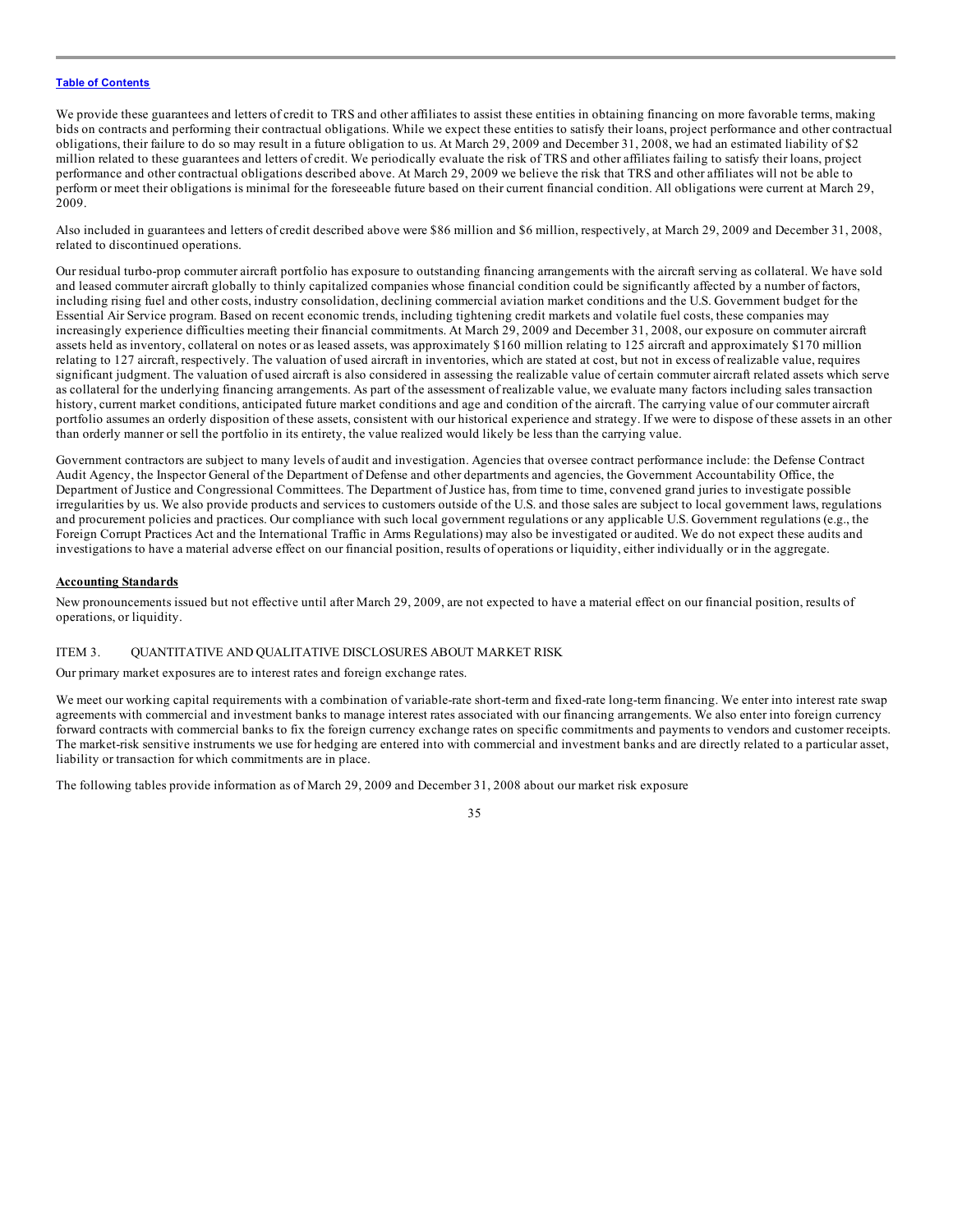associated with changing interest rates. For long-term debt obligations, the table presents principal cash flows by maturity date and average interest rates related to outstanding obligations. For interest rate swaps, the table presents notional principal amounts and weighted-average interest rates by contractual maturity dates. For forward currency exchange contracts, the table presents notional principal amounts by contractual maturity dates.

The interest swap agreements were terminated during the three months ended March 29, 2009.

#### **As of March 29, 2009 Principal Payments and Interest Rate Detail by Contractual Maturity Dates (In millions, except percentages)**

| Long-Term Debt        | 2009 | 2010      | 2011  | 2012                          | 2013 | Thereafter      | Total    | <b>Fair Value</b> |
|-----------------------|------|-----------|-------|-------------------------------|------|-----------------|----------|-------------------|
| Fixed-rate debt       |      | $\sim$ s— | \$453 | \$333                         |      | $$345$ $$1,158$ | \$2,289  | \$ (2,426)        |
| Average interest rate |      |           |       | $-$ % $-$ % 4.85% 5.50% 5.38% |      | 6.84%           | $6.03\%$ |                   |

#### **As of December 31, 2008 Principal Payments and Interest Rate Detail by Contractual Maturity Dates (In millions, except percentages)**

| Long-Term Debt        | 2009        | 2010 | 2011 | 2012                          | 2013 | Thereafter                    | Total    | <b>Fair Value</b>    |
|-----------------------|-------------|------|------|-------------------------------|------|-------------------------------|----------|----------------------|
| Fixed-rate debt       | $s =$ $s =$ |      |      |                               |      | $$453$ $$333$ $$345$ $$1,158$ | \$2.289  | $\frac{1}{2}(2,493)$ |
| Average interest rate |             |      |      | $-$ % $-$ % 4.85% 5.50% 5.38% |      | 6.84%                         | $6.03\%$ |                      |

#### **As of December 31, 2008 Aggregate Notional Amounts Associated with Interest Rate Swaps in Place and Interest Rate Detail by Contractual Maturity Dates (In millions, except percentages)**

| <b>Interest Rate Swaps</b> | 2009  | 2010               | 2011                          | 2012  | 2013     | Thereafter                           | Total    | <b>Fair Value</b> |
|----------------------------|-------|--------------------|-------------------------------|-------|----------|--------------------------------------|----------|-------------------|
| Fixed to variable          |       |                    | \$250                         | $s-$  | \$325    | $\sim$ s<br>$\overline{\phantom{a}}$ | \$575    | 48                |
| Average variable rate paid |       |                    | $-$ % $-$ % 1.50% $-$ % 2.10% |       |          | $-$ %                                | 1.84%    |                   |
| Average fixed receive rate | $-$ % | $ \frac{9}{6}$ $-$ | $4.09\%$                      | $-$ % | $4.80\%$ | $-$ %                                | $4.49\%$ |                   |

Our foreign currency contracts consisted of the following major currencies at:

|                           |       | March 29, 2009 |       | Dec. 31, 2008 |
|---------------------------|-------|----------------|-------|---------------|
| (In millions)             | Buy   | Sell           | Buy   | Sell          |
| <b>British Pounds</b>     | \$409 | \$513          | \$382 | \$489         |
| Canadian Dollars          | 222   | 24             | 189   | 27            |
| <b>Australian Dollars</b> | 83    |                | 98    | 8             |
| European Euros            | 73    |                | 87    |               |
| All other                 | 39    | 26             | 48    | 32            |
| Total                     | \$826 | \$ 567         | \$804 | \$557         |

Unrealized gains of \$72 million and \$81 million were included in non-current assets and unrealized losses of \$84 million and \$107 million were included in current liabilities at March 29, 2009 and December 31, 2008, respectively. For foreign currency forward contracts designated and qualified for hedge accounting, the effective portion of the gain or loss on the derivative was reported as a component of Accumulated other comprehensive loss, net of tax. Gains and losses resulting from these cash flow hedges offset the foreign currency exchange gains and losses on the underlying assets or liabilities being hedged. We believe our exposure due to changes in foreign currency rates is not material due to our hedging policy.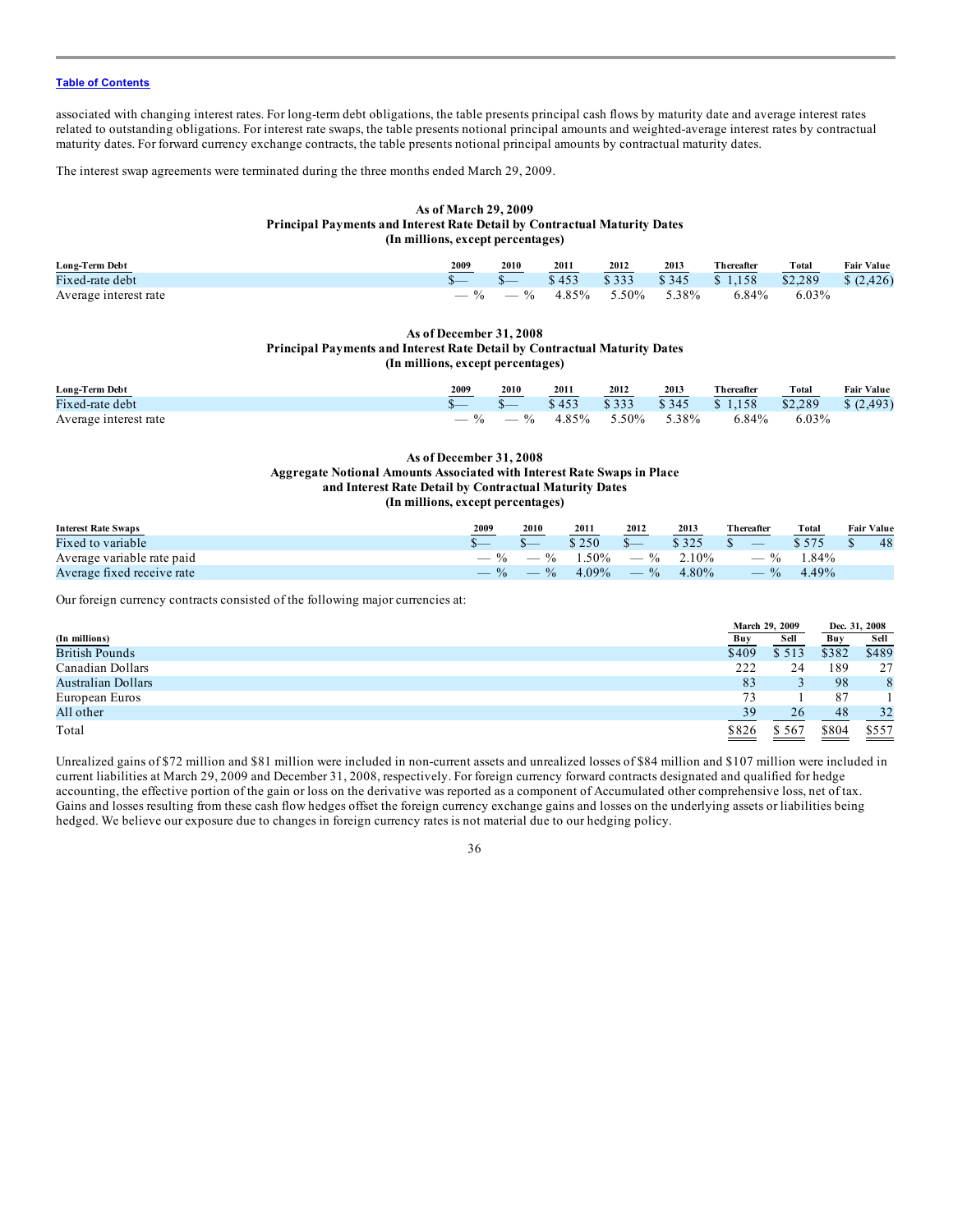#### <span id="page-36-0"></span>ITEM 4. CONTROLS AND PROCEDURES

#### Evaluation of Disclosure Controls and Procedures

Management conducted an evaluation, under the supervision and with the participation of our Chief Executive Officer and Chief Financial Officer, of the effectiveness of the design and operation of our disclosure controls and procedures (as defined in Rules 13a–15(e) and 15d–15(e) of the Securities Exchange Act of 1934) as of March 29, 2009.

#### *Conclusion of Evaluation*

Based on this evaluation, our Chief Executive Officer and Chief Financial Officer concluded that our disclosure controls and procedures as of March 29, 2009 were effective.

#### *Inherent Limitations on Ef ectiveness of Controls*

In designing and evaluating our disclosure controls and procedures, management recognizes that any controls, no matter how well designed and operated, can provide only reasonable, not absolute, assurance of achieving the desired control objectives. Due to the inherent limitations in all control systems, no evaluation of controls can provide absolute assurance that misstatements due to error or fraud will not occur or that all control issues and instances of fraud, if any, within the Company have been detected.

#### Changes in Internal Control Over Financial Reporting

During the first quarter of 2009, we implemented a new manufacturing planning and control software within our SAS and NCS segments.

There were no other changes in our internal control over financial reporting during the first quarter of 2009 that have materially effected or are reasonably likely to materially affect our internal control over financial reporting.

#### PART II. OTHER INFORMATION

#### ITEM 1. LEGAL PROCEEDINGS

We primarily engage in providing products and services under contracts with the U.S. Government and, to a lesser degree, under direct foreign sales contracts, some of which the U.S. Government funds. These contracts are subject to extensive legal and regulatory requirements and, from time to time, agencies of the U.S. Government investigate whether our operations are being conducted in accordance with these requirements. U.S. Government investigations of us, whether relating to these contracts or conducted for other reasons, could result in administrative, civil or criminal liabilities, including repayments, fines or penalties being imposed upon us, the suspension of government export licenses or the suspension or debarment from future U.S. Government contracting. U.S. Government investigations often take years to complete and many result in no adverse action against us. Government contractors are also subject to many levels of audit and investigation. Agencies that oversee contract performance include: the Defense Contract Audit Agency, the Inspector General of the Department of Defense and other departments and agencies, the Government Accountability Office, the Department of Justice and Congressional Committees. The Department of Justice has, from time to time, convened grand juries to investigate possible irregularities by us. We also provide products and services to customers outside of the U.S. and those sales are subject to local government laws, regulations and procurement policies and practices. Our compliance with such local government regulations or any applicable U.S. Government regulations (e.g., the Foreign Corrupt Practices Act and the International Traffic in Arms Regulations) may also be investigated or audited.

We are involved in various stages of investigation and cleanup related to remediation of various environmental sites. We accrued all appropriate costs we expect to incur in connection therewith. Due to the complexity of environmental laws and regulations, the varying costs and effectiveness of alternative cleanup methods and technologies, the uncertainty of insurance coverage and the unresolved extent of our responsibility, it is difficult to determine the ultimate outcome of these matters. However, in the opinion of management, we do not expect any additional liability to have a material effect on our financial position, results of operations or liquidity. Additional information regarding the effect of compliance with environmental protection requirements and the resolution of environmental claims against us and our operations can be found in "Environmental Regulation" within Item 1, Item 1A. "Risk Factors," and "Commitments and Contingencies" within Item 7 of our Form 10-K for the year ended December 31, 2008 and "Note 9: Commitments and Contingencies" within this Form 10-Q.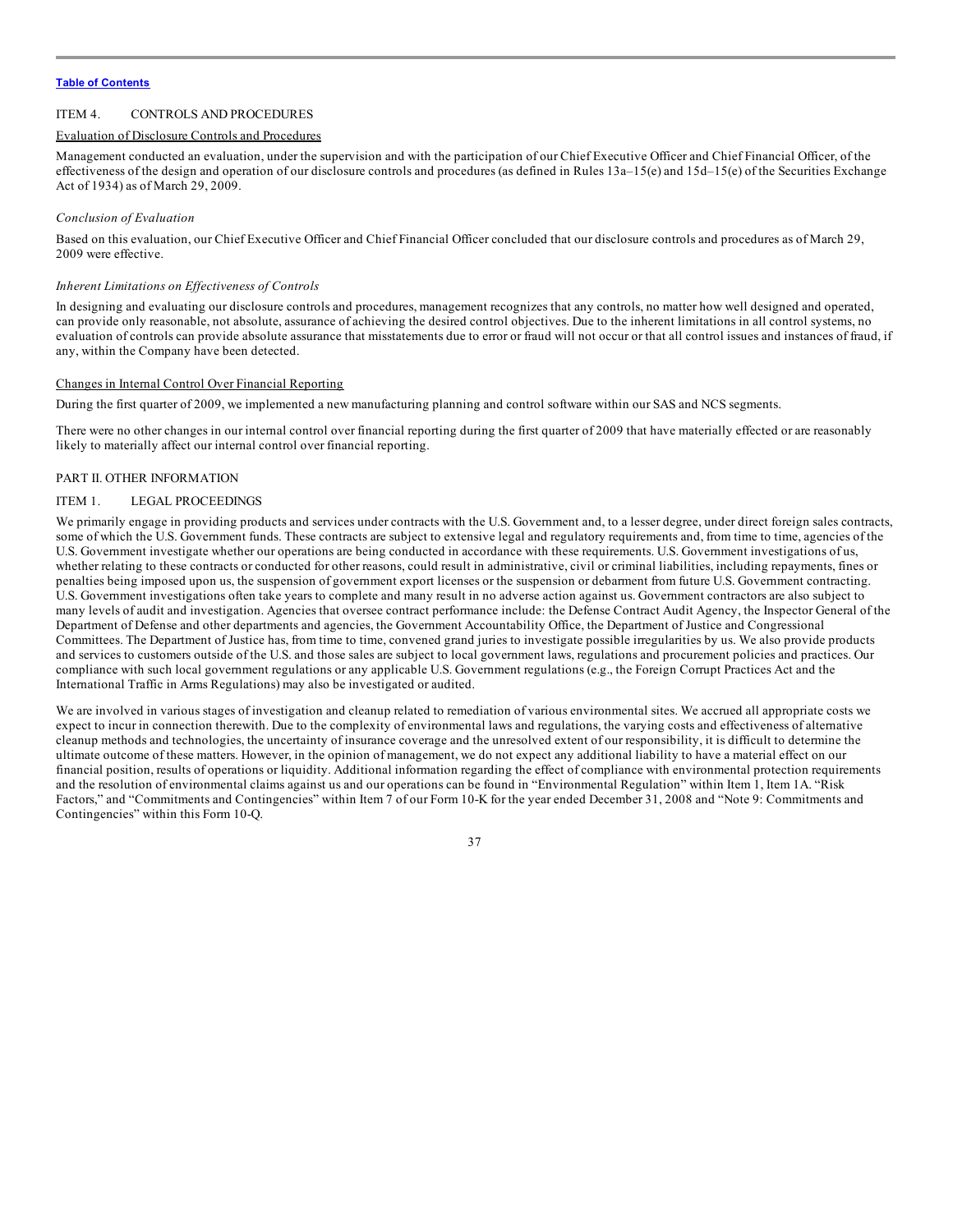<span id="page-37-0"></span>In addition, various other claims and legal proceedings generally incidental to the normal course of business are pending or threatened against us. While we cannot predict the outcome of these matters, in the opinion of management, any liability arising from them is not expected to have a material adverse effect on our financial position, results of operations or liquidity.

#### ITEM 1A. RISK FACTORS

You should carefully review and consider the information regarding certain factors which could materially affect our business, financial condition or future results set forth under Item 1A. "Risk Factors" in our Form 10-K for the year ended December 31, 2008. There have been no material changes from the factors disclosed in our Form 10-K for the year ended December 31, 2008, although we may disclose changes to such factors or disclose additional factors from time to time in our future filings with the Securities and Exchange Commission.

#### ITEM 2. UNREGISTERED SALES OF EQUITY SECURITIES AND USE OF PROCEEDS

Issuer Purchases of Equity Securities

| Period                           | Total<br>Number of<br><b>Shares</b><br>Purchased <sup>(1)</sup> | Average<br>Price<br>Paid<br>per<br>Share | Total<br>Number of<br><b>Shares</b><br>Purchased<br>as Part of<br>Publicly<br>Announced<br>Plan | Approximate<br><b>Dollar Value</b><br>of Shares that<br>May Yet Be<br>Purchased<br>Under the<br>Plan <sup>(2)</sup> |
|----------------------------------|-----------------------------------------------------------------|------------------------------------------|-------------------------------------------------------------------------------------------------|---------------------------------------------------------------------------------------------------------------------|
| January                          |                                                                 |                                          |                                                                                                 |                                                                                                                     |
| (January 1 - January 25, 2009)   | 2,791                                                           | \$51.72                                  | $\hspace{0.1mm}-\hspace{0.1mm}$                                                                 | \$2.1 billion                                                                                                       |
| February                         |                                                                 |                                          |                                                                                                 |                                                                                                                     |
| (January 26 - February 22, 2009) | 2,413,171                                                       | 47.63                                    | 2,412,000                                                                                       | \$2.0 billion                                                                                                       |
| March                            |                                                                 |                                          |                                                                                                 |                                                                                                                     |
| (February 23 - March 29, 2009)   | 4,412,247                                                       | 42.05                                    | 4,401,152                                                                                       | \$1.8 billion                                                                                                       |
| Total                            | 6,828,209                                                       | \$44.03                                  | 6,813,152                                                                                       |                                                                                                                     |

(1) Includes shares purchased related to treasury activity under our stock plans. Such activity during the first quarter of 2009 includes the surrender by employees of 15,057 shares to satisfy income tax withholding obligations in connection with the vesting of restricted stock previously issued to employees.

(2) On October 24, 2007, our Board of Directors authorized the repurchase of up to \$2.0 billion of our outstanding common stock. On October 22, 2008, our Board of Directors authorized the repurchase of up to an additional \$2.0 billion of our outstanding common stock. Repurchases may take place from time to time at management's discretion depending upon market conditions.

#### ITEM 6. EXHIBITS

The following list of exhibits includes exhibits submitted with this Form 10-Q as filed with the Securities and Exchange Commission and those incorporated by reference to other filings.

- 15 PricewaterhouseCoopers LLP Awareness Letter.\*
- 31.1 Certification of William H. Swanson pursuant to Section 302 of the Sarbanes-Oxley Act of 2002.\*
- 31.2 Certification of David C. Wajsgras pursuant to Section 302 of the Sarbanes-Oxley Act of 2002.\*
- 32.1 Certification of William H. Swanson pursuant to 18 U.S.C. Section 1350, as Adopted Pursuant to Section 906 of the Sarbanes-Oxley Act of 2002.\*\*
- 32.2 Certification of David C. Wajsgras pursuant to 18 U.S.C. Section 1350, as Adopted Pursuant to Section 906 of the Sarbanes-Oxley Act of 2002.\*\*
- $*$  filed electronically herewith
- furnished and not filed herewith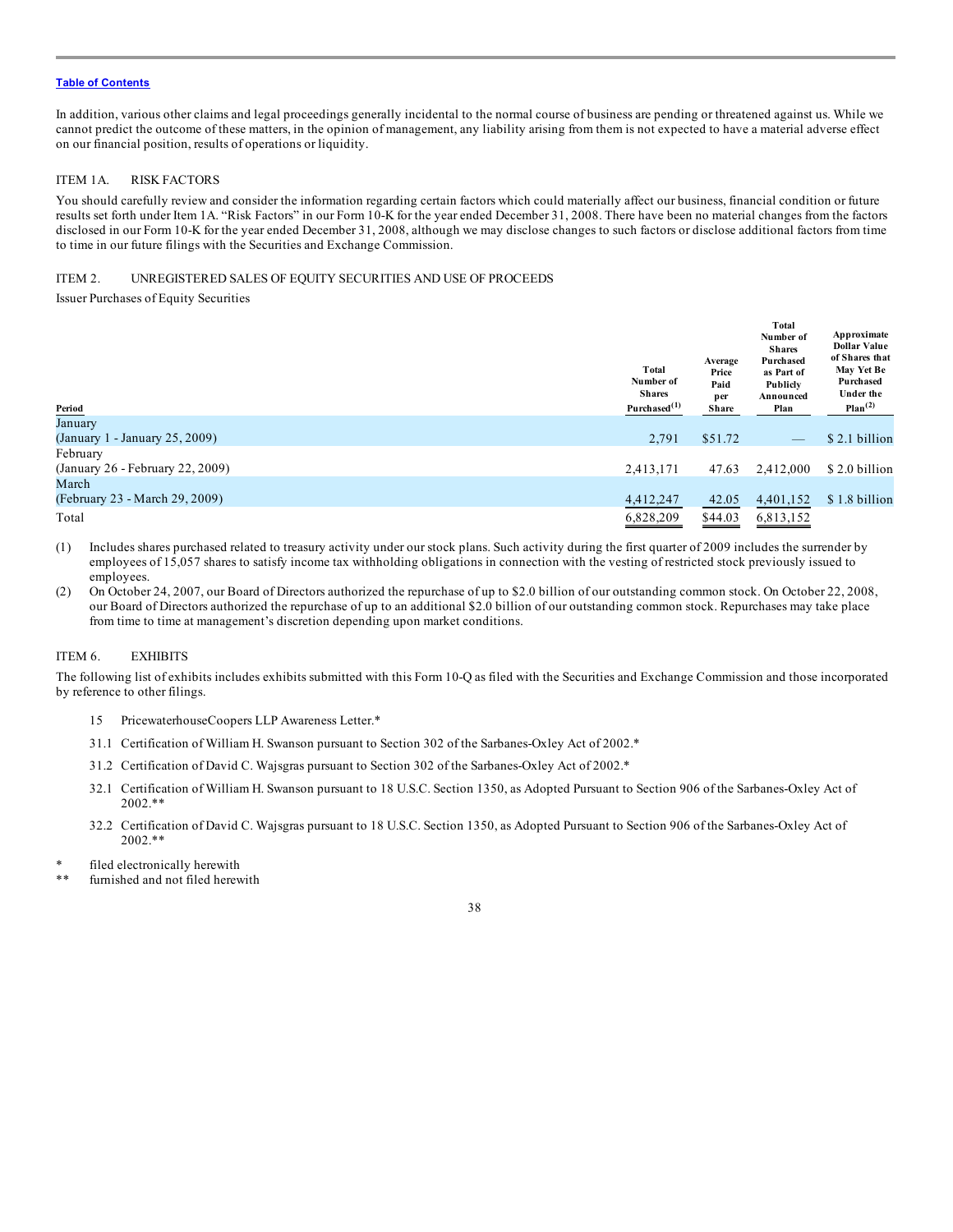### **SIGNATURES**

<span id="page-38-0"></span>Pursuant to the requirements of the Securities Exchange Act of 1934, the registrant has duly caused this report to be signed on its behalf by the undersigned thereunto duly authorized.

### **RAYTHEON COMPANY**

By: /s/ Michael J. Wood

Michael J. Wood Vice President and Chief Accounting Officer *Principal Accounting Of icer*

April 23, 2009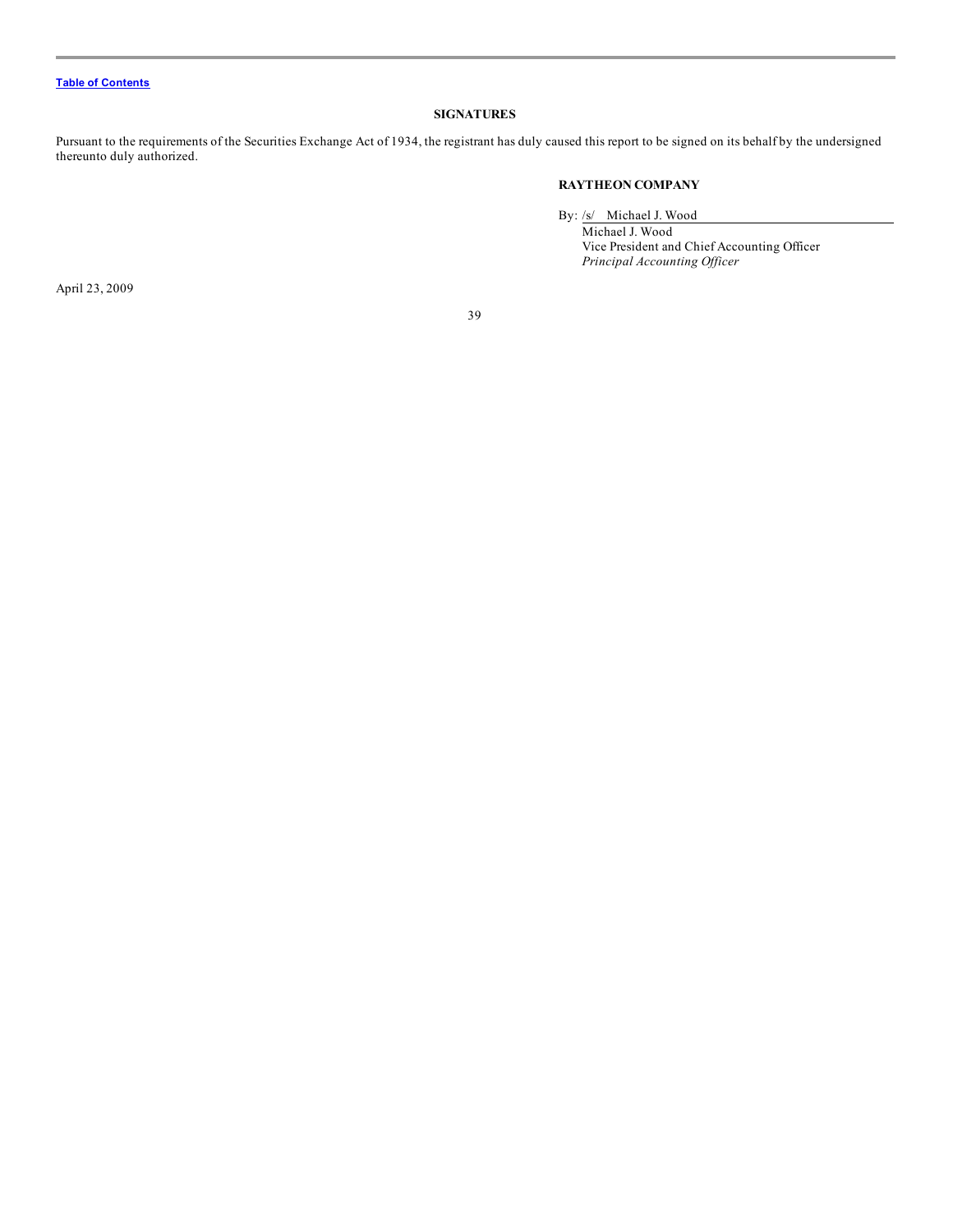Securities and Exchange Commission 100 F Street, N.E. Washington, DC 20549

Commissioners:

We are aware that our report dated April 23, 2009 on our review of interim financial information of Raytheon Company and its subsidiaries (the Company) for the three month periods ended March 29, 2009 and March 30, 2008 and included in the Company's Quarterly Report on Form 10-Q for the quarter ended March 29, 2009 is incorporated by reference in its Registration Statements on Form S-3 (File Nos. 333-154677; 333-71974; 333-58474; and 333-82529) and Form S-8 (File Nos. 333-124690; 333-56117; 333-52536; 333-64168; and 333-45629).

Very truly yours,

/s/ PricewaterhouseCoopers LLP

PricewaterhouseCoopers LLP Boston, Massachusetts April 23, 2009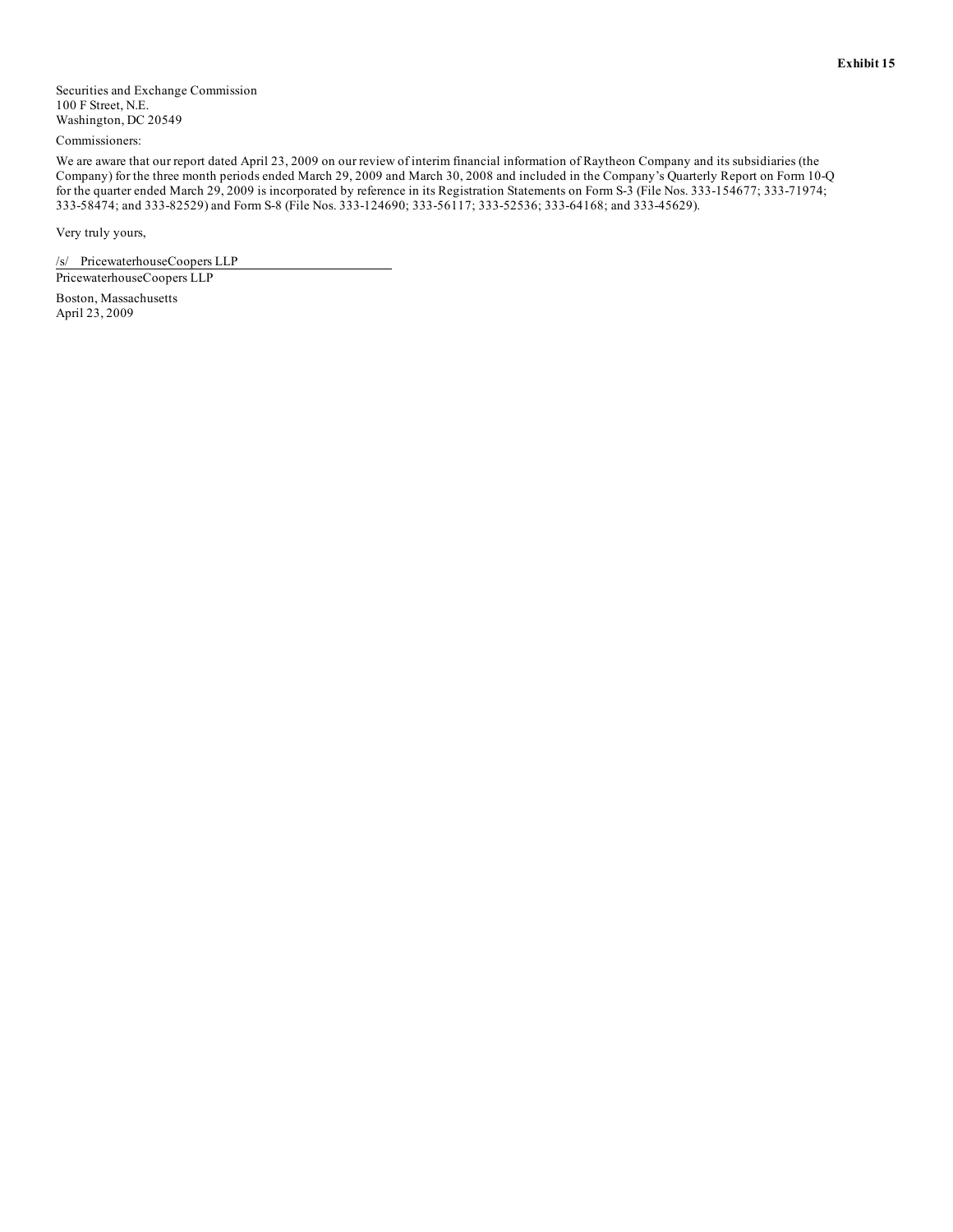#### **Exhibit 31.1**

#### **CERTIFICATION OF CHIEF EXECUTIVE OFFICER PURSUANT TO SECTION 302 OF THE SARBANES-OXLEY ACT OF 2002**

I, William H. Swanson, certify that:

- 1. I have reviewed this quarterly report on Form 10-Q of Raytheon Company;
- 2. Based on my knowledge, this report does not contain any untrue statement of a material fact or omit to state a material fact necessary in order to make the statements made, in light of the circumstances under which such statements were made, not misleading with respect to the periods covered by this report;
- 3. Based on my knowledge, the financial statements, and other financial information included in this report, fairly present in all material respects the financial condition, results of operations and cash flows of the registrant as of, and for, the periods presented in this report;
- 4. The registrant's other certifying officer and I are responsible for establishing and maintaining disclosure controls and procedures (as defined in Exchange Act Rules 13a-15(e) and 15d-15(e)) and internal control over financial reporting (as defined in Exchange Act Rules 13a-15(f) and 15d-15(f)) for the registrant and have:
	- a) Designed such disclosure controls and procedures, or caused such disclosure controls and procedures to be designed under our supervision, to ensure that material information relating to the registrant, including its consolidated subsidiaries, is made known to us by others within those entities, particularly during the period in which this report is being prepared;
	- b) Designed such internal control over financial reporting, or caused such internal control over financial reporting to be designed under our supervision, to provide reasonable assurance regarding the reliability of financial reporting and the preparation of financial statements for external purposes in accordance with generally accepted accounting principles;
	- c) Evaluated the effectiveness of the registrant's disclosure controls and procedures and presented in this report our conclusions about the effectiveness of the disclosure controls and procedures, as of the end of the period covered by this report based on such evaluation; and
	- d) Disclosed in this report any change in the registrant's internal control over financial reporting that occurred during the registrant's most recent fiscal quarter (the registrant's fourth fiscal quarter in the case of an annual report) that has materially affected, or is reasonably likely to materially affect, the registrant's internal control over financial reporting; and
- 5. The registrant's other certifying officer and I have disclosed, based on our most recent evaluation of internal control over financial reporting, to the registrant's auditors and the audit committee of the registrant's board of directors (or persons fulfilling the equivalent function):
	- a) All significant deficiencies and material weaknesses in the design or operation of internal control over financial reporting which are reasonably likely to adversely affect the registrant's ability to record, process, summarize and report financial information; and
	- b) Any fraud, whether or not material, that involves management or other employees who have a significant role in the registrant's internal control over financial reporting.

Date: April 23, 2009

William H. Swanson William H. Swanson

Chairman and Chief Executive Officer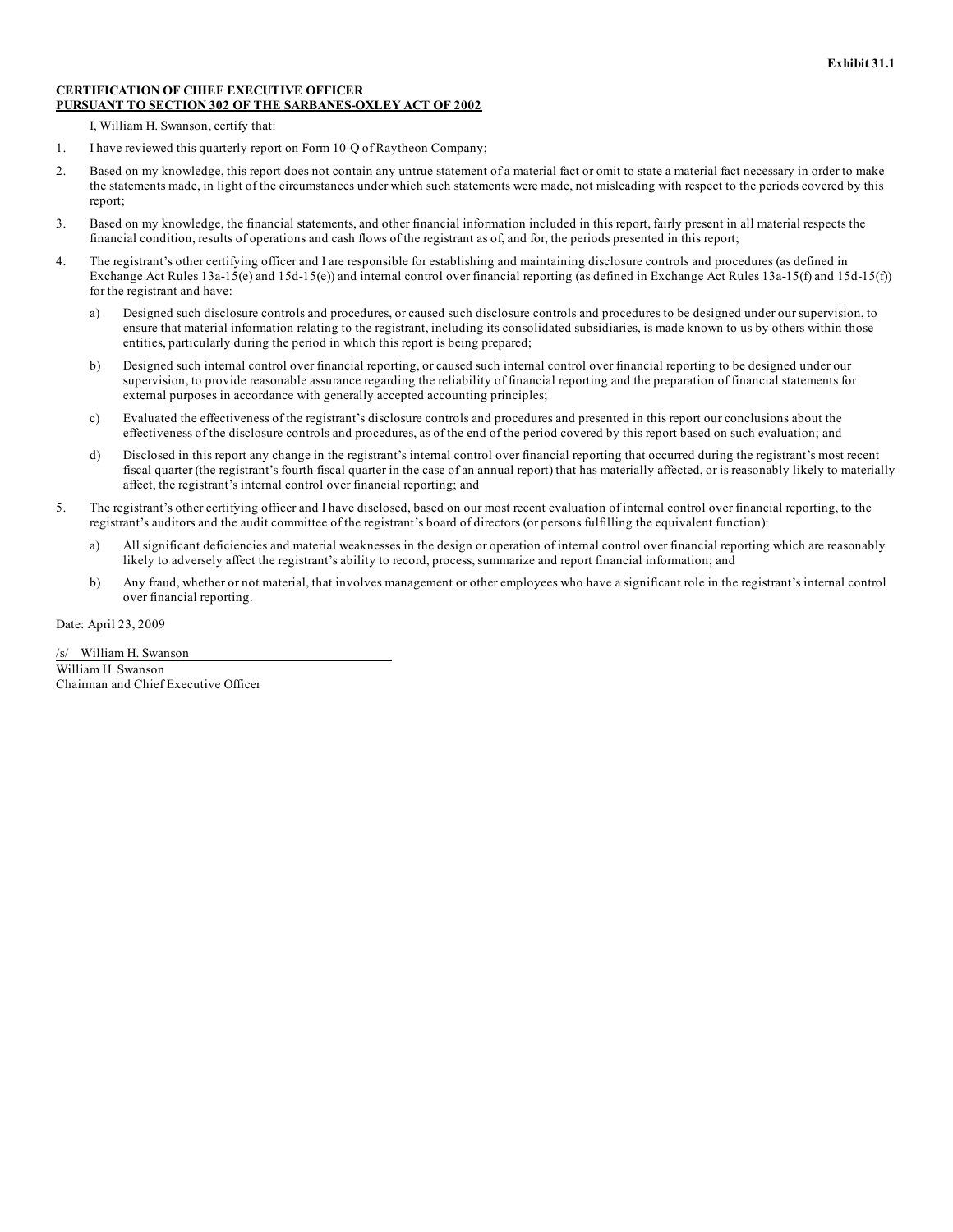#### **Exhibit 31.2**

#### **CERTIFICATION OF CHIEF FINANCIAL OFFICER PURSUANT TO SECTION 302 OF THE SARBANES-OXLEY ACT OF 2002**

I, David C. Wajsgras, certify that:

- 1. I have reviewed this quarterly report on Form 10-Q of Raytheon Company;
- 2. Based on my knowledge, this report does not contain any untrue statement of a material fact or omit to state a material fact necessary in order to make the statements made, in light of the circumstances under which such statements were made, not misleading with respect to the periods covered by this report;
- 3. Based on my knowledge, the financial statements, and other financial information included in this report, fairly present in all material respects the financial condition, results of operations and cash flows of the registrant as of, and for, the periods presented in this report;
- 4. The registrant's other certifying officer and I are responsible for establishing and maintaining disclosure controls and procedures (as defined in Exchange Act Rules 13a-15(e) and 15d-15(e)) and internal control over financial reporting (as defined in Exchange Act Rules 13a-15(f) and 15d-15(f)) for the registrant and have:
	- a) Designed such disclosure controls and procedures, or caused such disclosure controls and procedures to be designed under our supervision, to ensure that material information relating to the registrant, including its consolidated subsidiaries, is made known to us by others within those entities, particularly during the period in which this report is being prepared;
	- b) Designed such internal control over financial reporting, or caused such internal control over financial reporting to be designed under our supervision, to provide reasonable assurance regarding the reliability of financial reporting and the preparation of financial statements for external purposes in accordance with generally accepted accounting principles;
	- c) Evaluated the effectiveness of the registrant's disclosure controls and procedures and presented in this report our conclusions about the effectiveness of the disclosure controls and procedures, as of the end of the period covered by this report based on such evaluation; and
	- d) Disclosed in this report any change in the registrant's internal control over financial reporting that occurred during the registrant's most recent fiscal quarter (the registrant's fourth fiscal quarter in the case of an annual report) that has materially affected, or is reasonably likely to materially affect, the registrant's internal control over financial reporting; and
- 5. The registrant's other certifying officer and I have disclosed, based on our most recent evaluation of internal control over financial reporting, to the registrant's auditors and the audit committee of the registrant's board of directors (or persons fulfilling the equivalent function):
	- a) All significant deficiencies and material weaknesses in the design or operation of internal control over financial reporting which are reasonably likely to adversely affect the registrant's ability to record, process, summarize and report financial information; and
	- b) Any fraud, whether or not material, that involves management or other employees who have a significant role in the registrant's internal control over financial reporting.

### Date: April 23, 2009

/s/ David C. Wajsgras

David C. Wajsgras Senior Vice President and Chief Financial Officer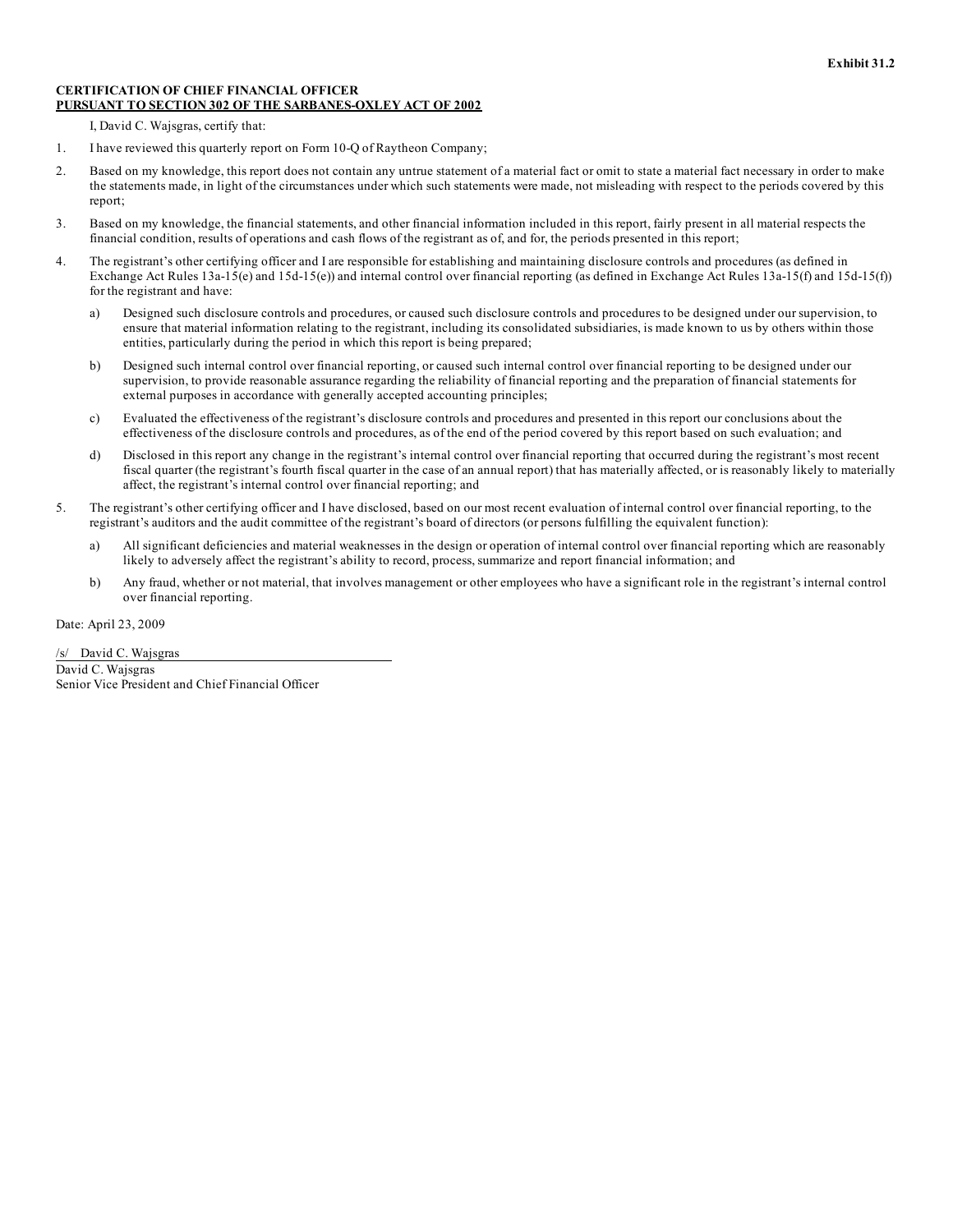#### **CERTIFICATION PURSUANT TO 18 U.S.C. SECTION 1350, AS ADOPTED PURSUANT TO SECTION 906 OF THE SARBANES-OXLEY ACT OF 2002**

In connection with the Quarterly Report of Raytheon Company (the "Company") on Form 10-Q for the period ending March 29, 2009 as filed with the Securities and Exchange Commission on the date hereof (the "Report"), I, William H. Swanson, Chairman and Chief Executive Officer of the Company, certify, pursuant to 18 U.S.C. § 1350, as adopted pursuant to §906 of the Sarbanes-Oxley Act of 2002, that to my knowledge:

(1) The Report fully complies with the requirements of section 13(a) or 15(d) of the Securities Exchange Act of 1934: and

(2) The information contained in the Report fairly presents, in all material respects, the financial condition and results of operations of the Company.

/s/ William H. Swanson William H. Swanson Chairman and Chief Executive Officer April 23, 2009

A signed original of this written statement required by Section 906 has been provided to the Company and will be retained by the Company and furnished to the Securities and Exchange Commission or its staff upon request.